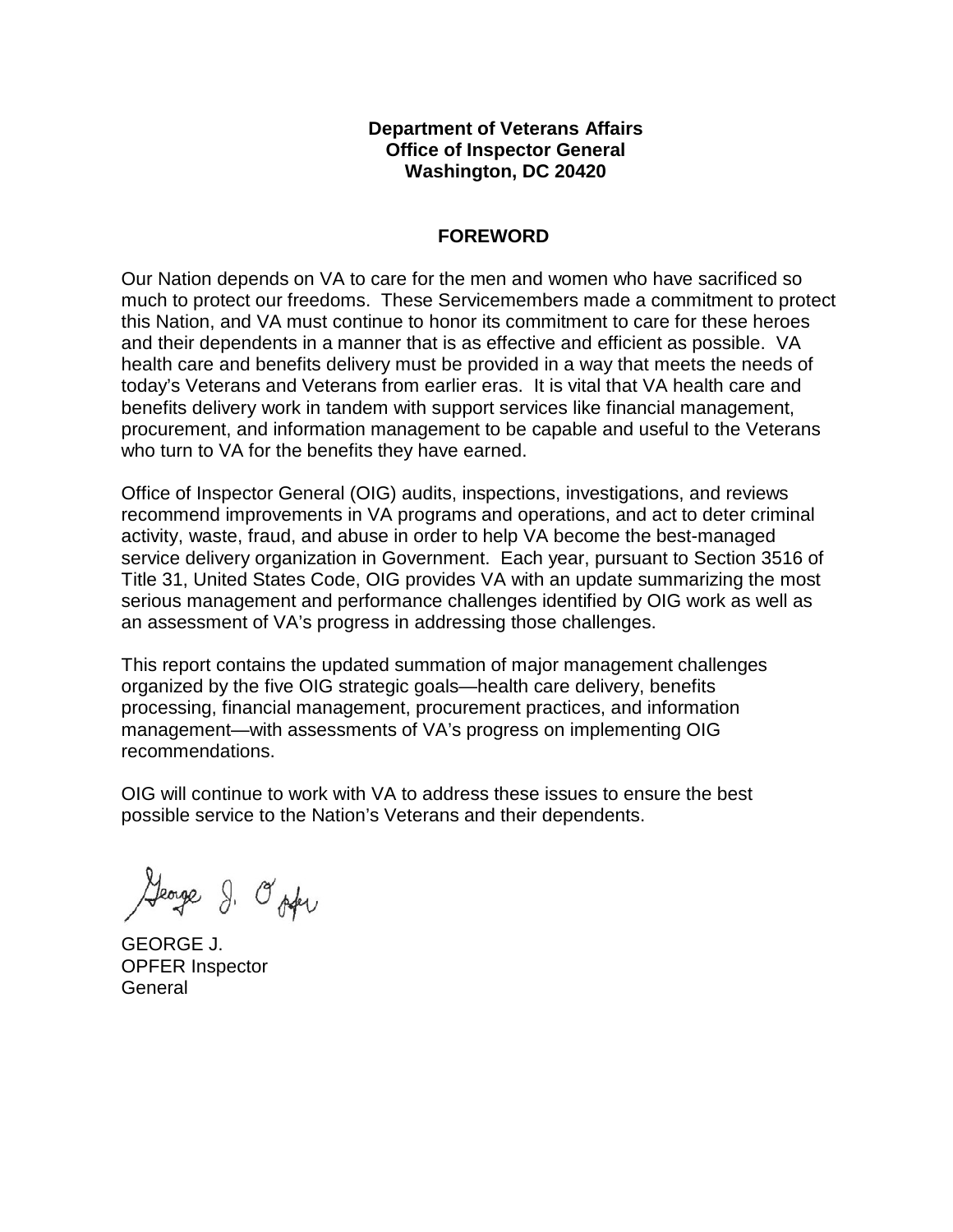# **Major Management Challenges Identified by OIG**

 VA's Office of Inspector General (OIG), an independent entity, evaluates VA's programs and operations. OIG submitted the following update of the most serious management challenges facing VA.

 VA reviewed OIG's report and provided responses, which are integrated within OIG's report. Our responses include the following for each challenge area:

- *Estimated resolution timeframe (fiscal year)* to resolve the challenge
- *Responsible Agency Official* for each challenge area
- *Completed 2013 milestones* in response to the challenges identified by OIG

 we will take whatever steps are necessary to help improve services to our Nation's Veterans. We VA is committed to addressing its major management challenges. Using OIG's perspective as a catalyst, welcome and appreciate OIG's perspective on how the Department can improve its operations to better serve America's Veterans.

| <b>Major Management Challenge</b> |                                                                                                                                                             | <b>Estimated Resolution</b>       |           |
|-----------------------------------|-------------------------------------------------------------------------------------------------------------------------------------------------------------|-----------------------------------|-----------|
| No.                               | <b>Description (Responsible Office)</b>                                                                                                                     | <b>Timeframe</b><br>(Fiscal Year) | Page #    |
| <b>OIG 1</b>                      | <b>Health Care Delivery (VHA)</b>                                                                                                                           |                                   | $II - 79$ |
| 1A                                | Quality of Care (VHA)                                                                                                                                       | 2014                              | $II - 79$ |
| 1B                                | Access to Care (VHA-Lead)                                                                                                                                   | 2014                              | $II - 81$ |
| 1 <sup>C</sup>                    | Accountability of Prosthetic Supplies in VHA Medical Facilities<br>(VHA)                                                                                    | 2014                              | $II - 84$ |
| <b>OIG 2</b>                      | <b>Benefits Processing (VBA)</b>                                                                                                                            |                                   | II - 85   |
| 2A                                | Improving the Quality of Claims Decisions (VBA)                                                                                                             | 2015                              | $II - 86$ |
| 2B                                | VA Regional Office Operations (VBA)                                                                                                                         | 2015                              | $II - 87$ |
| 2C                                | Improving the Management of VBA's Fiduciary Program<br>(VBA)                                                                                                | 2014                              | $II - 88$ |
| OIG <sub>3</sub>                  | <b>Financial Management (TSO, VHA)</b>                                                                                                                      |                                   | $II - 89$ |
| 3A                                | Lack of Accountability and Control over Conference Costs<br>(TSO-Lead, HRA, VHA, VBA, NCA)                                                                  | 2014                              | $II - 90$ |
| 3B                                | Strengthen Financial Controls over the Beneficiary Travel<br>Program (VHA)                                                                                  | 2014                              | $II - 91$ |
| 3C                                | Improve Compliance with the Improper Payments Elimination<br>and Recovery Act, Reduce Improper Payments, and<br>Weaknesses in non-VA Fee Care Program (VHA) | 2014                              | $II - 93$ |
| <b>OIG 4</b>                      | <b>Procurement Practice (OALC)</b>                                                                                                                          |                                   | $II - 94$ |
| 4A                                | VA Can Achieve Significant Procurement Savings (VHA-Lead,<br>OM, OALC)                                                                                      | 2014                              | $II - 94$ |
| 4B                                | Improve Oversight of Interagency Agreements (OALC-Lead,<br>HRA)                                                                                             | 2014                              | $II - 95$ |
| 4C                                | Sound IT Procurement Practices (OIT)                                                                                                                        | 2014                              | $II - 97$ |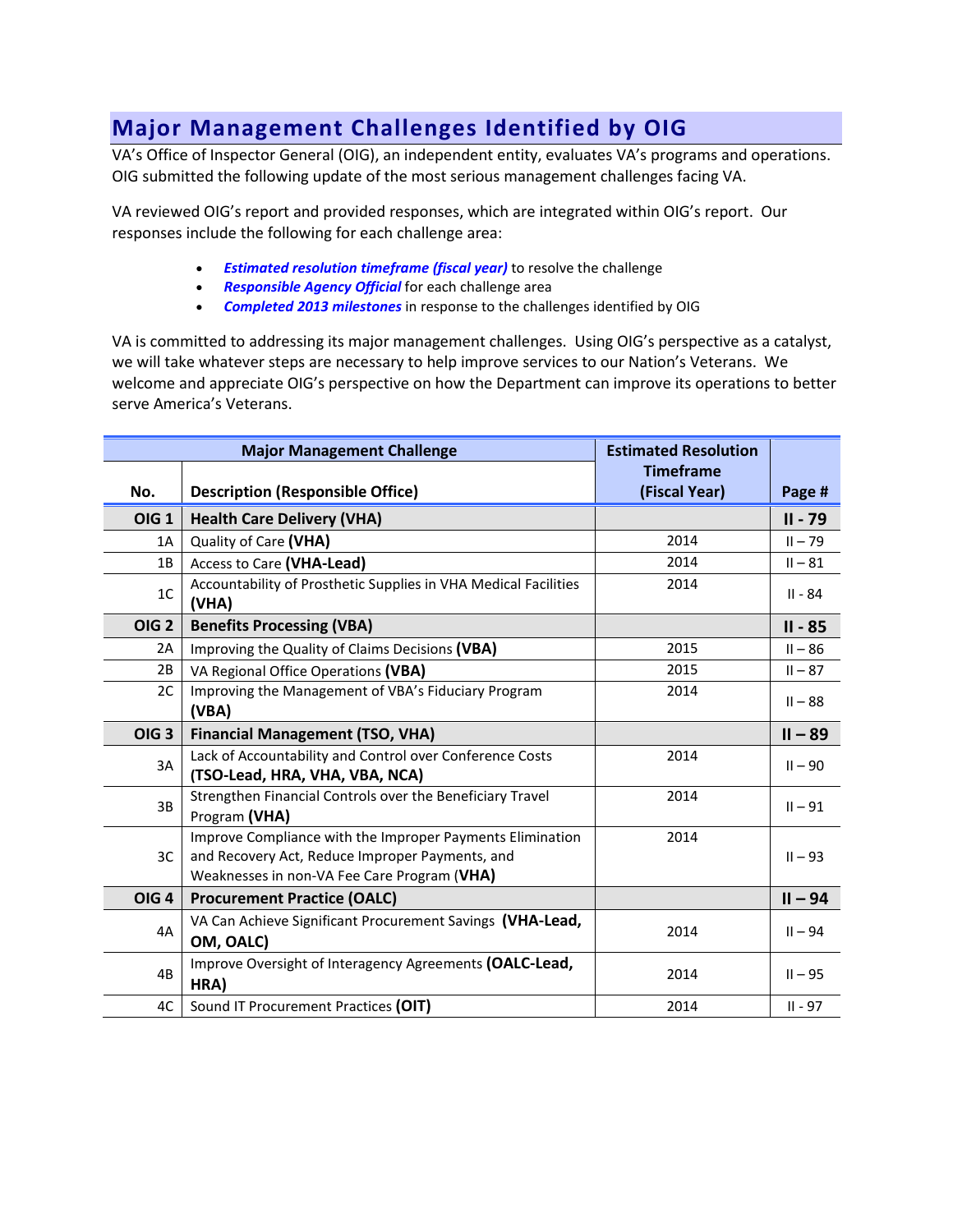| <b>OIG 5</b> | <b>Information Management (OIT)</b>                          |      | $II - 98$  |
|--------------|--------------------------------------------------------------|------|------------|
| 5A           | Development of an Effective Information Security Program     | 2014 | $II - 99$  |
|              | and System Security Controls (OIT)                           |      |            |
| 5Β           | Interconnections with University Affiliates (OIT-Lead, VHA,) | 2014 | $II - 102$ |
| 5C           | Strategic Management of Office of Information Technology     | 2014 | $II - 103$ |
|              | Human Capital (OIT)                                          |      |            |
| 5D           | Effective Oversight of Active IT Investment Programs and     |      | $II - 104$ |
|              | Projects (OIT-Lead, VBA, VHA)                                | 2014 |            |
|              | <b>Appendix</b>                                              |      | $II - 109$ |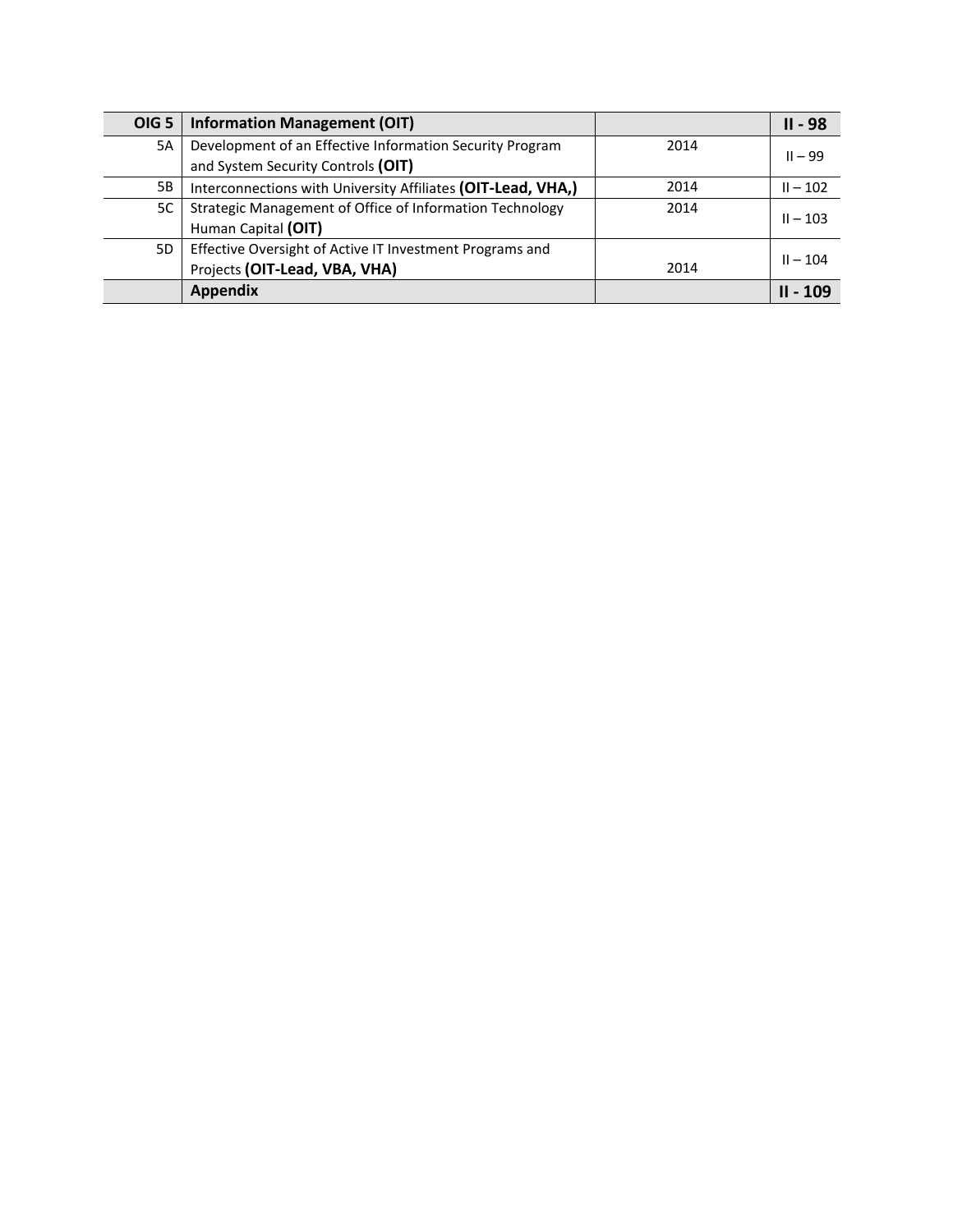# **OIG CHALLENGE #1: HEALTH CARE DELIVERY (VHA)**  *-Strategic Overview-*

 care provided to patients when compared with other major U.S. health care providers. VHA's use of the the public access to extensive data sets on [quality outcomes and process measures](http://www.va.gov/health/HospitalReportCard.asp) is a further step forward as a national leader in the delivery of health care. Additionally, VHA's action to determine each hospital's ability to handle complex surgical cases, assign [a rating](http://www.patientcare.va.gov/20100518a1.asp) classification, and then limit the procedures that can be performed at each class of facility is further evidence of its groundbreaking For many years, the Veterans Health Administration (VHA) has been a national leader in the quality of electronic medical record, its National Patient Safety Program, and its commitment to use data to improve the quality of care has sustained VHA's quality of care performance. VHA's decision to provide efforts to maintain and improve the quality of care that Veterans receive.

 However, VHA faces particular challenges in managing its health care activities. The effectiveness of clinical care, budgeting, planning, and resource allocation are negatively affected due to the continued yearly uncertainty of the number of patients who will seek care from VA. Over the past 8 years, OIG has Veterans and has conducted reviews at all VA Medical Centers (VAMCs) as well as national inspections invested about 40 percent of its resources in overseeing the health care issues impacting our Nation's and audits, issue-specific Hotline reviews, and criminal investigations. The following sub-challenges highlight the major issues facing VHA today.

# **OIG Sub-Challenge #1A: Quality of Care (VHA)**

 who receive their mental health care from non-VA providers. Matching the supply of available providers appointment system with respect to appointment metrics, and the lack of oversight to force VA VHA provides Veterans with comprehensive medical and specialty care; however, VHA continues to face challenges with matching Veterans' demands for specific types of medical care with the appropriate care providers. This has been evident with VHA's difficulty in providing a proper mix of in-house mental health providers and integrating purchased care providers seamlessly in the plan of care for Veterans to the demand for health care is made more difficult by the absence of staffing standards for most physician specialist and mental health providers, the inaccuracies in data reported from the current managers to rigorously evaluate the business case that determines how the provider workforce is utilized.

 Modern health care requires that timely decisions be made and then executed with precision. VA is the and decision support. In addition, VA has not been able to provide a coherent plan forward to link Department of Defense and VA medical records after having spent considerable money and effort. plan going forward VA will have increasing difficulty managing the data required by providers and largest integrated health care organization in the U.S. with a patient medical record system that was originally a model for other health care organizations. However, the system has not been upgraded as necessary to keep pace with competing medical record systems with respect to appointment scheduling There are many outstanding features to VA's medical record system, but without a clear and workable administrators to ensure that Veteran health care retains its outstanding value to our citizens.

 confidence and this level of care, VA managers must focus on operations oversight to ensure that VA VA provides nationwide high quality medical care to its patients; however, in order to maintain patient hospitals operate in accordance with VA standards and that health care is the number one priority. A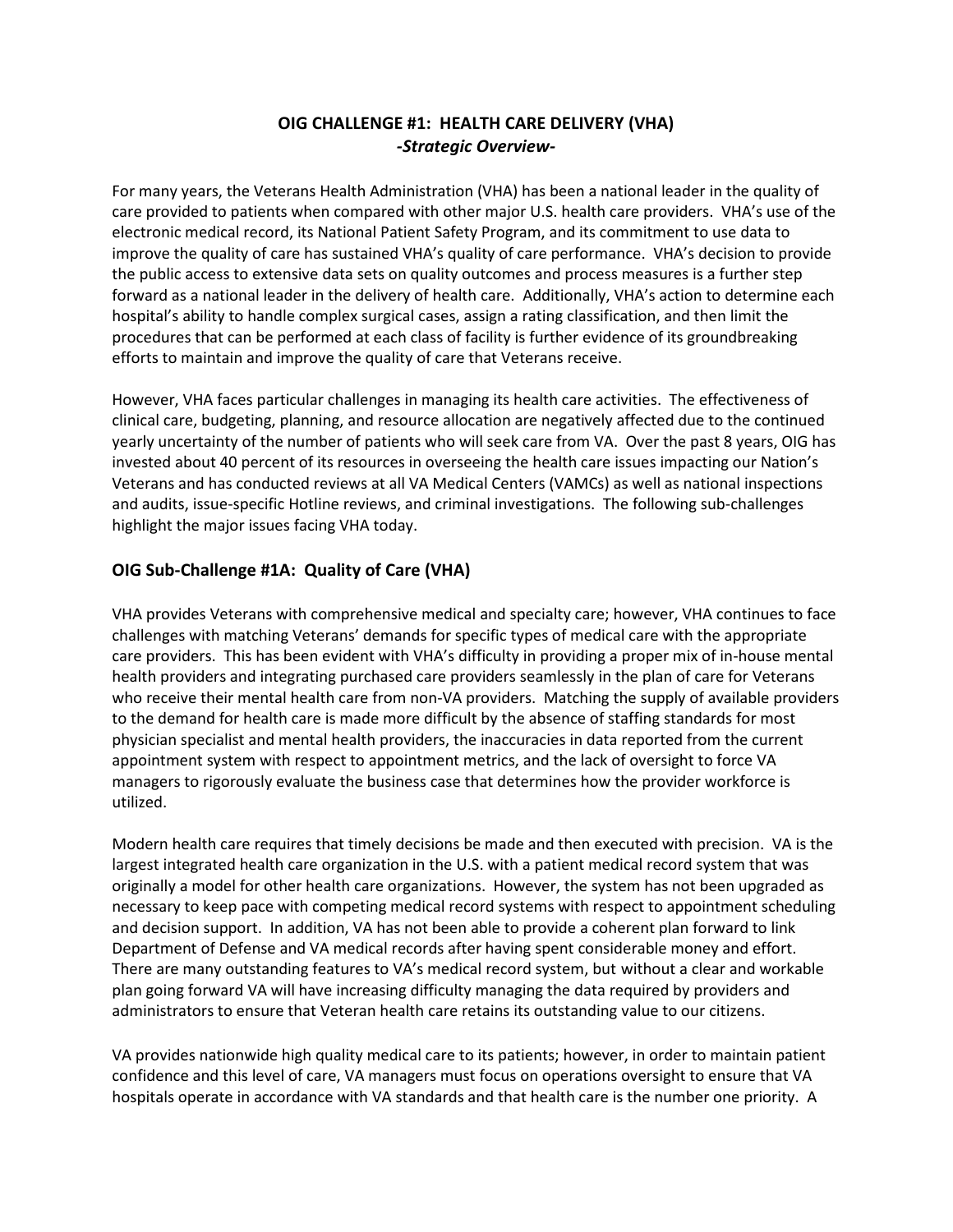lack of oversight has resulted in quality of care lapses (lack of program oversight, poor coordination, communication, and education) that were reported by OIG this past year. These instances include the misuse of insulin pens which required notification to hundreds of Veterans that they are at risk of blood Veterans' mental health care needs may not have been provided, and lapses in the provision of routine colonoscopies for cancer screening. To correct these quality care lapses, VA must review the current borne infectious disease, mismanagement of a mental health care contract where thousands of methods used to fill internal vacancies, review quality oversight mechanisms used by Veterans Integrated Service Network (VISN) and national leaders, and make the required changes to address these errant decisions.

 Veterans who have been injured during their service often suffer from physical and mental injuries. The use of narcotic medications for pain related symptoms in the United States and within VA is of with respect to the management of the population of high narcotic users must be regularly reviewed and supported in order to affect the best possible outcomes for patients. staggering proportions. The use of high doses of narcotics for individual patients, where the medication has significant abuse potential, creates significant societal stresses within VA's community. VA's policy

# **Responsible Agency Official: Under Secretary for Health VA's Program Response Estimated Resolution Timeframe: 2014**

#### Completed 2013 Milestones

 The VA health record, Computerized Patient Record System (CPRS), is a collection of a patient's clinical information and is an important communication tool contributing to high-quality care. With rapid development and innovation. The use of clinical information to trigger reminders and alerts continues to support improvements in clinical quality guidelines and patient outcomes, such as allergy checks, and suggesting recommended actions. With electronic data capture and storage of patient health authorized users, such as the Department of Defense and private sector providers, and to enhance changes in the standards for electronic health records, VA continues to enhance CPRS through agile information, we continue to work toward the seamless exchange of patient data with external continuity of patient care.

 developed a process for the review of specialty group practices. As part of this review process, VHA has has developed a Quadrant tool and Practice Management Report for evaluating specialty productivity, access, staffing, and efficiency. Algorithms related to the Quadrant tool and Practice Management across all VHA sites. VHA has established Relative Value Unit (RVU)-based productivity standards for various specialties and established a template for consistent application of business rules for labor mapping for physicians and Report have been developed. The purpose of these algorithms is to assist facility leaders in the management of specialty care resources and ensure appropriate staffing for specialty care services

 standards as well as substantial hiring to adequately staff VHA mental health programs. In June 2013, vacancy rate from 12 percent to 11 percent. Concurrently, productivity standards for mental health providers were published. In August 2013, VHA began national expansion of its pilot guidance for staffing general outpatient mental health programs. In addition, VA developed improved metrics for VHA's Office of Mental Health has made significant gains in developing staffing and productivity VA announced the successful hiring of 1,600 mental health clinicians and a decrease in the national assessing the timeliness of care delivery throughout fiscal year 2013 and began development of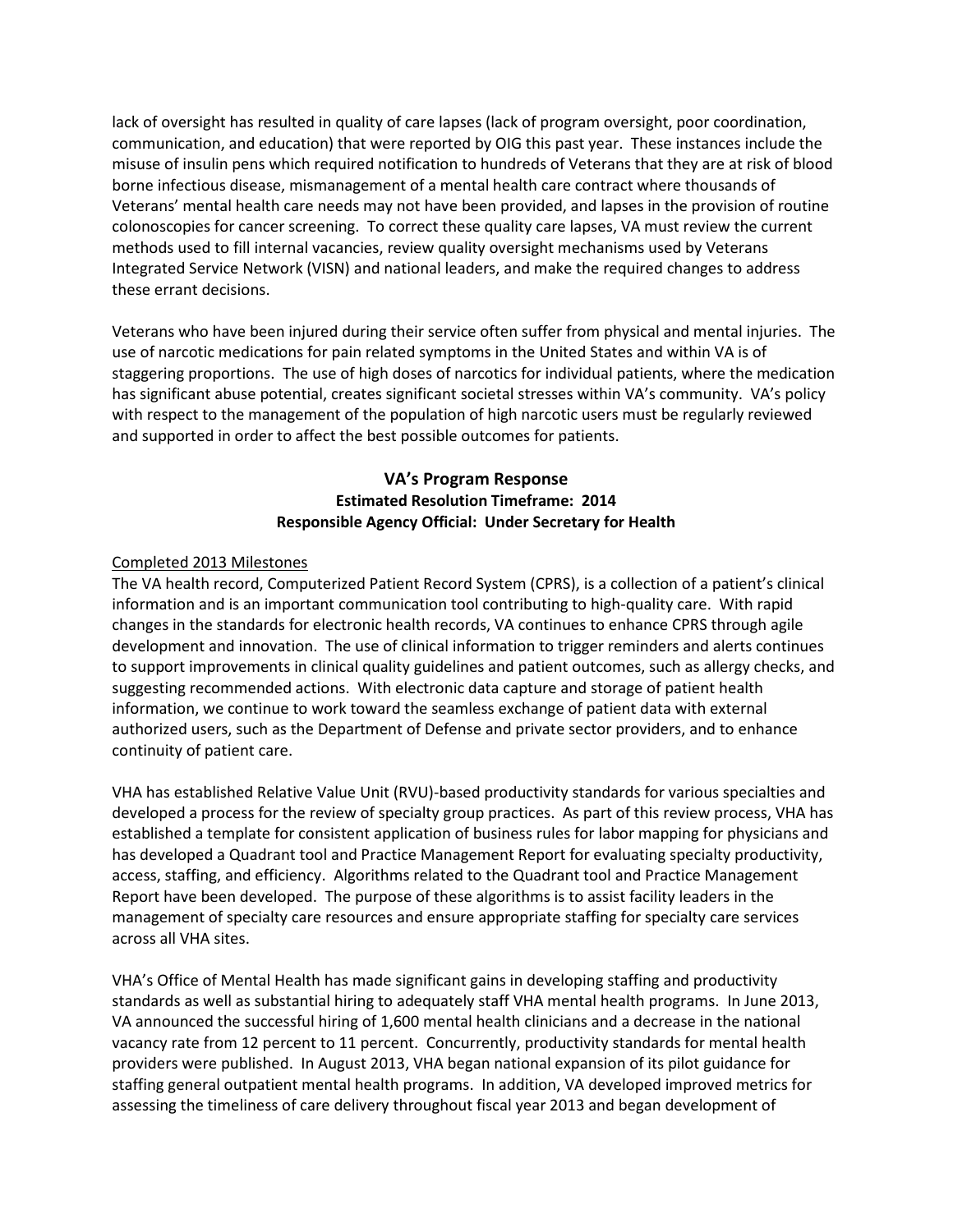managers at all levels of the organization with tools to make more accurate decisions about resource outcome metrics for evaluating quality of care. Implementation of these initiatives is providing VA needs.

VHA is developing and implementing a series of educational sessions for leaders and clinicians that reinforce organizational expectations that patients receive prompt notification of colorectal cancer (CRC) screening results and that clinicians counsel patients to proceed with diagnostic testing within 60 days of a positive CRC screening result. Communication of CRC screening, specifically Fecal Occult Blood Test (FOBT) results, will be included in national monitors.

 VHA facilities will be provided with tools to assist in identifying and tracking Veterans with positive FOBT results. These tools will also assist in determining the proportion of patients who undergo desired positive FOBT results and those who have undergone diagnostic colonoscopy within 60 days of a diagnostic testing within 60 days of that positive result. VHA Patient Care Services will collaborate with Office of Informatics Analytics in the development of a quarterly report identifying those Veterans with positive screen.

 In early 2013, VHA launched the Opioid Safety Initiative to monitor the frequency and dosing of opioid risk management strategies to improve safe opioid prescribing. FY 2013 Combined Assessment Program (CAP) reviews at 30 VHA facilities included an assessment of medication management to determine whether facilities complied with selected requirements for opioid dependence treatment. OIG found high compliance (>95 percent) in its review of whether controlled substance policies in facilities were analgesic prescriptions across all VA facilities. This initiative identifies Veterans with high dose prescriptions and activates expert consultation to ensure appropriate pain management. The initiative institutes corrective education and training of providers in the use of opioid analgesics for pain and in consistent with VHA requirements.

### **OIG Sub-Challenge #1B: Access to Care (VHA)**

As mentioned in Sub-Challenge 1A, Veterans' access to VA health care is a major challenge for VHA. nursing homes, and nursing home care services. Here the focus is on the particular challenges of providing timely access to high-quality care and services by increasing telemedicine, medical staff productivity, fee care services, access to quality contract

nursing homes, and nursing home care services.<br>In January 2002, Public Law (P.L.) 107-135 mandated that VA establish a nationwide policy to ensure or projected patient outcomes, clinical effectiveness, and efficiency. medical facilities have adequate staff to provide appropriate, high-quality care and services. However, OIG audits and inspections, including a December 2012 report, *Audit of VHA's Physician Staffing Levels for Specialty Care Services*, continue to identify the need for VHA to improve their staffing methodology by implementing productivity standards. OIG determined that VHA had not established productivity standards for 31 of 33 specialty care services reviewed, and had not developed staffing plans that addressed the facilities' mission, structure, workforce, recruitment, and retention issues to meet current

 patient care needs and to measure productivity of specialty care services. Productivity standards had not been developed because of lack of agreement within VHA on how to develop a methodology to VHA's lack of established productivity standards for specialty care services and staffing plans limited the ability of medical facility officials to determine the appropriate number of specialty physicians for measure productivity, and current VHA policy does not provide sufficient guidance on developing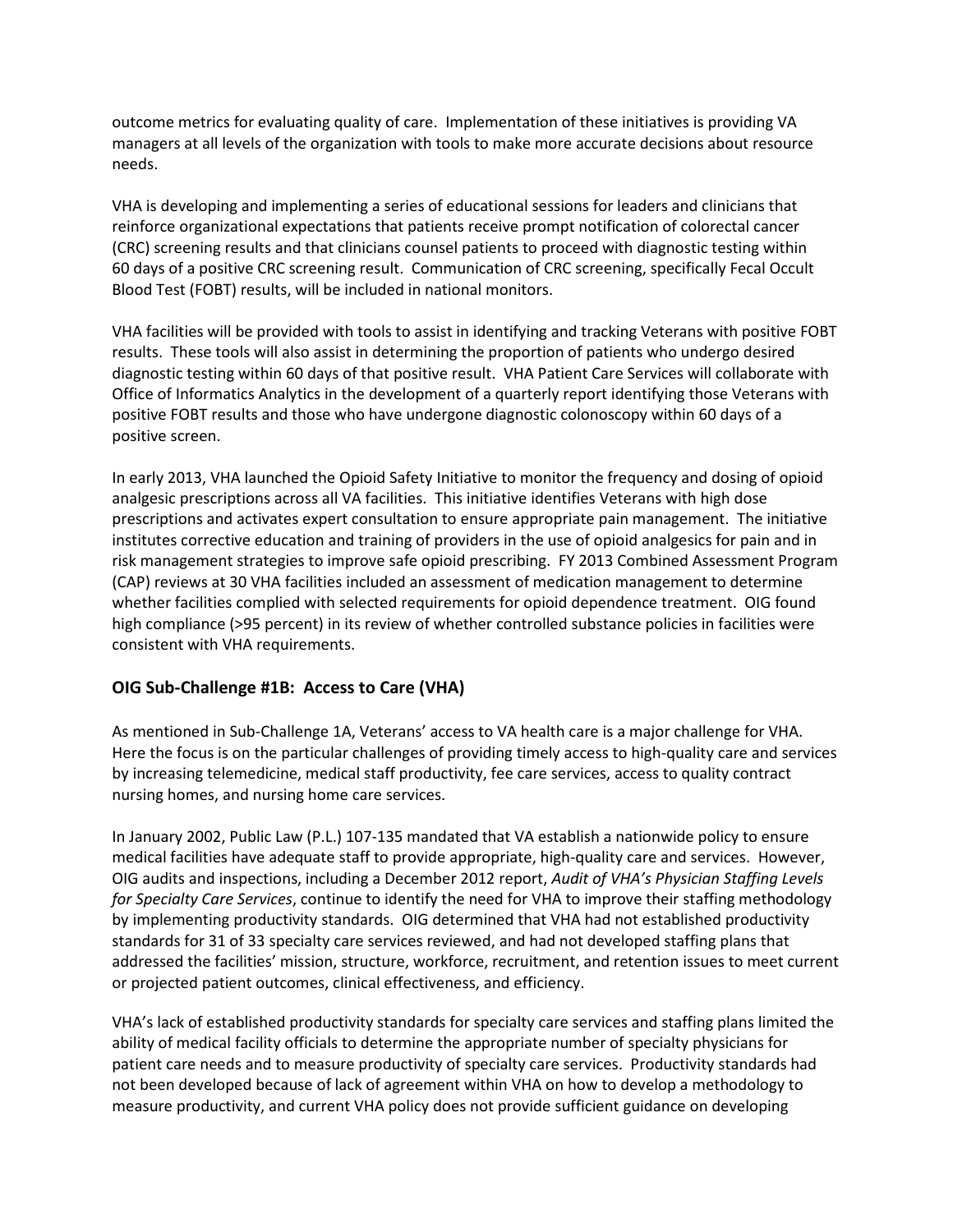specialty physicians to meet patient care needs, such as access and quality of care. This issue will be compounded as VA begins integrating the requirements of the Affordable Care Act (ACA). medical facility staffing plans. As a result, VHA's lack of productivity standards and staffing plans limit the ability of medical facility officials to make informed business decisions on the appropriate number of

 anticipate modifying their policies to accommodate changes required by this law and notify stakeholders aspects of this change, yet many aspects of VA's roles and implementation are unclear. The fundamental issue of how VA health care, which is intended to provide care for Veterans, will be integrated into the options selected by families through health care exchanges remains to be clarified. VA must have a clear understanding of how VA care will be integrated into the ACA. VA should accordingly of their actions. Congress has held hearings and VA has engaged contractors to address

 OIG's *Audit of the Community Nursing Home Program* reported Veterans were placed in contract nursing homes that did not meet VHA standards for nursing home operation and quality of care. VHA in the renewal of ineligible nursing homes' contracts. VA medical facility review teams did not patient safety and quality of care problems. OIG projected that VHA places about 6,700 patients in about \$296.5 million over the next 5 years. renewed contracts for nursing homes that were ineligible to participate in VHA's Community Nursing Home program. Specifically, inadequate VA medical facility reviews of nursing homes' eligibility resulted adequately review Centers for Medicare and Medicaid Services (CMS) profile information and State Survey Reports and apply VHA exclusionary criteria when they assessed nursing home eligibility. This allowed the continued participation of ineligible nursing homes in the program and increased the risk of ineligible nursing homes at a cost of about \$59.3 million annually. If program controls are not strengthened, VHA will place approximately 33,500 patients in ineligible nursing homes at a cost of

 VHA needs to establish one standard of care for providing selected purchased home care services to Veterans across the Nation. On September 30, 2013, OIG reported in its *Audit of VHA's Selected Non*strategies to limit Veterans' access to homemaker/home aide, respite, and skilled care services. strategies to limit Veterans' access to homemaker/home aide, respite, and skilled care services.<br>Although this report highlights gaps in providing access to services it also identified significant variation in the quality of care delivered. ensure that it is providing consistent and equitable access to purchased home care services to eligible *Institutional Purchased Home Care Services* that VA medical facilities used various methods and

 eligibility criteria and review processes, and/or the avoidance of waiting lists. These processes also allowed many of the same VA medical facilities to avoid placing about 49,000 Veterans on waiting lists. such as mental health, and to reduce their fee program expenses. Additionally, VHA disseminated estimates that VHA will pay about \$893 million to ineligible agencies over the next 5 years unless it ensures these agencies are adequately reviewed and monitored. VHA's non-institutional care program allows Veterans to receive VA and contractor- provided services in the least restrictive environment possible, such as in the Veteran's home. OIG projected that at least 114 VA medical facilities limited access to these services through the application of more restrictive The gap in service delivery occurred because VA medical facilities took action to fund higher priorities, inaccurate eligibility information for purchased skilled care services and lacked adequate monitoring and evaluation mechanisms. VAMCs also used ineligible home care agencies to provide services. OIG

 draft report on non-institutional purchased home care services. The randomly selected sites provided a VHA raised a number of concerns about OIG estimates and statistical projections after reviewing the statistically accurate representation of purchased home care services because they were representative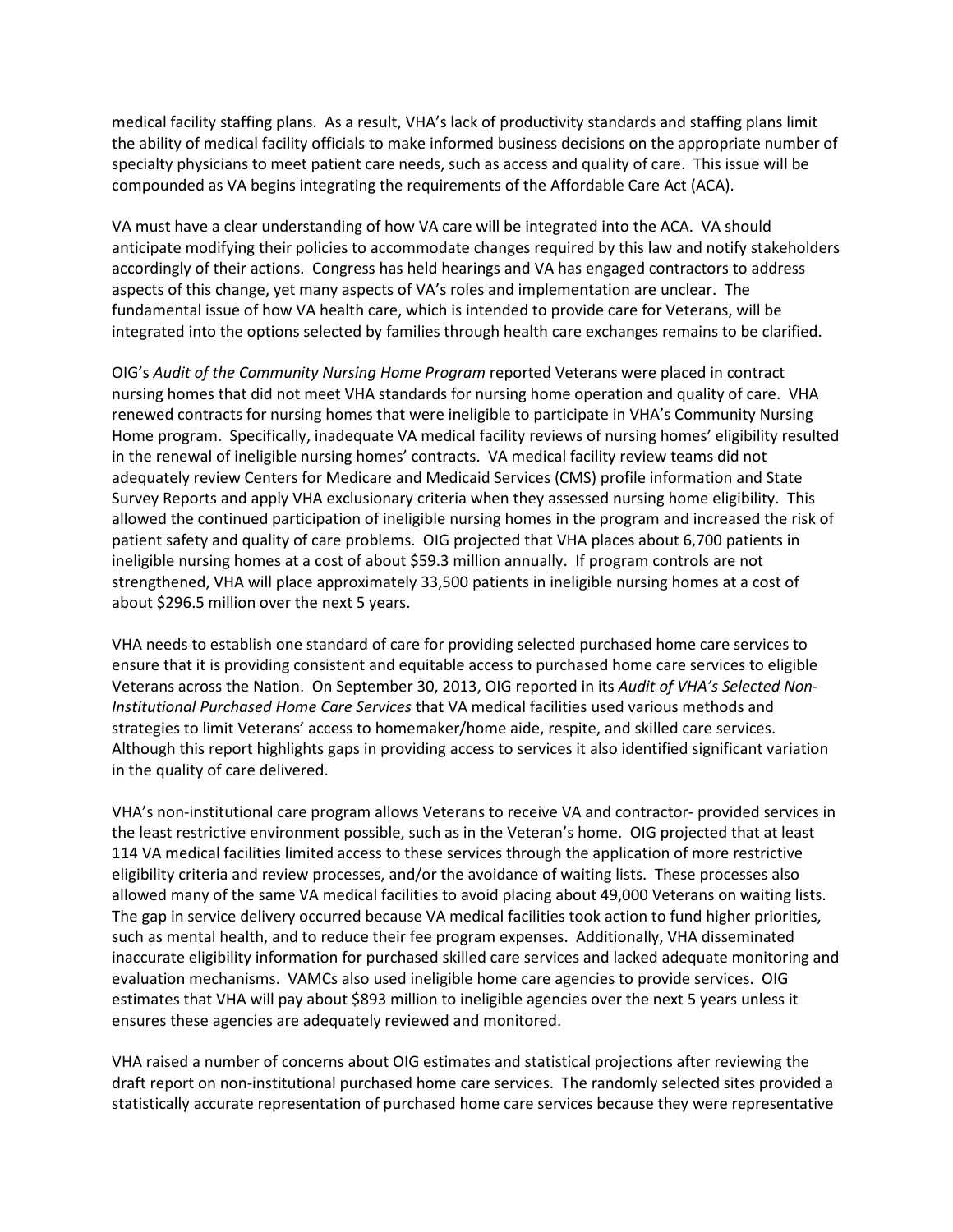of VA's universe of medical facilities, their patient populations, and the conditions under which the facilities operate.

# **Responsible Agency Official: Under Secretary for Health VA's Program Response Estimated Resolution Timeframe: 2014**

#### Completed 2013 Milestones

 tool and Practice Management Report for evaluating specialty productivity, access, staffing, and tool and Practice Management Report. The purpose of these algorithms is to assist facility leaders in the across all VHA sites. VHA has established RVU-based productivity standards for the specialties of dermatology, gastroenterology, neurology, ophthalmology, orthopedics, and urology, and developed a process for the review of specialty group practices. As part of this review process, VHA has established a template for consistent application of business rules for labor mapping for physicians and has developed a Quadrant efficiency. Algorithms have been developed to guide the interpretation and utilization of the Quadrant management of specialty care resources and ensure appropriate staffing for specialty care services

 mapping. If a specialty practice productivity level is more than one standard deviation below the mean for its specialty and medical center complexity group, facility clinical leaders work with the specialty to Any practice among these six specialties that falls below the  $25<sup>th</sup>$  percentile productivity standard or above the 75<sup>th</sup> percentile for a specific specialty and medical center complexity group must undergo a local review which addresses data inputs including person class designation and physician labor develop a remediation plan. The remediation plan undergoes facility Director and VISN Director review and concurrence.

 continue to provide Veterans with high-quality, comprehensive health care and benefits they have earned through their service. As the key provision of ACA to have health insurance coverage takes into effect in January 2014, VA will continue to assess the impact of ACA on VA and integrate these efforts Since the ACA enactment, VA has worked diligently to understand the impact of the health care law by examining the key provisions and identifying the implications for Veterans and VA. As a result, VA has established a collaborative enterprise-wide approach to implementing ACA. VA's efforts to implement ACA fall into four broad categories: (1) data analysis; (2) communications; (3) operations; and (4) information technology. In July 2013, VA began using various modalities to communicate with Veterans, staff and other stakeholders that Veterans health care does not change as a result of ACA. VA will into current VA business processes and policies as needed.

 VHA has plans in place to improve the provision of non-institutional purchased home care services to health care either receive purchased home health care for their needs or are placed on a wait list which will be tracked. VHA will address the billing concerns OIG identified at one of the eight facilities they audited and will provide clear and comprehensive guidance to appropriate personnel at all other Veterans. VHA is working to tighten controls for ensuring only eligible home care agencies receive VHA funds. VHA has developed improved mechanisms to assure that Veterans who are enrolled with VA for facilities on proper documentation of orders for purchased home care services.

 that does not accurately represent the complexity of non-institutional purchased home care for VHA has concerns about some of the estimates and projections presented in OIG's Audit of Selected VHA Non-Institutional Purchased Home Care Services because they are based on sampling methodology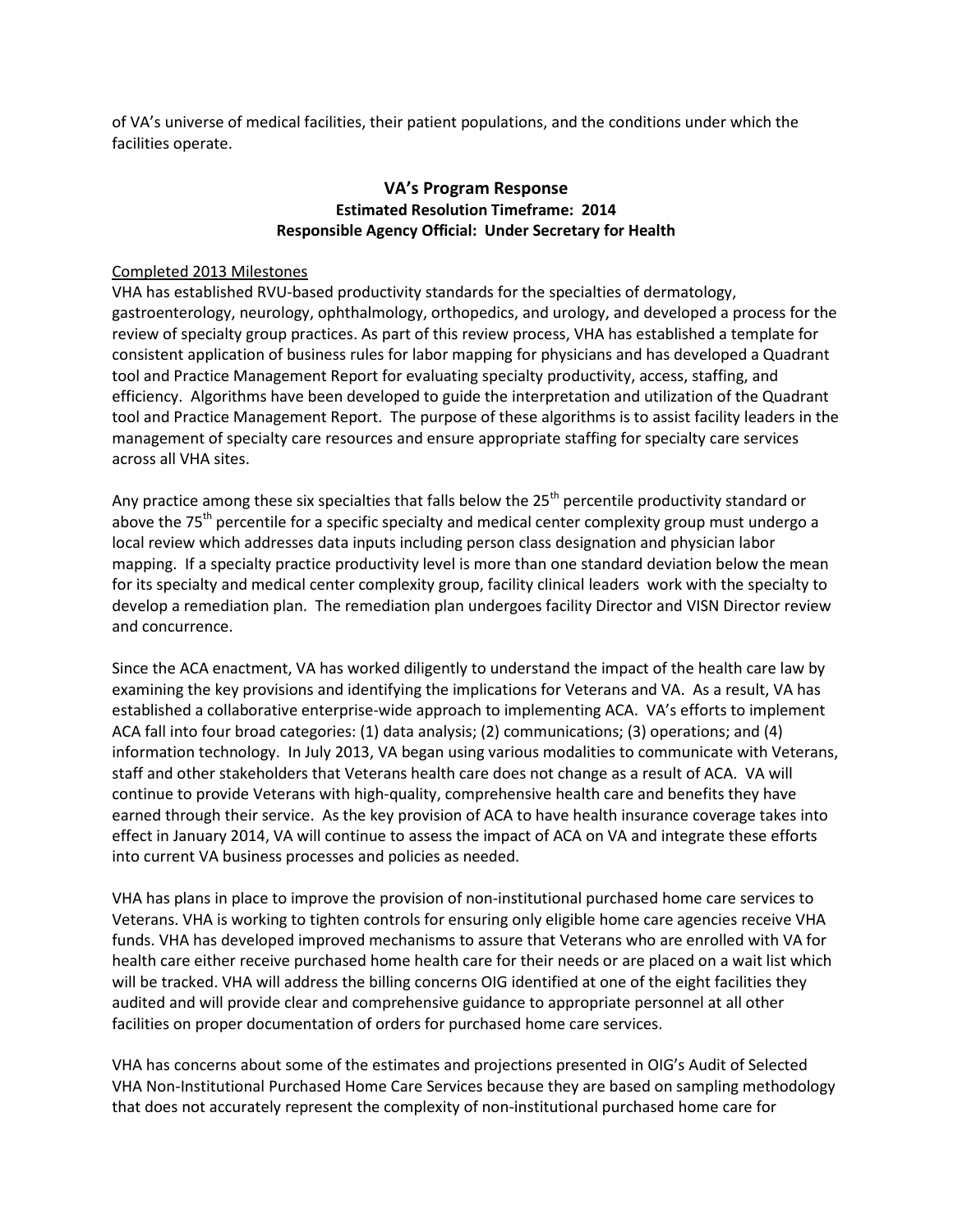Veterans nation-wide. VHA does not agree with OIG's national estimate of the number of VA medical not concur with OIG's national estimate that 49,000 Veterans should have been placed on wait lists for centers potentially limiting access to services (114), the projected potential use of ineligible agencies (1,300), or the projection that VA could pay \$893 million to ineligible agencies over 5 years. VHA does purchased home and community based services because this estimate does not take into account Veterans' rights to choose where they receive their care.

 the projection beyond the actual finding, particularly in light of aforementioned concerns about the VHA appreciates that OIG correctly identified improper payments of \$67,000 at one facility and did not identify any significant problems at the other seven facilities they audited. However VHA does not concur with OIG's decision to project the findings at one facility across all VHA facilities to achieve 5-year projection of \$13.2 million in improper payments. VHA finds there is insufficient justification to support sampling methodology used in this report.

# **OIG Sub-Challenge #1C: Accountability of Prosthetic Supplies in VHA Medical Facilities (VHA)**

 VHA maintains inventories of about 93,000 specific prosthetic items with a total value of about \$70 million. Every year, VAMCs process hundreds of millions of dollars' worth of prosthetic supplies through these inventories. OIG reported to Congress in FY 2012 that VHA needs to strengthen VAMC implement a modern inventory system and strengthen the management of prosthetic supply inventories. The Under Secretary for Health agreed with our FY 2012 recommendations but the development and completion is projected for 2015 pending availability of funds. OIG will continue to management of prosthetic supply inventories to avoid spending funds on excess supplies and to minimize risks related to supply shortages. Further, OIG identified the need for VHA to replace the Prosthetic and Generic Inventory Packages with one automated system. OIG recommended VHA recommendations remain open. A plan to replace Prosthetic and Generic Inventory systems is in monitor this area and the risks imposed by reliance on the legacy inventory systems as a management challenge until a modern inventory system is put in place.

# **Responsible Agency Official: Under Secretary for Health VA's Program Response Estimated Resolution Timeframe: 2014**

### Completed 2013 Milestones

 VHA promoted the Prosthetic Service Card (PSC) program during FY 2013. VHA provided education on attempt to reach Veterans who have not responded was completed in August 2013. A PSC information letter and prepaid response card was sent to over 2,700 Veterans. the program to Veterans and VA staff. All eligible Veterans who have service-connected amputations (12,128 Veterans) were sent a PSC information letter and pre-paid response card. As of July 2013, 65.2 percent of identified Veterans possess a PSC for their qualifying prosthetic device. The second

 VHA has undertaken several initiatives to enhance oversight of management and acquisition of prosthetic limbs. In February 2013, VHA issued a memorandum to the field providing guidance on the use of Medicare L-codes and Not Otherwise Classified codes. National policy on the development of the Healthcare Common Procedural Coding System list for prosthetic limb or custom orthotic device prescription has been developed and is undergoing VHA review for concurrence. VHA finalized a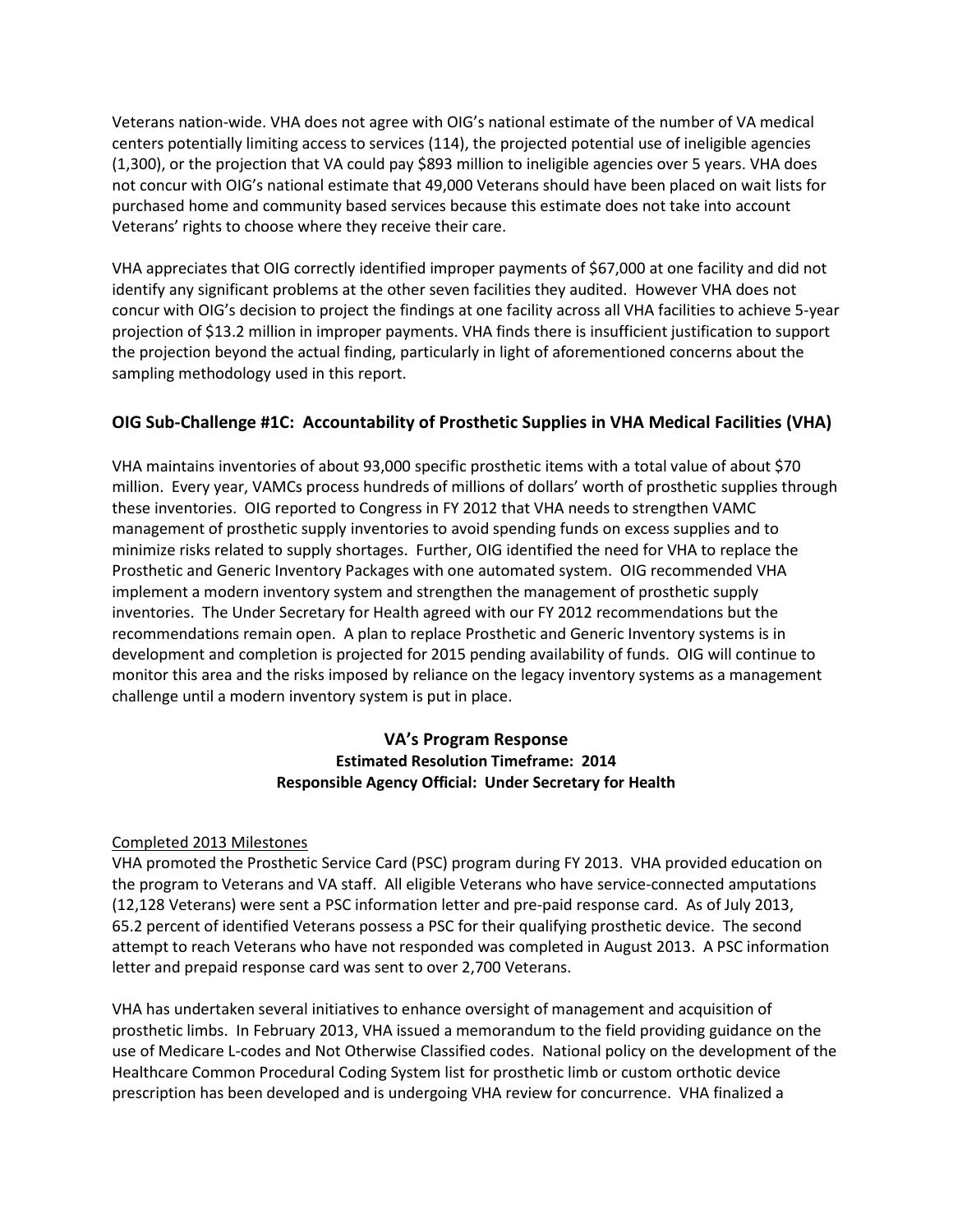the Office of Acquisition and Logistics. A comprehensive assessment of Orthotic and Prosthetic Services national contract template for prosthetic limbs, now under review by the Office of General Counsel and solicitation was issued in March 2013 and the contract was awarded in August 2013.

 VHA developed an educational course titled Principles in Inventory Management (PIM), which will be provided to prosthetics supply inventory managers and logistics staff in FY 2014. More than 100 field-based staff have already taken or will soon take the PIM course. Eight of the initially planned 10 (PIP); in January 2013, this course was made available to all VHA staff through the Talent Management classes have been conducted, with plans for 15 more. Prosthetics and Sensory Aids Service developed an online inventory management course that provides an overview of the Prosthetics Inventory Package System.

# **OIG CHALLENGE #2: BENEFITS PROCESSING**  *-Strategic Overview-*

 challenge for VBA. As of September 2013, this inventory of claims is 722,013. This backlog is attributed aging Veteran population with declining health issues. Complex benefits laws related to traumatic brain injury (TBI) claims, court decisions, technology issues, workload, and staffing issues also contribute to VBA's benefits processing challenges. Persistent large inventories of pending claims for Compensation and Pension benefits pose a continuing to an increase in the disability claims workload, in part due to returning Iraqi and Afghanistan Veterans, reopened claims from Veterans with chronic progressive conditions related to Agent Orange, relaxed evidentiary requirements to process post-traumatic stress disorder claims, and additional claims from an

VBA's benefits processing challenges.<br>In efforts to address this backlog, VBA has adopted 40 transformation initiatives, including claims digitization and automated processing using the Veterans Benefits Management System (VBMS). VBA has also moved to initiatives such as claims brokering to even out workloads across VA regional offices (RO), provisional ratings for claims over 2 years old, and mandatory overtime during summer 2013 for claims raters.

 consistent operational performance. OIG also found that expedited rollout of Disability Benefits In addition to falling short of goals for claims processing accuracy, OIG reported VBA continues to experience challenges in ensuring its 56 ROs comply with VA regulations and policies and deliver Questionnaires (DBQ) to reduce the claims backlog was put in place without adequate controls.

 review, and other management controls to improve the timeliness and accuracy of VBA's disability claims processing. OIG reports issued in 2013 highlight continuing VA challenges in managing the claims certain ROs. OIG continues to report the need for enhanced policies and procedures, training, oversight, quality backlog, ensuring accuracy in disability benefits processing workload, and claims storage issues at

#### **OIG Sub-Challenge #2A: Improving the Quality of Claims Decisions (VBA)**

 RO staff faced challenges providing accurate decisions on Veterans' disability claims. From October 2012 through June 2013, OIG inspected 11 ROs and reported on their performance in 3 claims areas: temporary 100 percent disability evaluations for service-connected conditions requiring surgical or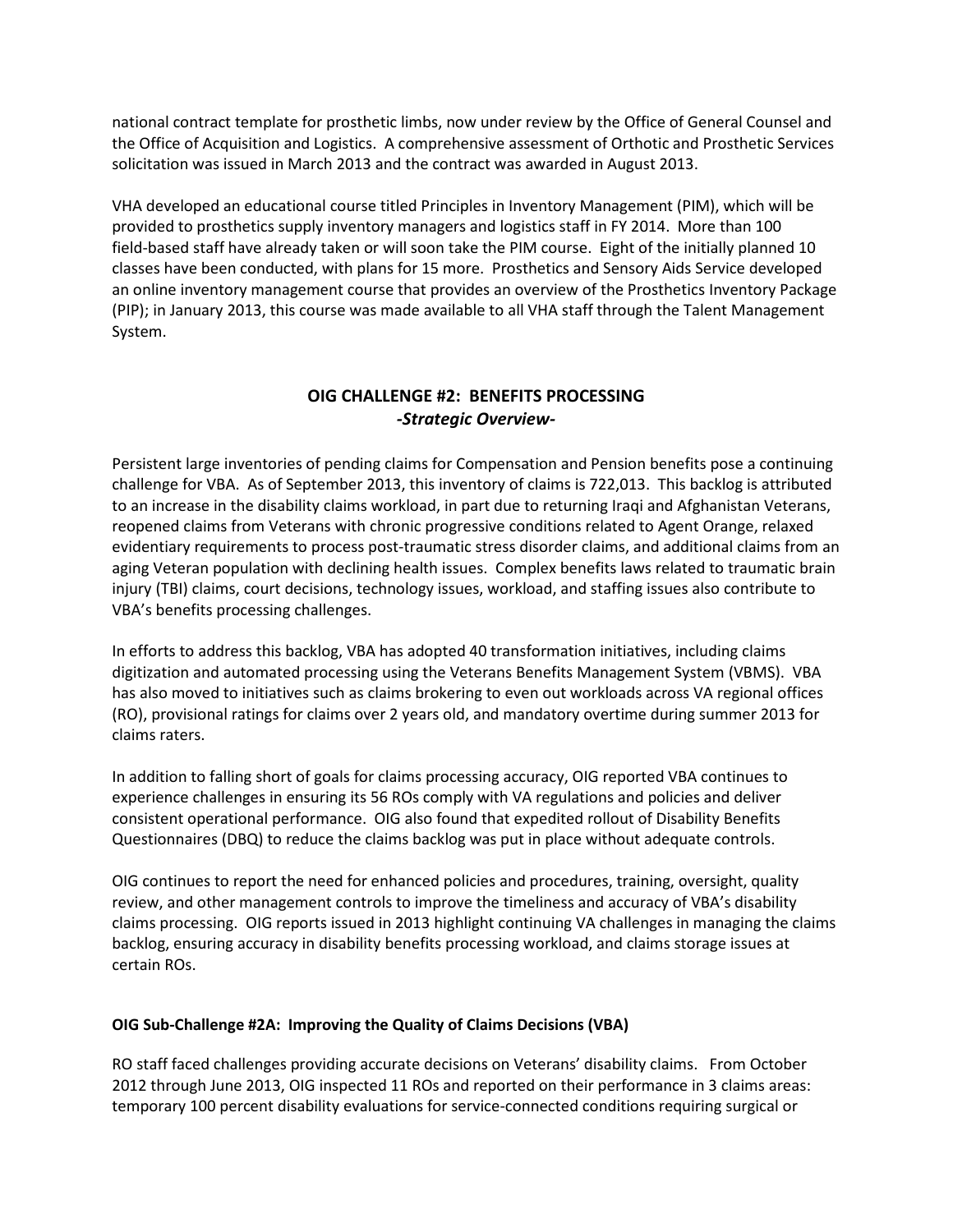medical treatment, TBI, and Gulf War Veterans' entitlement to mental health care. RO staff did not correctly process 47 percent of the total 762 claims OIG sampled primarily due to a lack of oversight and training. Specifically, RO staff incorrectly processed:

- • 60 percent of 324 temporary 100 percent disability evaluations, resulting in nearly \$3 million in improper payments within this sample of national claims.
- from staff using VHA medical examination reports that did not contain sufficient information to disabilities because they did not properly interpret the medical examination reports. • 32 percent of 197 TBI claims reviewed. OIG found that TBI claims processing errors resulted make accurate rating determinations. Staff generally over evaluated the severity of TBI-related
- • 40 percent of 241 claims involving Gulf War Veterans' entitlement to mental health care.

### **Responsible Agency Official: Under Secretary for Benefits VA's Program Response Estimated Resolution Timeframe: 2015**

#### Completed 2013 Milestones

 VBA has aggressively pursued its Transformation Plan to implement a series of tightly integrated people, rating-related compensation and pension claims within 125 days at 98 percent accuracy level. rating-related compensation and pension claims within 125 days at 98 percent accuracy level.<br>Significant progress has been made. As of September 30, 2013, the claims inventory totaled 722,013, 125 days totaled 418,472. This was 192,601 below the peak backlog in March 2013 and its lowest point since March 2011. As of August 2013, claim-based accuracy was 89.1 percent and accuracy measured at the medical issue-based level was 95.8 percent. process, and technology initiatives designed to achieve the 2015 strategic goal of completing all down from a high of 883,930 in July 2012. As of September 30, 2013, the backlog of claims older than

 DBQs online will occur once the DBQ automated solution is integrated with VBMS and the Stakeholder Enterprise Portal. As an interim control, VBA's Quality Assurance staff conducts DBQ validation reviews VA developed a strategy for the secure electronic submission of DBQs received outside the VA examination process. Controls for verifying the identity and credentials of private physicians submitting of a statistically valid sample of DBQs submitted by private physicians.

 the appropriate controls and indicators established and to ensure a future examination date is in the Veteran's electronic record. Throughout 2013, VBA conducted biweekly reviews of all 100 percent evaluations to identify any records without the proper controls and indicators for correction by regional VBA continues to monitor records that contain temporary 100 percent evaluations to ensure they have offices.

 With the June 2013 implementation of the VBMS – rating functionality in all ROs, systemic safeguards all 100 percent evaluations without proper controls and indicators established. are in place to prompt users to input controls and prevent users from completing associated actions for

 Officers (DRO). The module contains guidance for properly identifying residuals of TBI, determining if VBA developed a TBI Training and Performance Support System (TPSS) module. This training module will be mandatory in 2014 for all Rating Veterans Service Representatives (RVSR) and Decision Review evidence is sufficient to grant service connection, and assigning appropriate percentages.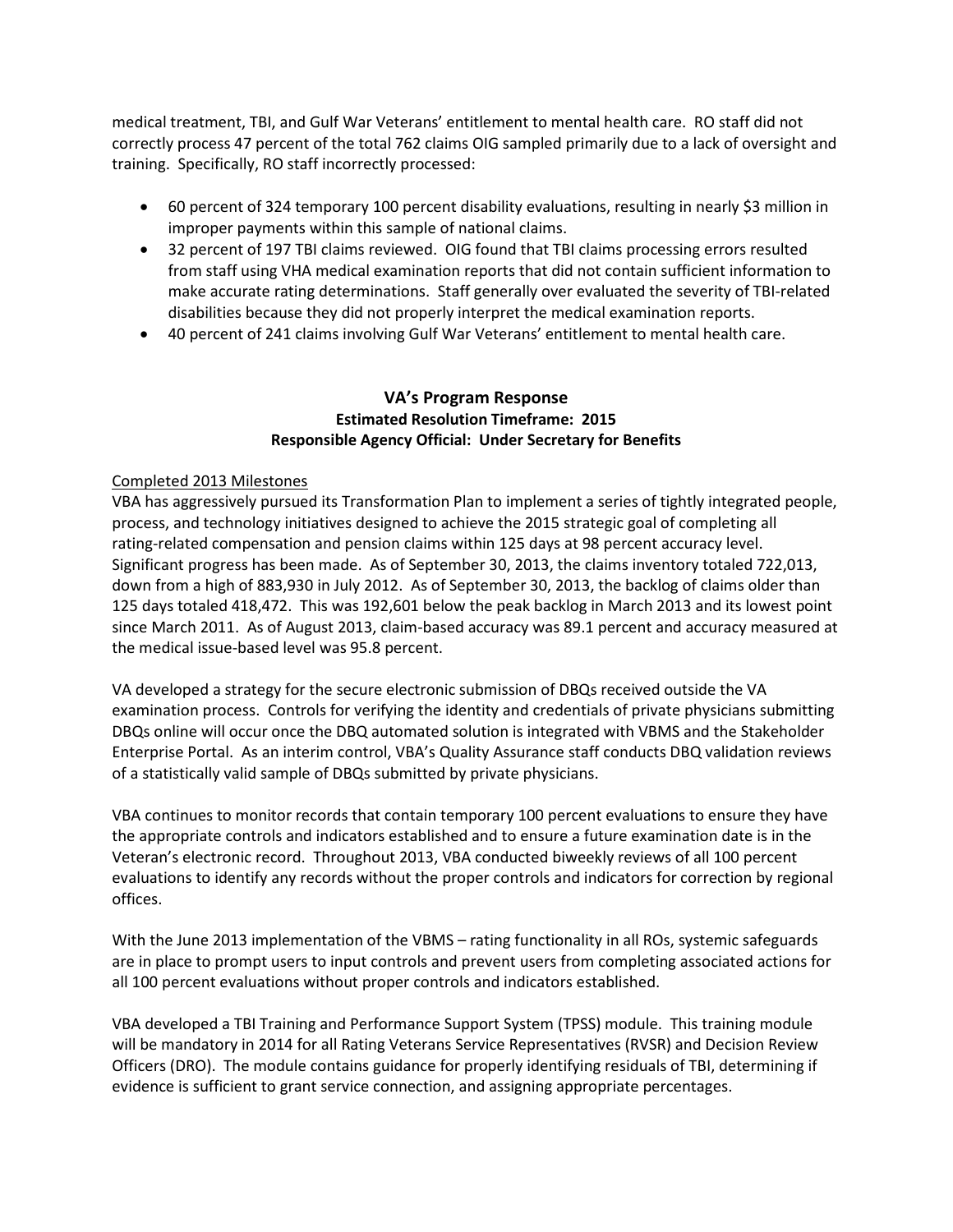VBA also added several classes in the National Training Curriculum on rating mental health conditions. VBA updated the medical TPSS module on mental disorders, specifically PTSD and the military sexual trauma training. These training modules are mandatory for all RVSRs and DROs in 2013.

# **OIG Sub-Challenge #2B: VA Regional Office Operations (VBA)**

did not follow VBA policy to ensure Systematic Analysis of Operations (SAO) were timely and complete. did not follow VBA policy to ensure Systematic Analysis of Operations (SAO) were timely and complete.<br>SAOs provide an organized means of reviewing VSC operations annually to identify existing or potential problems in claims processing and propose corrective actions. If RO management had ensured the have developed plans to correct these shortcomings. VBA continues to experience challenges ensuring its 56 ROs comply with VA regulations and policies and deliver consistent performance of their Veterans Service Center (VSC) operations. OIG's Benefits Inspectors reported almost two-thirds of the 11 ROs inspected from October 2012 through June 2013 completion of SAOs, they would have identified weaknesses associated with their operations and could

## **Responsible Agency Official: Under Secretary for Benefits VA's Program Response Estimated Resolution Timeframe: 2015**

### Completed 2013 Milestones

 requirements for RO Directors, ensuring appropriate attention to problem areas. Area directors visit each RO at least annually to conduct an in-person review of operations. Oversight is also provided Services. RO Directors are held accountable for station performance through annual performance VBA strives to find new ways to improve the performance at all ROs. VBA aggressively monitors RO performance, and if negative performance trends develop, area directors establish improvement plan through on-site review of RO operations conducted by Compensation and Pension and Fiduciary evaluations.

 divisional functions as well as identify areas for improvement. Procedures and a schedule for completing SAOs are available for each VBA business line. Also, each RO Director can establish All VBA ROs are required to perform annual SAOs to provide a comprehensive overview of specific additional SAOs for local operational issues.

 Chapter 5. Area Offices may request copies of the RO SAO schedules and specific completed SAOs for SAOs are reviewed during both Central Office and Area Office site visits. SAO compliance is tracked and monitored closely for timeliness and content at every level of management, to include local business line and executive management reviews. Reviews ensure compliance with the elements cited in M21-4, further review. SAO training is provided to management on-site during site visits if deficiencies are present.

# **OIG Sub-Challenge #2C: Improving the Management of VBA's Fiduciary Program (VBA)**

 According to VA's 2012 Annual Benefits Report, the benefits of more than 134,000 incompetent VA beneficiaries are being managed by fiduciaries. The total estimated amount of VA benefits under the control of fiduciaries is more than \$2.3 billion. From April 1, 2008, to March 31, 2013, OIG conducted 148 investigations involving fiduciary fraud and arrested 91 fiduciaries and/or associates. OIG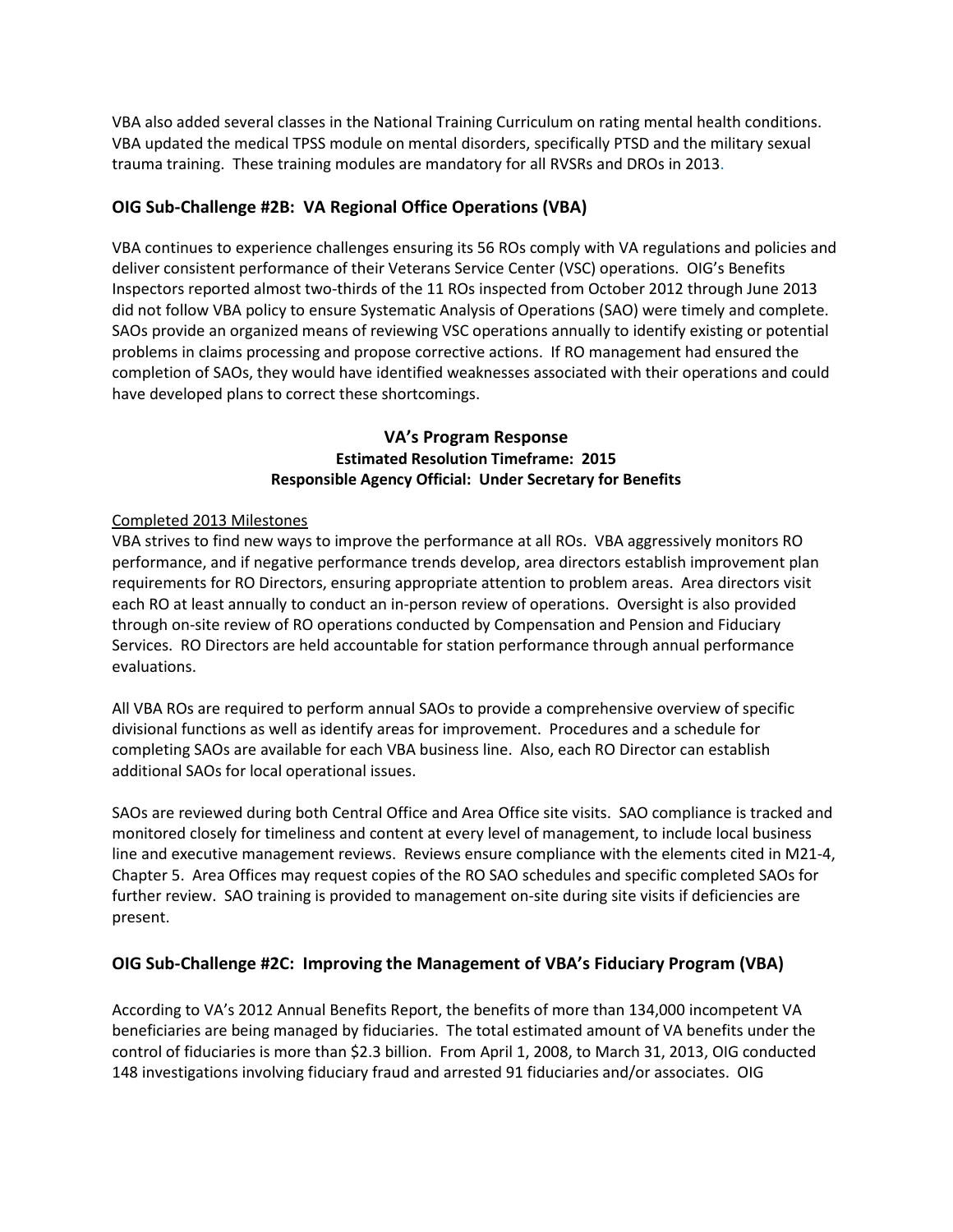investigations highlight program vulnerabilities that are exploited by unscrupulous individuals at the expense of incompetent VA beneficiaries.

expense of incompetent VA beneficiaries.<br>Two recent examples illustrate weaknesses that allowed funds to be embezzled. In the first example, an attorney, who was the court-appointed fiduciary for 54 Veterans, and his wife, who served as his legal assistant and office manager, were each sentenced to 46 months' incarceration and 3 years' supervised release. In addition, they were ordered to jointly pay restitution of more than \$2.3 million to VA and \$282,112 to the Internal Revenue Service (IRS). An OIG investigation determined that from January 2003 through December 2008, the couple stole more than \$2.3 million from the incompetent Veterans and submitted falsified accountings to VA to conceal the thefts. In addition, they failed to report the stolen funds to the IRS. In the second example, a former VA fiduciary was sentenced to 41 months' incarceration, 36 months' supervised probation, and ordered to pay \$639,618 in restitution after pleading guilty to theft of Government funds. An OIG investigation revealed that the defendant, an from an incompetent Veteran. The defendant admitted to submitting fraudulent accountings to both VA and the court by altering reports and creating fraudulent certificates of deposit. attorney, embezzled \$460,679 of VA benefits and \$176,246 of Social Security Administration benefits

# **Responsible Agency Official: Under Secretary for Benefits VA's Program Response Estimated Resolution Timeframe: 2014**

#### Completed 2013 Milestones

 VA enhanced procedures to prevent and identify misuse of beneficiary funds. Procedural improvements previously implemented up through 2012 led to a 2012 misuse rate that was less than one-tenth of one- percent. VA required that fiduciaries provide detailed financial documents, including bank records, with their annual accountings. This additional information allows VA to verify reported expenditures and identify potential misuse of funds. VA mandated criminal background checks for proposed fiduciaries prior to appointment. These precautionary requirements serve as a deterrent for fiduciaries. VA issued beneficiaries. This policy increases transparency of the fiduciary's management of the beneficiary's funds. VA issued guidance to limit calculation of fiduciary fees based upon monthly benefit payments beneficiary funds. This guidance emphasizes the need for fiduciaries to communicate with beneficiaries and determine whether expenditures are in the beneficiary's interest. VA established telephone units in service delivery. procedures for instructing fiduciaries to provide a copy of VA-approved accountings to only and eliminate the requirement that fiduciaries seek VA approval of certain expenditures from the fiduciary hubs to respond to direct inquiries from beneficiaries and fiduciaries and ensure consistent

service delivery.<br>In 2013, VA completed a draft revision of its fiduciary regulations consistent with current law and policies and VBA's recent consolidation of its fiduciary activities at six fiduciary hubs. The proposed rules would clarify the rights of beneficiaries in the program and the roles of VA and fiduciaries in ensuring that VA benefits are managed in the best interest of our most vulnerable beneficiaries. The proposed rules are expected to be published in the Federal Register for public comment in early 2014.

 workload management. In April 2013, VA implemented a standardized, national training curriculum for fiduciary personnel, which, among other things, addresses applicable fiduciary program policies and procedures, file documentation, account audits and appropriate follow ups, surety bonds, fiduciary appointments, and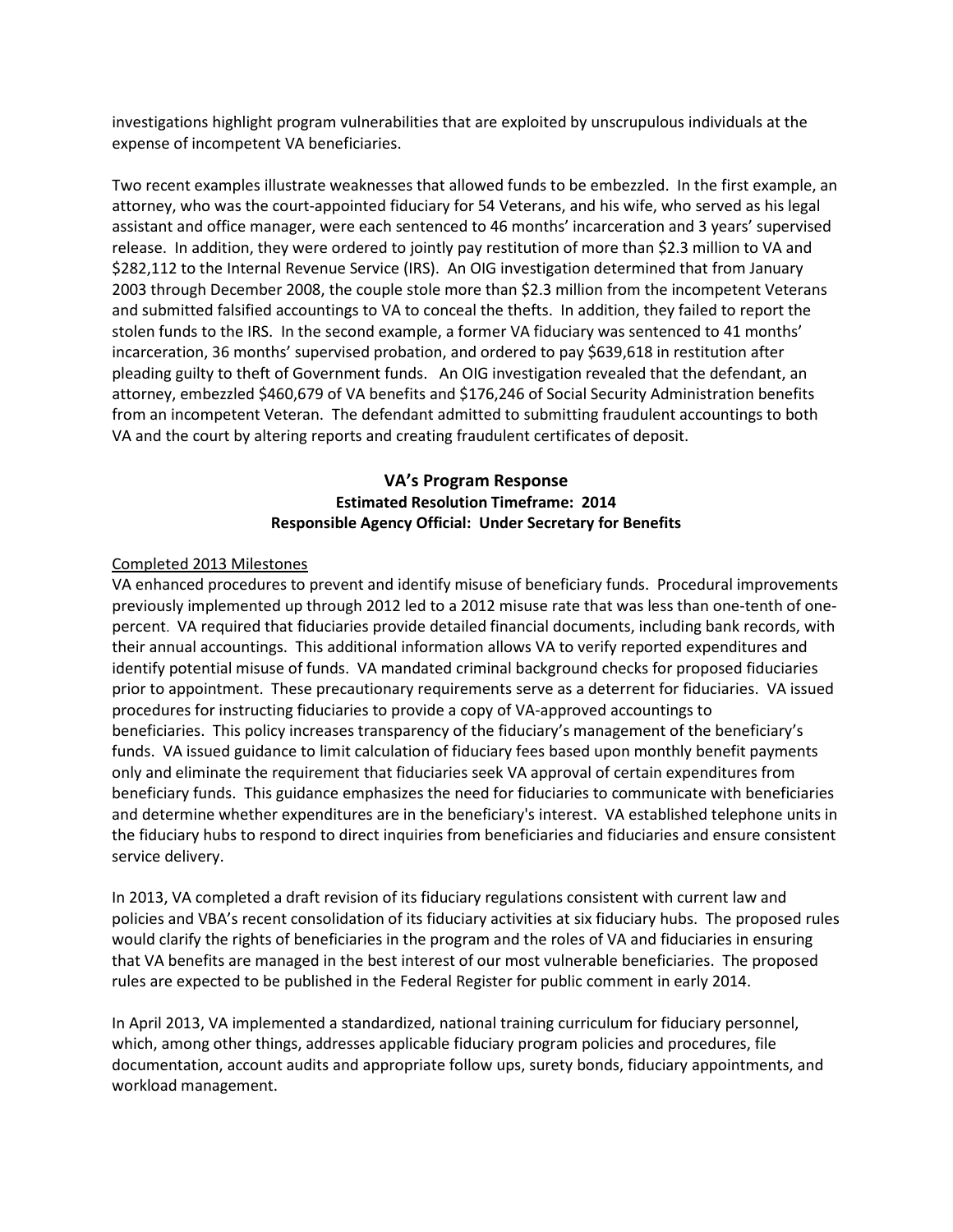standardized instruction targeted at field examiners with less than 1 year of experience. Training fiduciary. VA is developing advanced training modules for journey-level field examiners. The first training module focuses on misuse procedures and is expected to be released in early 2014. In April 2013, VA deployed Centralized Field Examiner Training. This training provides consistent and includes field examination techniques and customer service, as well as the responsibilities of the

procedures and guide the development of training when needed. In May 2013, VA increased the number of field examination and accounting cases selected for quality assurance review. VA conducts monthly fiduciary quality reviews on a random sample of the fiduciary workload at each fiduciary hub. The quality review results are used to increase awareness of policy and

 technology (IT) system for the fiduciary program. VA anticipates national deployment at the end of December 2013. BFFS will allow VA to leverage existing technology to create an interface with VBA's In August 2013, VA tested the Beneficiary Fiduciary Field System (BFFS), which is the new information corporate database, improve reporting processes to enhance workload management capabilities, integrate an automated field examination report generator tool, and improve misuse monitoring. It will greatly improve VA's ability to track beneficiary visits, fiduciaries' annual accountings, and further detect potential misuse.

 In August 2013, VA published a "Guidebook for VA Fiduciaries." The new guidebook is targeted to volunteer fiduciaries and will advise fiduciaries about beneficiary rights, fiduciary responsibilities, management of funds, and accounting and audit procedures. In conjunction with the guidebook, VA released an automated accounting preparation tool to assist fiduciaries in preparing their annual accountings.

# **OIG CHALLENGE #3: FINANCIAL MANAGEMENT -***Strategic Overview***-**

 Sound financial management represents not only the best use of limited public resources, but also the and operations, including its Beneficiary Travel Program (BTP). ability to collect, analyze, and report reliable data on which resource use and allocation decisions depend. In FYs 2012 and 2013, as a result of an OIG administrative investigation involving wasteful expenditures at two training conferences, VA is redesigning controls over conference management activities. Further, OIG identified several lapses in sound financial stewardship impacting VA's programs

 financial systems, information, and asset management would promote improved stewardship of the public resources entrusted for Departmental use. Failure in some instances to ensure sufficient funds are available to pay for non-VA care fee services for Veterans is one way in which improper payments occur. Addressing these and other issues related to

# **OIG Sub-Challenge #3A: Lack of Accountability and Control over Conference Costs (Training Support Office (TSO) in the Office of the Secretary[1](#page-13-0) – Lead, HRA, VHA, VBA, NCA)**

l

<span id="page-13-0"></span> $1$  TSO moved to the Office of Management, Financial Services Center, in October 2013.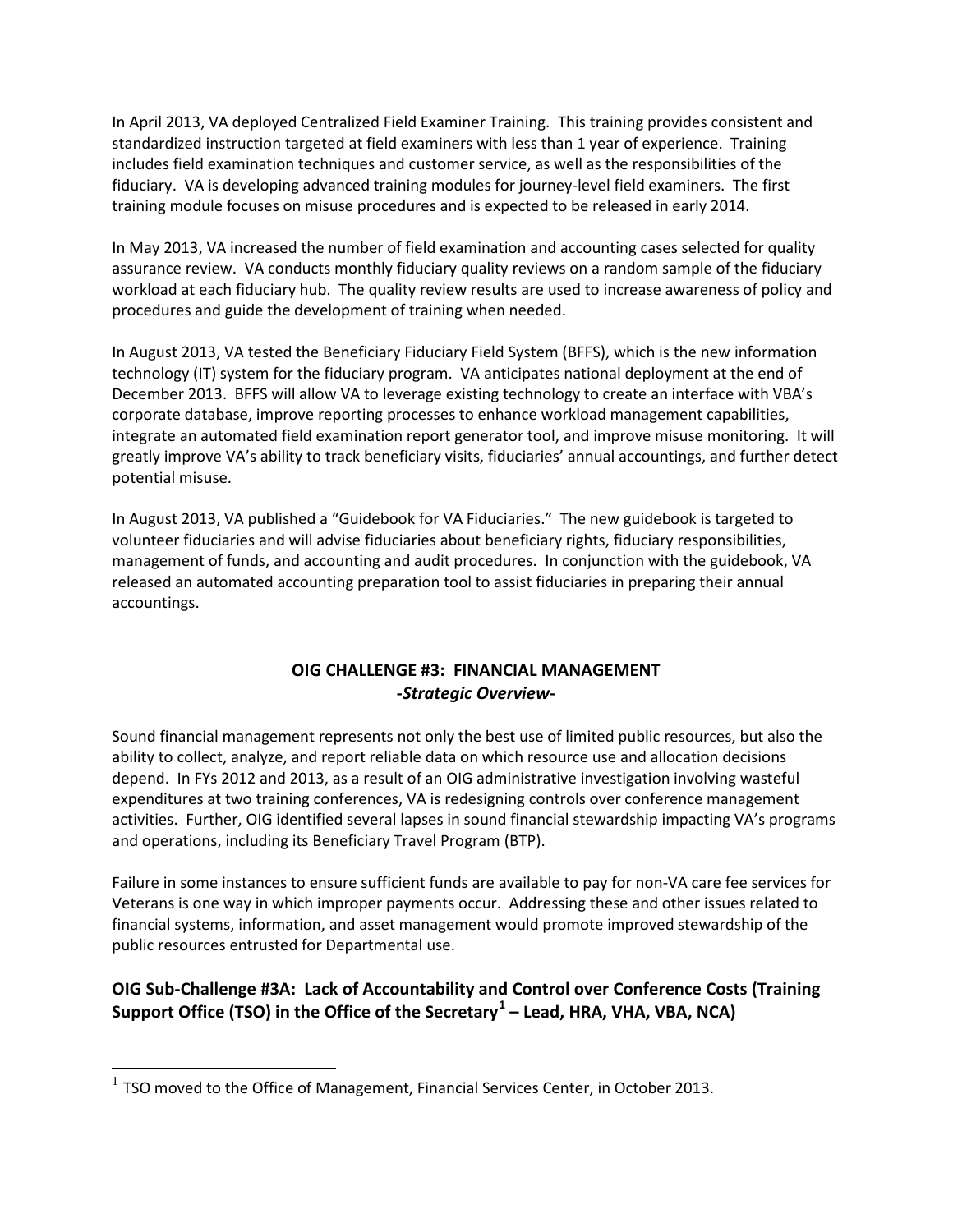associated with these conferences. More than a year after the conferences, VA was unable to provide an accurate and complete accounting of costs for these conferences. VA's estimates of the conference expenditures changed multiple times during the course of the administrative investigation. While VA conference events to be approximately \$6.1 million. OIG conducted an administrative investigation upon receiving allegations of wasteful expenditures related to Human Resources (HR) conferences held in Orlando, Florida, in July and August 2011. The lack of accountability and controls prevented OIG from obtaining a full accounting of the expenses reported lower estimates of conference costs to Congress, OIG reconstructed the costs of the two

 necessary, and reasonably priced. Accountability and controls were inadequate to ensure effective management and reporting of the dollars spent. OIG questioned about \$762,000 as unauthorized, unnecessary, and/or wasteful expenses. However, OIG could not gain reasonable assurance that this figure represented a complete accounting of the conference costs. Overall, VA's processes and the oversight were too weak, ineffective, and in some instances, nonexistent to ensure that conference costs identified were accurate, appropriate,

This administrative investigation was followed by OIG's audit of VA's use of interagency agreements to fund four Financial Management Training Conferences (FMTC) in 2010-2012.

### **Responsible Agency Official: Chief of Staff VA's Program Response Estimated Resolution Timeframe: 2015**

### Completed 2013 Milestones

 VA is implementing a comprehensive action plan to revise and strengthen policies and controls on the issued on September 26, 2012. planning and execution of training conferences and events. These actions are consistent with the recommendations in the September 30, 2012, Inspector General Report and are reflected in VA policy

 executives in the Department provide oversight. Further, the newly established TSO ensures balances critical training requirements to ensure we achieve stated goals and objectives while Stringent internal controls for conferences and training conferences are in place and the senior consistency and adherence with all appropriate regulations and requirements as the Department minimizing costs.

 they can execute their responsibilities and respond to queries for training related events from Automating data collection is essential to provide accurate and timely information for senior leaders so Congressional and other Federal oversight bodies. VA is currently engaged in developing and delivering an automated data collection tool to increase accountability, control conference spending, and produce congressionally required reports.

# **OIG Sub-Challenge #3B: Strengthen Financial Controls Over the BTP (VHA)**

 Department facility or other place in connection with vocational rehabilitation or counseling, or for the purpose of examination, treatment, or care for certain eligible Veterans. In 1978, VA set the travel VHA's BTP pays the actual necessary expense of travel, including mileage traveled, to and/or from a mileage reimbursement rate at 11 cents per mile. The rate remained unchanged until February 2008,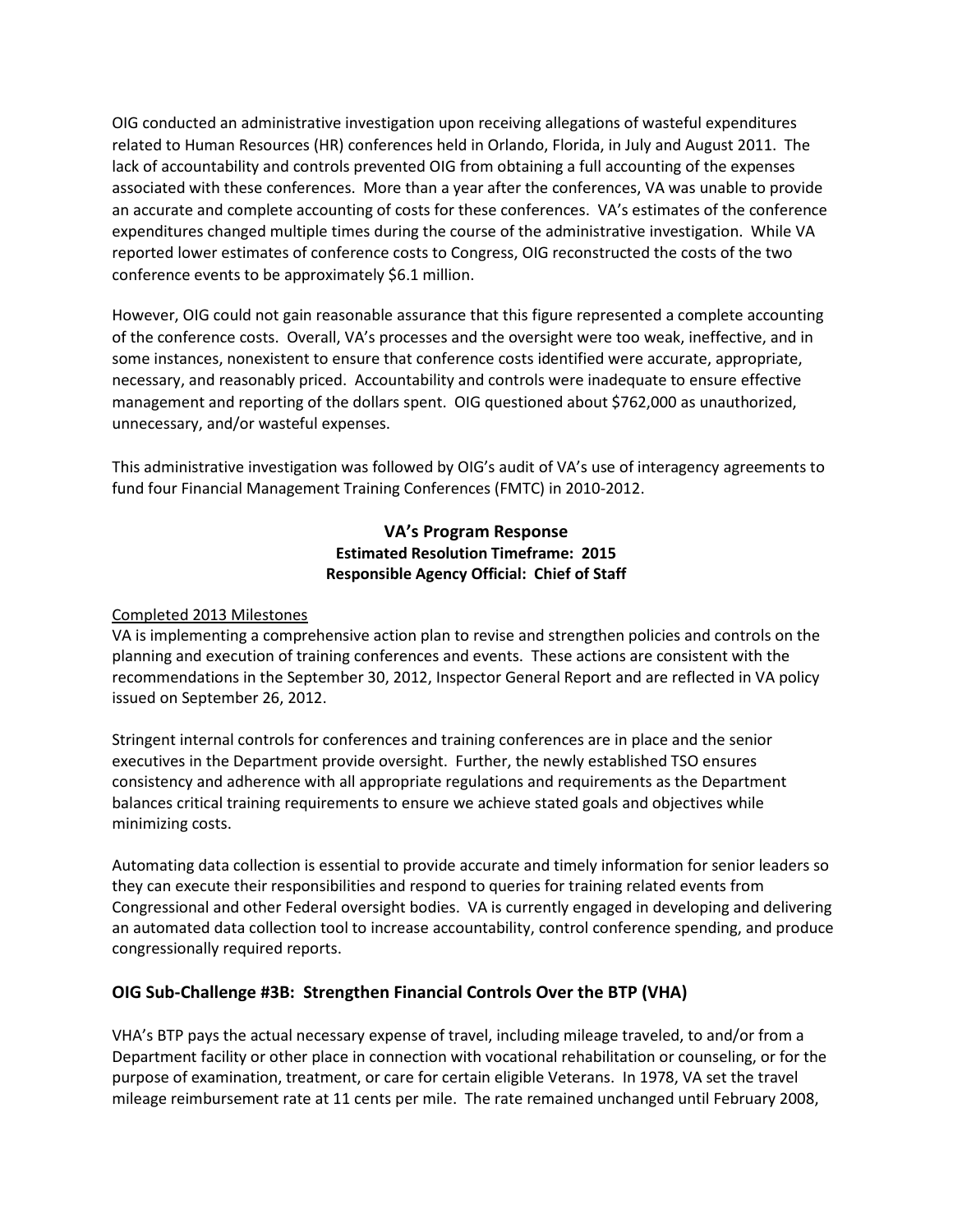usage and cost. Expenditures for the program increased by approximately 285 percent from FY 2006 through FY 2010. when VA raised the rate to 28.5 cents per mile. In November 2008, VA raised the mileage reimbursement rate to 41.5 cents per mile. As a result, the BTP experienced a significant growth in both

 In February 2013, OIG's *Audit of VHA's Beneficiary Travel Program,* reported serious issues regarding lack of controls over beneficiary travel payments. Specifically, VHA did not perform regular reconciliations of approved travel reimbursements with paid reimbursements, accurately code financial transactions, and reduce the risk of fraudulent payments. This occurred because VHA had not established policies and mechanisms that address reconciliations of BTP financial data, provided adequate training to ensure accurate coding of beneficiary travel expenses, and established procedures to mitigate the risk for making duplicate payments on approved travel reimbursements. In addition, current information system limitations present challenges to performing automated reconciliations.

 OIG identified material differences in mileage reimbursements paid compared with approved mileage reimbursements. According to VHA data, VA medical facilities paid approximately \$89 million more in beneficiary travel than the facilities approved during the period from January 1, 2010, through March 31, 2011. OIG determined that approximately \$46.5 million of the variance was in part the result of \$42.5 million. This was because of a lack of an adequate financial audit trail and system limitations. miscoded charges, but could not determine the reason for the variance of the remaining approximately

\$42.5 million. This was because of a lack of an adequate financial audit trail and system limitations.<br>The audit also revealed that VHA does not have sufficient procedures to reduce the risk of making which increases the risk of fraudulent payments. For example, after receiving an approved travel reimbursement, a Veteran can photocopy it and provide multiple copies of the approved travel payment for the approved travel, the medical facility is susceptible of paying the Veteran more than once for the same approved travel reimbursement. duplicate payments on approved travel reimbursements. Medical facility staff record only the aggregate value of batched cash reimbursements in VA's Financial Management System (FMS). Staff cannot electronically identify individual cash payments associated with approved beneficiary travel claims reimbursement for payment. Since no record exists in FMS that an agent cashier made a previous

 As a result of these program vulnerabilities, the number of OIG criminal investigations increased as VA travel fraud investigation. In comparison, in FY 2010, OIG conducted 44 investigations. As of June 2013, OIG has 125 open beneficiary travel investigations. Two recent examples illustrate this type of fraud. In and false claims. Previously, five other Veterans and two Seattle, Washington, VAMC travel clerks were processed the vouchers and then demanded kickbacks from the Veterans. The loss to VA is estimated to be over \$150,000. In the second example, 16 Veterans were charged with theft of Government Development OIG investigation revealed that the defendants filed fraudulent travel vouchers at the VA is over \$242,000. raised beneficiary travel mileage reimbursement rates. In FY 2007, OIG conducted one beneficiary the first example, two Veterans were indicted for bribery, conspiracy to defraud the U.S. Government, charged in this case. An OIG investigation revealed that the seven Veterans participated in a scheme with the VAMC travel clerks to submit inflated and fictitious travel benefit vouchers. The VA employees property and false statements. A VA OIG, VA Police Service, and Department of Housing and Urban Cleveland, Ohio, VAMC in order to obtain travel benefits they were not entitled to receive. The loss to

To deter this fraud, OIG has encouraged prosecutors to issue press releases when judicial action occurs, developed a data analytic tool to proactively identify this fraud in specific facilities, and worked closely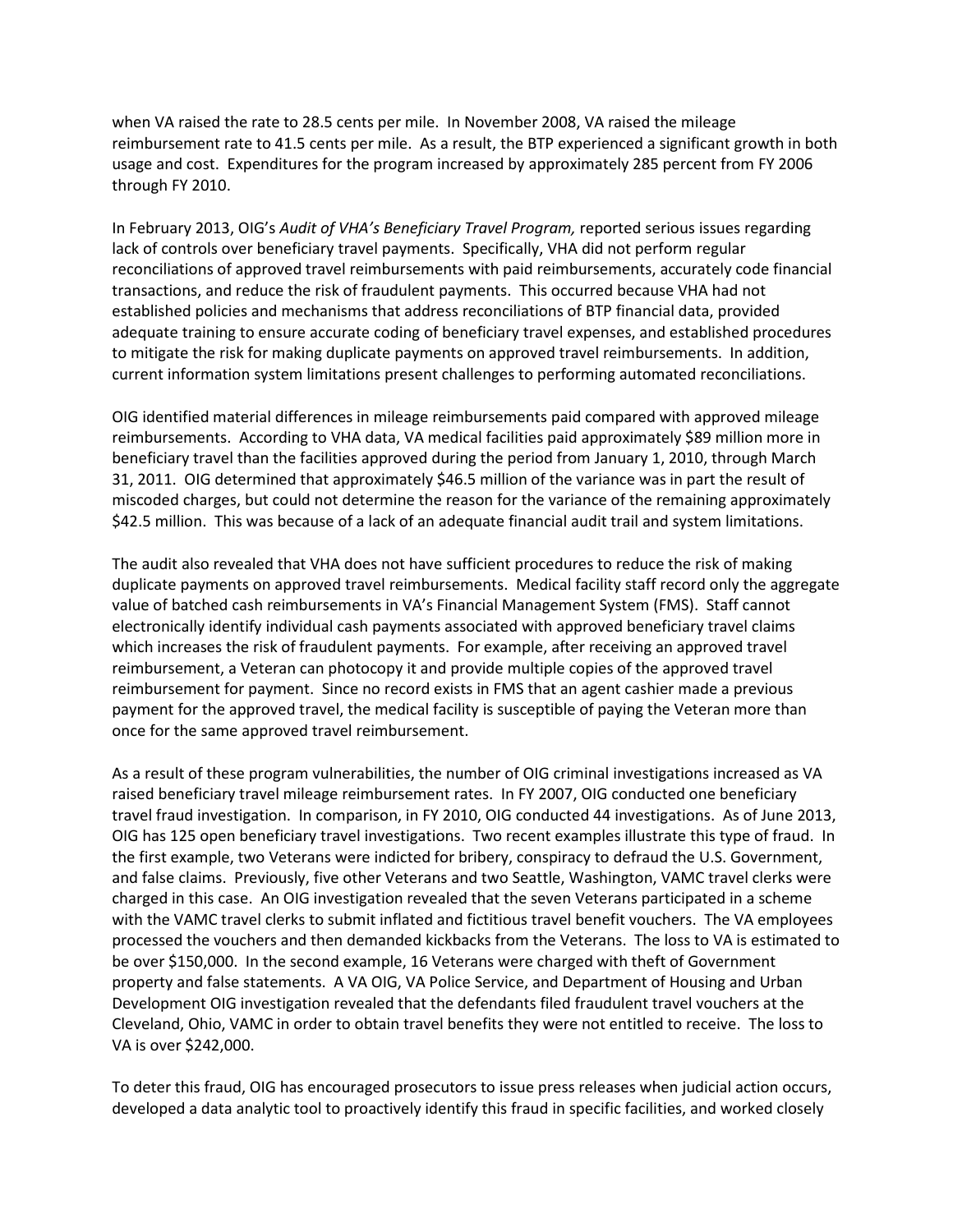with VA to significantly enhance their own data mining efforts and design new warning posters. VHA agreed with OIG recommendations and findings. However, until VHA fully implements planned changes that program costs are accurate and paid only to eligible Veterans. and strengthens authorization and payment controls, VHA will continue to lack reasonable assurance

### **Responsible Agency Official: Under Secretary for Health VA's Program Response Estimated Resolution Timeframe: 2014**

#### Completed 2013 Milestones

 Veteran records in FMS. FMS records will enable more efficient processing of Veterans' payments using direct deposit. As of October 2013, the current number of Veterans that can receive direct deposit In October 2012, VHA and the Financial Services Center used VBA payment information to create payment is 1,180,094.

 This is a decrease from the 1,213,523 cited in May 2013, and is the result of some Veterans requesting that they be removed from direct deposit. Although facilities are encouraging Veterans to enroll for the Veteran declines. The current timeline for the debit card, which is an alternative payment mechanism to direct deposit, is currently estimated to be implemented late FY 2014. When that occurs, Veterans will have to choose an EFT payment method unless they have received a waiver from the direct deposit, we do not have the ability to enforce compliance with electronic funds transfer (EFT) if Treasury.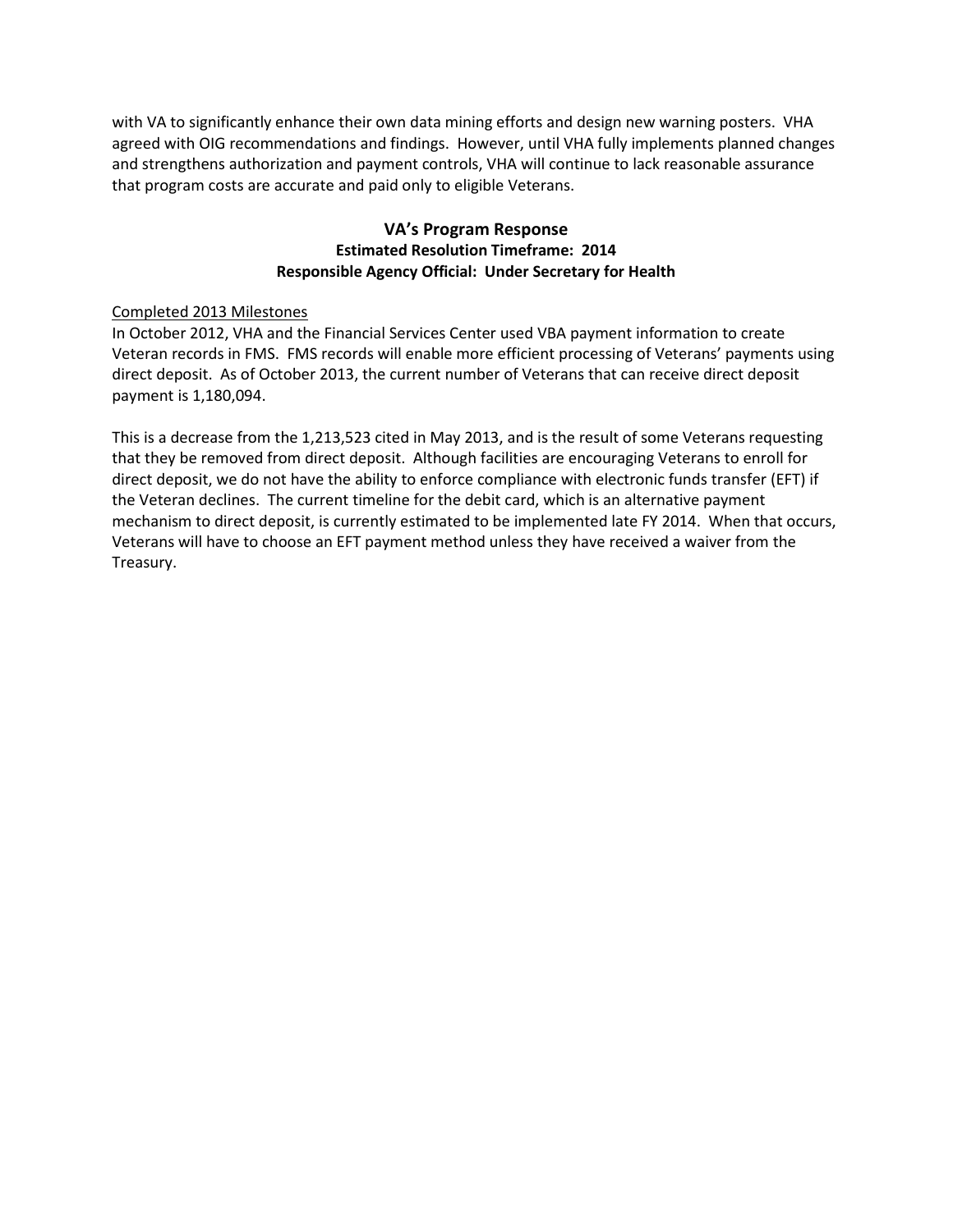# **OIG Sub-Challenge #3C: Improve Compliance with the Improper Payments Elimination and Recovery Act, Reduce Improper Payments, and Weaknesses in Non-VA Fee Care Program (VHA)**

 did not comply with four of seven requirements of IPERA in FY 2012. VHA also did not report a gross program. While not a matter of noncompliance, VHA could also improve its estimation methodology to statistically valid methodologies to calculate improper payment estimates for some programs or report appropriate action plans and OIG will follow up on VA's progress during our annual review of VA's compliance with IPERA. VA needs to strengthen its efforts to reduce improper payments to meet Improper Payments Elimination and Recovery Act (IPERA) requirements and report statistically valid estimates. VA reported about \$2.2 billion in improper payments in its FY 2012 Performance and Accountability Report (PAR) and improper payment rate less than 10 percent or meet a reduction target for its Non-VA Care Fee achieve the required statistical precision for all of its reported programs. Additionally, VBA did not use amounts collected through its activities to recapture improper payments. VA officials provided

 improper payments. The South Texas Veterans Health Care System (STVHCS) authorized \$29 million to pay for the services Veterans received. This occurred because STVHCS did not ensure clinical and fee fee care payments. Also, STVHCS clinical and fee staff lacked defined roles and responsibilities, sufficient training, and adequate supervision. Further, neither STVHCS nor VISN 17 management had effective oversight mechanisms in place to ensure sufficient funds were available to pay for the non-VA care received by Veterans. As a result, STVHCS lacked the necessary visibility over these unpaid claims VA failed to ensure sufficient funds were available to pay for non-VA care for Veterans resulting in dollars in fee care in FYs 2009 and 2010 although it did not have sufficient funds obligated and available staff complied with required steps for authorizing the fee care, and assigned staff did not timely process when vendors' invoices were received until fee staff researched, summarized, and processed this information.

 *Administration's Non-VA Inpatient Fee Care Program* in 2009 and 2010, respectively. OIG concluded in both reports that controls over pre-authorizing fee care services needed improvement. VHA continues to face significant challenges in addressing the health care and financial vulnerabilities associated with the Non-VA Fee Care program. OIG reported these challenges in *Audit of Veterans Health Administration's Non-VA Outpatient Fee Care Program* and *Audit of Veterans Health* 

### **Responsible Agency Official: Under Secretary for Health VA's Program Response Estimated Resolution Timeframe: 2014**

#### Completed 2013 Milestones

VHA has completed 100 percent of the action items described in the 2012 PAR to reduce improper payments in the Non-VA Medical Care (NVC) program.

 For NVC, VHA is working aggressively to ensure FY 2013 annual reduction targets are met. VHA met and exceeded the target goals in FY 2012 for reducing improper payments in all area reviews except for the perform audits of the NVC program at all facilities and VISNs to reduce error rates and achieve reduction targets. In addition, CBO developed and deployed a Fee Basis Claims System (FBCS) patch to deliver NVC program. In 2013, VHA's Chief Business Office (CBO) introduced a Virtual Audit Team that will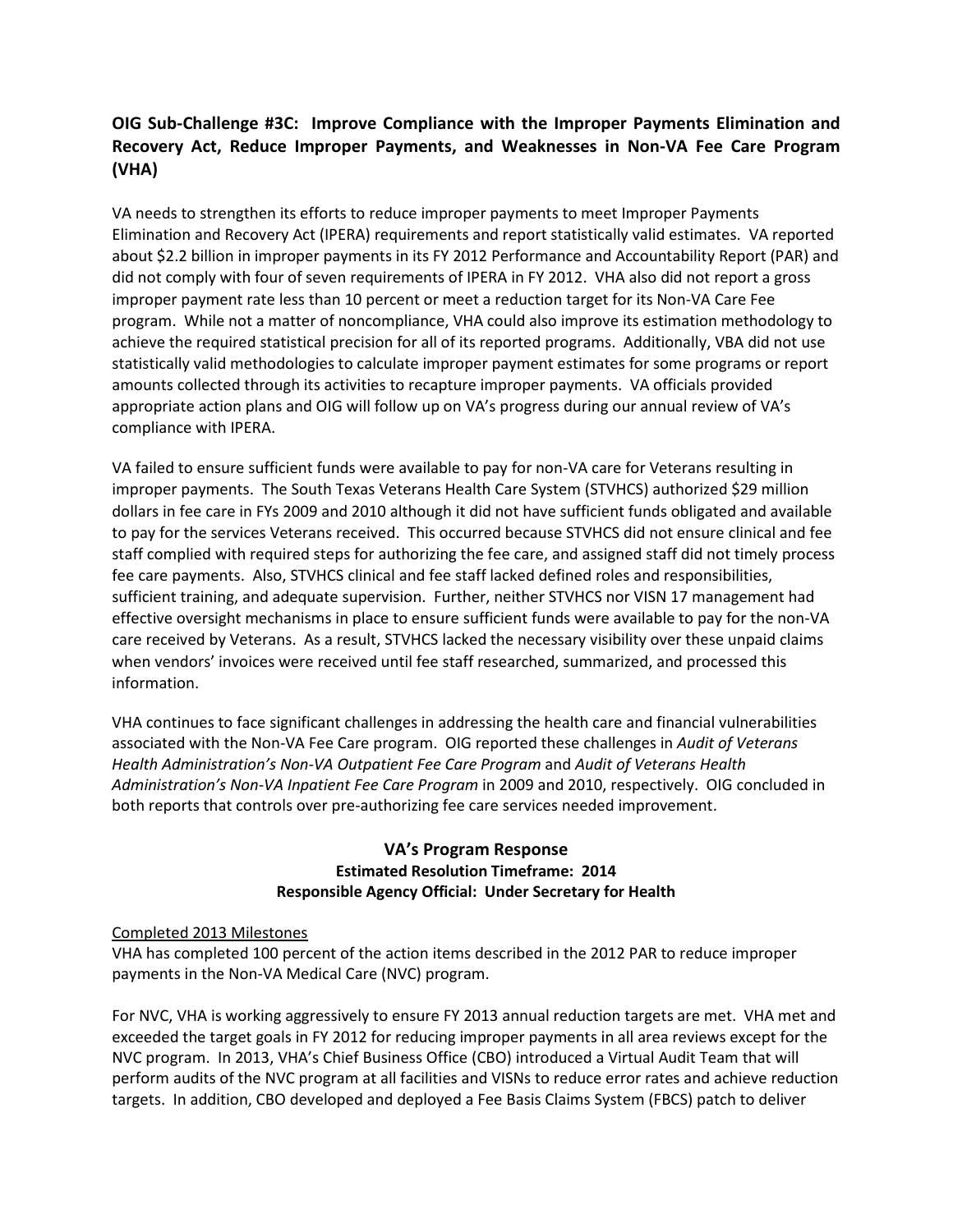manual entry of the payment amounts, and reduce error rates. electronic Medicare pricing of eligible FBCS claims which will improve payment timeliness, eliminate

 VHA worked to establish their 2013 sampling methodology. VHA briefed OIG and submitted the statistical sampling methodology in June 2013. sampling methodology to the Office of Management and Budget (OMB) which approved VHA's

statistical sampling methodology in June 2013.<br>VHA has completed the 2013 IPERA audit of the NVC program and successfully met the reduction target. The audit results were reviewed and a statistically valid analysis was performed by the national IPERA contract staff in response to a contract requirement.

contract staff in response to a contract requirement.<br>VBA also worked with VA to establish VBA's 2013 sampling methodology. This sampling methodology was developed to achieve a statistical precision of 90 percent confidence interval with a 2.5 percent margin of error as required by IPERA. The sampling methodology was submitted to OMB on February 11, 2013. OMB approved VBA's statistical sampling methodology on June 28, 2013.

# **OIG CHALLENGE #4: PROCUREMENT PRACTICE**  *-Strategic Overview-*

 in all phases of the procurement process to include planning, solicitation, negotiation, award, and VA operations require the efficient procurement of a broad spectrum of services, supplies, and equipment at national and local levels. OIG audits and reviews continue to identify systemic deficiencies administration. OIG attributes these deficiencies to inadequate oversight and accountability.

 Federal Acquisition Regulation (FAR) and VA Acquisition Regulation, and the lack of effective oversight increase the risk that VA may award contracts that are not in the best interests of the Department.<br>Further, VA risks paying more than fair and reasonable prices for supplies and services and making policies. Recurring systemic deficiencies in the procurement process, including the failure to comply with the overpayments to contractors. VA must improve its acquisition processes and oversight to ensure the efficient use of VA funds and compliance with applicable acquisition laws, rules, regulations, and

# **OIG Sub-Challenge #4A: VA Can Achieve Significant Procurement Savings (VHA-Lead, OM, OALC)**

 missed opportunities to achieve significant procurement savings by maximizing the use of purchase procurement-processing costs by about \$20 million and obtain additional rebates of about \$4 million. Medical facilities have two primary methods to make micro-purchases: purchase cards and purchase processing purchase order procurements can take up to 30 days. Obtaining supplies and services by purchase card streamlines the procurement process, while using purchase orders is more complex and time consuming. The \$20 million savings represents the difference in labor costs for processing purchase card and non-purchase card transactions. By increasing purchase card use, VA medical In August 2013, OIG's *Audit of Non-Purchase Card Micro-Purchases*, reported that VA medical facilities cards for micro-purchases. OIG estimated VHA missed opportunities to decrease orders. Purchase card use helps VHA quickly procure supplies and services to ensure Veterans receive timely medical care. Typically, processing purchase card procurements may take up to 3 days, while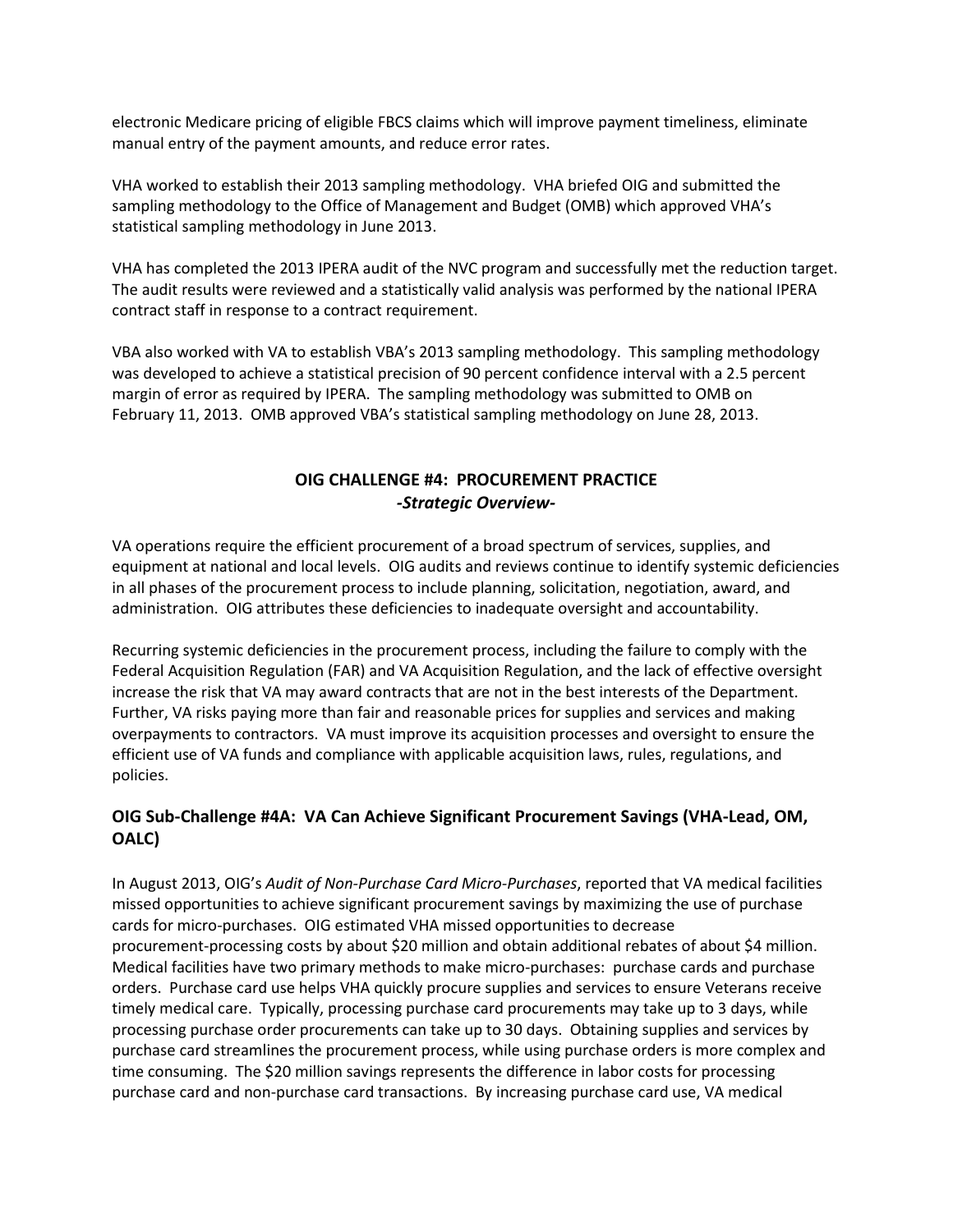processing costs to other medical facility activities. In particular, eliminating the time contracting staff facilities can increase productivity by shifting staff efforts from resource-intensive non-purchase card spend on processing micro-purchases is important due to a reported shortage of contracting specialists/officers positions throughout the Federal government.

 VHA also missed opportunities to obtain estimated annual rebates of almost \$4 million. VA executives 51 percent from about \$43 million in FY 2008 to just over \$65 million in FY 2012. Although VHA has increased the amount of rebates earned through increased purchase card use, opportunities still exist for VHA to earn additional rebates. By maximizing the use of purchase cards for micro-purchases, VHA the next 5 years. These improvements will help VHA address challenges to create a more efficient, procuring supplies and services. have recognized rebates and other benefits related to purchase card use and have emphasized purchase card use to procure supplies and services. Over the last 5 fiscal years, VHA's reported rebates increased can increase purchasing efficiency and cost-effectiveness by \$24 million annually and \$120 million over effective, and coordinated acquisition program to ensure VHA protects taxpayers' interest when

# **Responsible Agency Official: Under Secretary for Health VA's Program Response Estimated Resolution Timeframe: 2014**

### Completed 2013 Milestones

 OIG published the *Audit of Non-Purchase Card Micro-Purchases* on August 9, 2013. VHA has developed an action plan in response to OIG's recommendations that will be implemented during 2014.

 micro-purchases that have been obligated through VHA procurement. P&LO will establish monthly monitors of the total universe of micro-purchase thresholds and the number of micro-purchases effected through the procurement organization P&LO, and in conjunction with the VHA Chief Financial Officer, will establish performance targets to increase the percent of micro-purchases made with throughout the year. VHA Deputy Under Secretary for Health for Operations and Management will The VHA Procurement and Logistics Office (P&LO) will generate a report that identifies all purchases below the micro-purchase threshold level for FY 2012. P&LO will identify the number and amount of government purchase cards. Performance of VISNs will be reviewed regularly with VISN leadership develop recommended policies for VISNs to perform periodic reviews of micro-purchases utilizing the government purchase card. Periodic reviews will be performed by VISN Financial Quality Assurance Managers.

# **OIG Sub-Challenge #4B: Improve Oversight of Interagency Agreements (OALC- Lead, HRA)**

 significant portion of ADVANCE spending. VA incurred almost \$2.8 million in costs under IAs with the Office of Personnel Management (OPM) to hold two HR conferences in Orlando, Florida. VA relied upon its ADVANCE program to manage the funding needed to provide many of the conference support services. The issues associated with the HR conference expenditures magnify the process failures *Management Office Human Capital Programs*. During this prior audit, OIG reported that VA needed to VA has funded several of its training academies and workforce training under ADVANCE. OIG has reported the lack of VA oversight of ADVANCE's use of interagency agreements (IA), which represent a reported in an earlier OIG report, *Audit of VA's ADVANCE and the Corporate Senior Executive*  strengthen its management of IAs with OPM and improve its measures to more accurately assess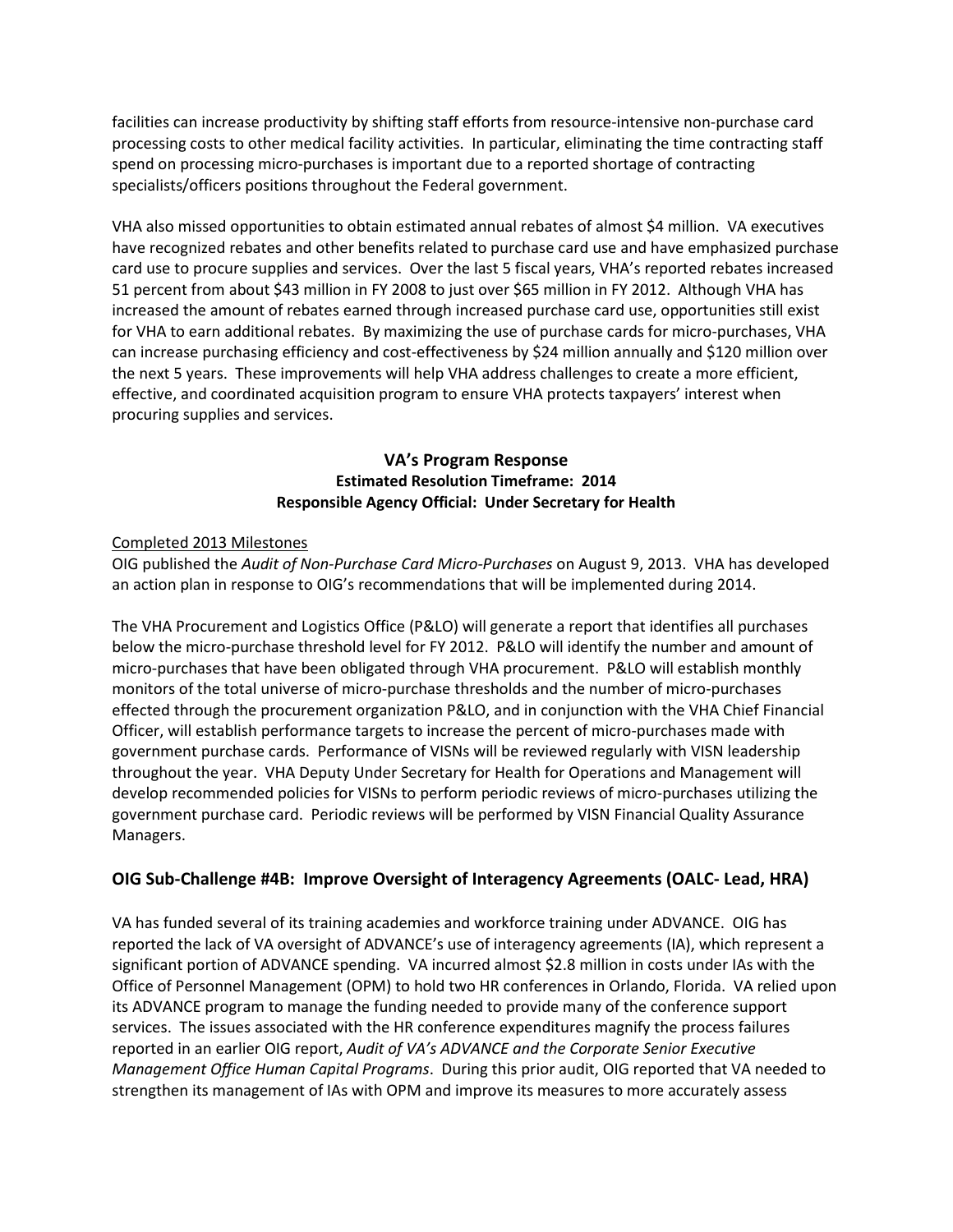assurance it effectively spent program funds during FYs 2010 and 2011, and did not evaluate the program impact. VA did not establish adequate controls over IA costs and terms, lacked reasonable reasonableness of IA service fees.

 In June 2013, OIG reported that VA expanded the terms of their Veteran Employment Services Office's (VESO) IA with OPM to provide VESO with two Veteran employment call centers operating 24 hours a employees each handled an average of 2.4 calls per day. day, 7 days a week. These call centers had call volumes so low during a 13-month period that call center

employees each handled an average of 2.4 calls per day.<br>VA also funded the IA to develop and maintain a Veteran employment Web site for VESO, which duplicated key components of two existing VA Veteran employment Web sites. VESO awarded a \$4.4 acquisitions occurred because VESO did not conduct a thorough analysis to justify the need for the acquired support services. As a result, OIG estimated VESO will spend at least \$13.1 million during FYs 2013 through 2015 on excess call center capacity unless action is taken to align call center capacity with Veteran use and demand. million 1-year contract to acquire HR support services that duplicated VESO's own internal HR capabilities and contracted for certain inherently Governmental functions. These costly and excessive

with Veteran use and demand.<br>These funds, along with the estimated \$4.4 million that will be spent on the HR support services contract in FY 2013, could be better used to provide Veteran employment services with greater efficiency and accountability. By strengthening its management controls and improving its program of these controls will be critical for VA to effectively manage the risks associated with future program impact measures, VA could improve its accountability over ADVANCE program funds. Implementation initiatives, especially the oversight of conference management and management of active IAs.

 In September 2013, OIG also reported that VA inappropriately paid about \$5.3 million of a total \$6.7 service fees and paid OPM about \$132,000 in service fees associated with inappropriate SPI purchases. Among the recommendations OIG made to VA in September 2013 were to consider discontinuing the use of assisted acquisition IAs with OPM, provide visibility and oversight over SPI purchases by approving proposed purchases in advance, and improve the transparency over SPI costs by reviewing detailed million spent for separately priced item (SPI) purchases and related service fees for three financial management conferences held in 2010 and 2011. SPIs can be purchased as incidental items to support tasks developed under IAs. VA and OPM lacked documentation of required approvals for approximately \$3.4 million of the \$6.7 million spent. In addition, VA paid the vendor about \$697,000 in inappropriate invoices before approving payments. SPI purchases under IAs had not been a focus in our prior conference management reviews. However, strong oversight controls are needed over these purchases and better assurance that these expenditures are economical and in the best interest of VA.

### **Responsible Agency Official: Principal Executive Director VA's Program Response Estimated Resolution Timeframe: 2014**

#### Completed 2013 Milestones

 OALC has revised and issued VA policy on IAs to implement changes to the FAR Subpart 17.5, Interagency Acquisitions, which broadens the scope to include any IA including Federal Supply Schedule orders exceeding \$500,000; requires formal determination of an IA as the "best procurement approach," development of a business case for multi-agency contracts, and written agreements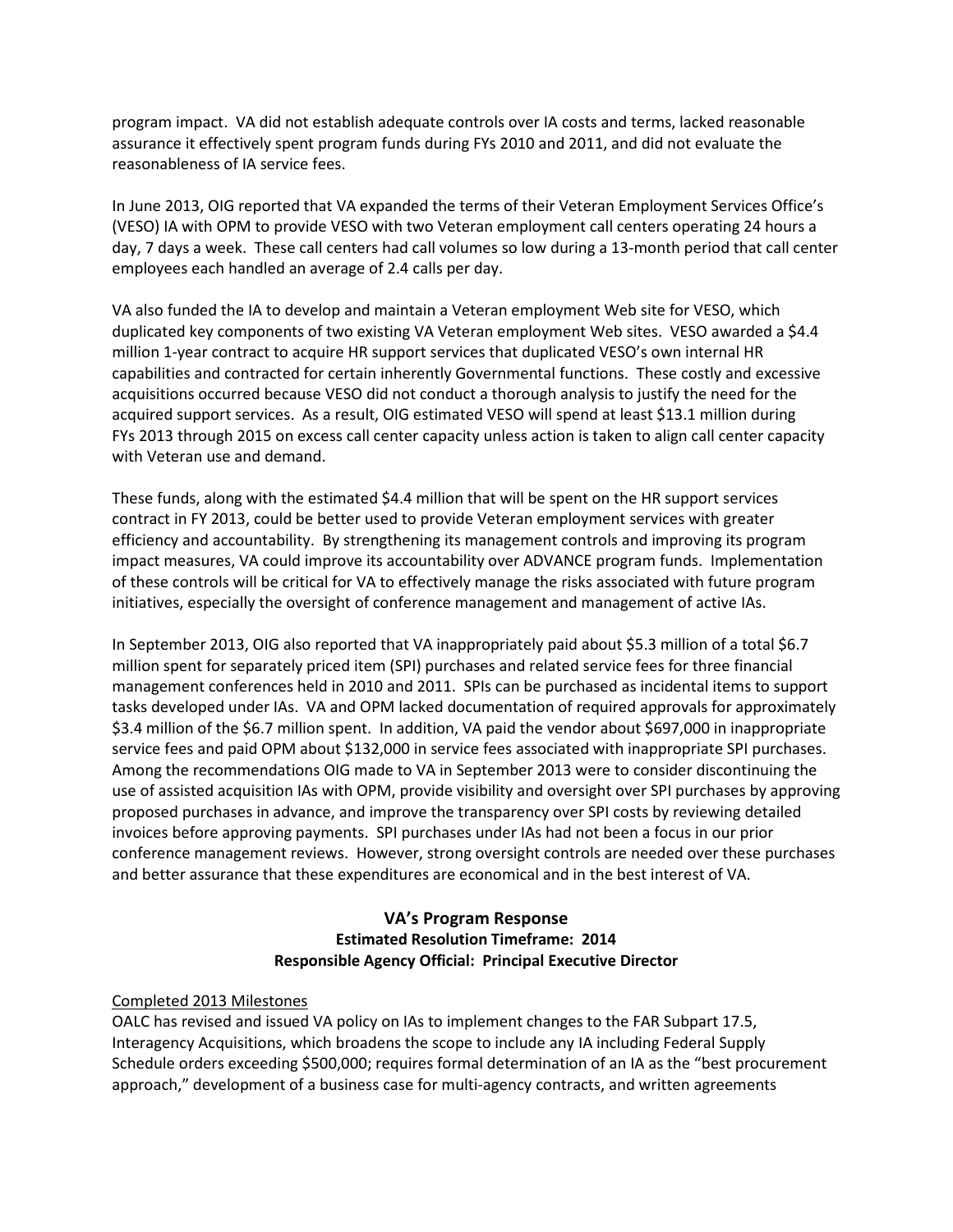stipulating VA and servicing agency roles and responsibilities; and submission of an annual agency IA report to OMB.

 OALC coordinated with VA's Office of Human Resources and Administration (HRA), as well as OPM to strengthen oversight of appropriate costs and deliverables. Specific activities include the following:

 Additionally all IA management plans at OPM have been reviewed to specifically address the separately priced items required in P.L. 112-154. OALC amended all of the IAs to increase the oversight controls when receiving financial data.

priced items required in P.L. 112-154.<br>OALC and OHRA are actively implementing a plan to transition the OHRA/Human Capital Investment required submissions on Department of Treasury FMS Forms 7600 A and B for the HCIP Initiatives to ensure alignment of the management plans to tasks identified in the FMS Form 7600B. Further, and conditions, will include language that will require the delivery of all OPM invoices correlating with 2014. OHRA's 2014 acquisition strategy is to work all contract award efforts, other than interagency Plan (HCIP) requirements away from IAs. OALC and OHRA, in conjunction with OPM, are revisiting VA's revisions to the information required for completion of FMS Form 7600A, which address general terms OPM vendor deliverable receipt forms. The revisions are scheduled to be completed in  $1<sup>st</sup>$  quarter FY agreements, through the Strategic Acquisition Center-Frederick (SAC-F).

 for HRA and representatives from VESO met with OPM to discuss the IAA for the call centers. OPM conducted an analysis and concluded that the vendor delivered products to the standards of the requirements specified by VA. The IA with OPM ended on September 29, 2013. Subsequently, VA reviewed the needs of the VESO program and eliminated the call centers. Although a new solicitation was made public, the solicitation was withdrawn. Had a contract been awarded, it would not have been an IA. After a thorough analysis is conducted, decisions will be made in 2014 to determine if any scope To address the findings from the OIG audit of the *VA for Vets* call centers, the Acting Assistant Secretary of work is required. Any such decision will be based on the best value to VA, U.S. taxpayers, and America's Veterans.

# **OIG Sub-Challenge #4C: Sound Information Technology Procurement Practices (OIT)**

 A data breach in May 2006 evoked heightened and immediate concern regarding the protection of VA personally identifiable information (PII). In August 2006, the VA Secretary mandated that all VA computers would be upgraded with enhanced data security encryption software. However, in October 2012, OIG substantiated a Hotline allegation that OIT had not installed and activated an additional 100,000 licenses purchased in 2011. As of July 2012, OIT officials stated that due to inadequate planning the total 400,000 licenses procured. Specifically, OIT did not allow time to test the software to ensure encryption software on VA computers, and adequately monitor the project to ensure encryption of all and management, they had installed and activated only a small portion, about 65,000 (16 percent), of compatibility with VA computers, ensure sufficient human resources were available to install the VA laptop and desktop computers.

 As such, 335,000 (84 percent) of the total 400,000 licenses procured, totaling about \$5.1 million in questioned costs, remained unused as of 2012. Given changes in VA technology since 2006, VA lacked assurance that the remaining software licenses were compatible to meet encryption needs in the current computer environment. Further, because OIT did not install all 400,000 encryption software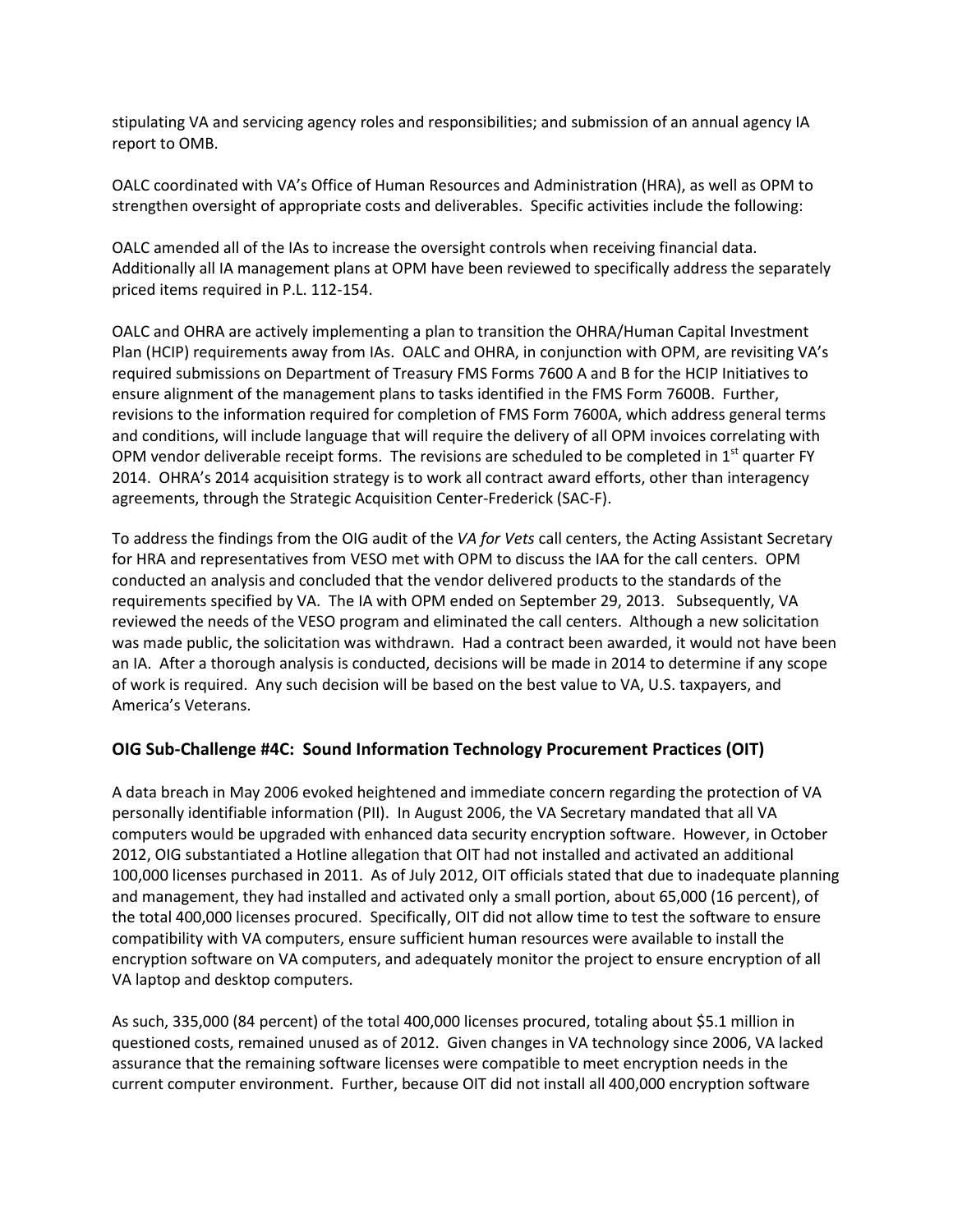licenses on VA laptop and desktop computers, Veterans' PII remained at risk of inadvertent or fraudulent access or use.

 In 2013, OIT performed an assessment and decided to move forward with the deployment of the goal of complete implementation of the remaining software encryption licenses by the end of FY 2013. encryption software. However, as of April 2013, OIT has only managed to deploy approximately 47,000 of the 335,000 remaining encryption software licenses and may face challenges to meet its projected Further, OIT has not provided assurances that adequate IT resources are available to better ensure the implementation, as recommended.

### **Responsible Agency Official: Deputy Assistant Secretary for Information Security and Deputy VA's Program Response Estimated Resolution Timeframe: 2014 Assistant Secretary for Service Delivery and Engineering**

#### Completed 2013 Milestones

 decisions in regards to IT procurements and to continue to be a good steward of its funding. To do this, Throughout 2013, OIT worked to improve its IT procurement practices to ensure that it made sound a Strategic Investment Tool was created to conduct analyses that are used to determine the most impactful and cost-effective IT solutions.

 Initially, when the contract was executed to purchase the licenses, laptops were targeted first and we made significant progress encrypting all laptops. Desktops were targeted as well, but there were numerous issues due to the diversity of the devices in the field. The technology, at the time, was relatively new to the Federal Government and to an enterprise the size of VA. In addition, VA's planned rollout of the Windows 7 Operating System on desktop computers introduced unforeseen testing and compatibility issues with the encryption software. That issue has been resolved and VA is now rolling out encryption alongside Windows 7 with a targeted completion date of December 2013.

 As of the end of September 2013, 293,640 Windows 7 desktops and 34,237 laptops were equipped with Symantec Endpoint Encryption encryption capabilities. OIT has proactively implemented a top-level policy to automatically encrypt laptops as they are introduced to the network.

# **OIG CHALLENGE #5: INFORMATION MANAGEMENT**  *-Strategic Overview-*

 The use of IT is critical to VA providing a range of benefits and services to Veterans, from medical care to counterproductive. Lacking proper safeguards, computer systems also are vulnerable to intrusions by compensation and pensions. If managed effectively, IT capital investments can significantly enhance operations and support the secure and effective delivery of VA benefits and services. However, when VA does not properly plan and manage its IT investments, they can become costly, risky, and groups seeking to obtain sensitive information, commit fraud, disrupt operations, or launch attacks against other systems.

Under the leadership of the Chief Information Officer, VA's OIT is positioning itself to facilitate VA's transformation into a  $21<sup>st</sup>$  century organization through improvement strategies in five key IT areas: (1) quality customer service; (2) continuous readiness in information security; (3) transparent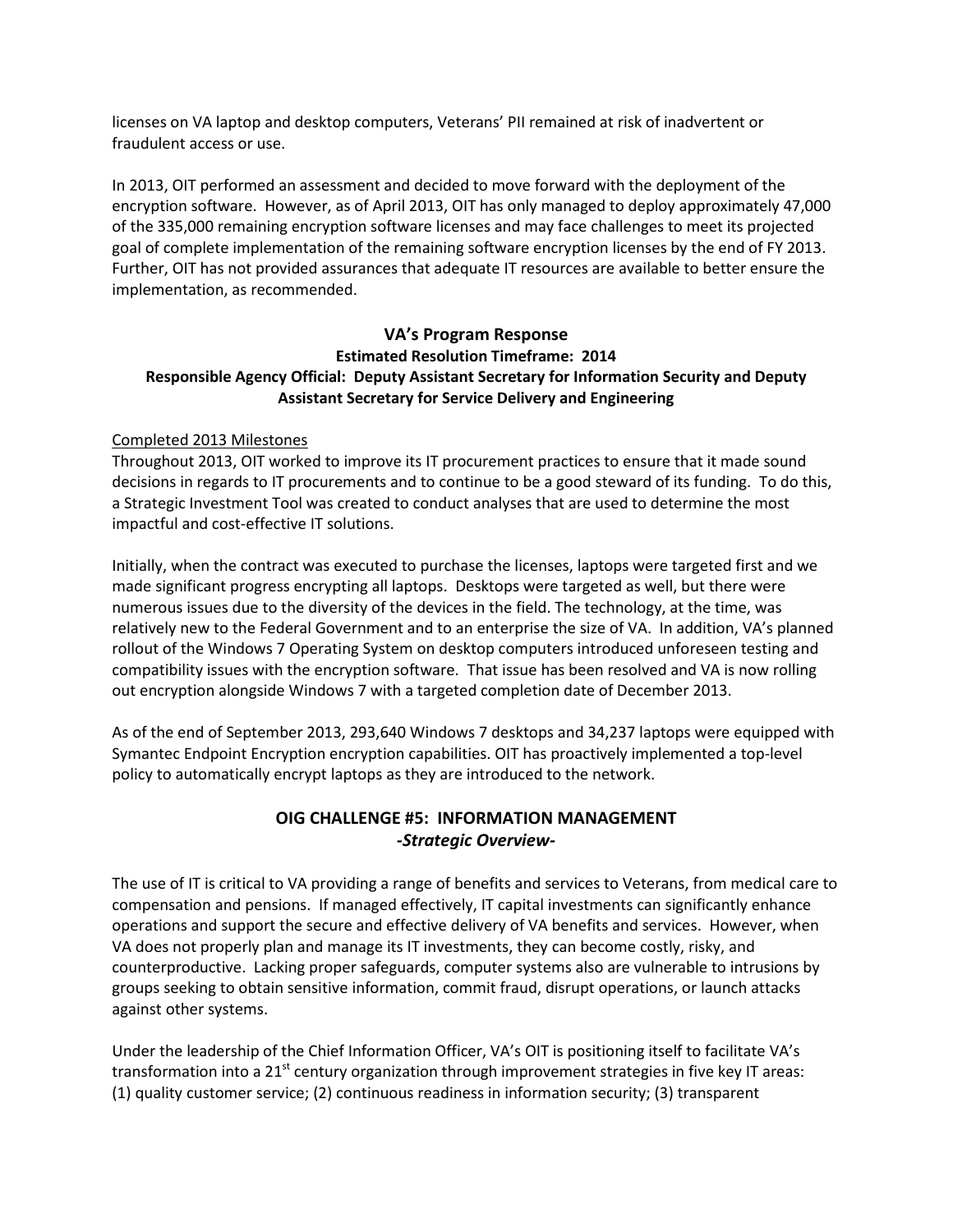also focused on helping accomplish VA's top three agency priority goals of expanding access to benefits and services, eliminating the claims backlog in 2015, and ending Veteran homelessness in 2015. operational metrics; (4) product delivery commitments; and (5) fiscal management. OIT's efforts are

 However, OIG oversight work indicates that additional actions are needed to effectively manage and safeguard VA's information resources and processing operations. As a result of our FY 2012 Consolidated Financial Statements Audit, our independent auditor reported that VA did not substantially comply with requirements of the Federal Financial Management Improvement Act of 1996. While providing an unqualified opinion on the consolidated financial statements, for the  $12<sup>th</sup>$  year in a row the independent auditor has identified IT security controls as a material weakness.

 OIG work indicates VA has only made marginal progress toward eliminating the material weakness and remediating major deficiencies in IT security controls. VA could not readily account for the various at unnecessary risk of unauthorized access and disclosure. OIT also has not fully implemented systems linkages and sharing arrangements with affiliate organizations, leaving sensitive Veterans' data competency models, identified competency gaps, or created strategies for closing the gaps to ensure its IT human capital resources will support VA in accomplishing IT initiatives and mission goals well into the future. Despite implementation of the Program Management and Accountability System (PMAS) to ensure oversight and accountability, VA is still challenged in effectively managing its IT systems initiatives to maximize the benefits and outcomes from the funds invested.

# **OIG Sub-Challenge #5A: Development of an Effective Information Security Program and System Security Controls (OIT)**

 Secure systems and networks are integral to supporting the range of VA mission-critical programs and operations. Information safeguards are essential, as demonstrated by well-publicized reports of information security incidents, the wide availability of hacking tools on the internet, and the advances in the effectiveness of attack technology. In several instances, VA has reported security incidents in which security is apparent, and one that senior Department leaders recognize. sensitive information has been lost or stolen, including PII, exposing millions of Americans to the loss of privacy, identity theft, and other financial crimes. The need for an improved approach to information

 Security Management Act (FISMA) assessment. During FY 2012, while our annual FISMA assessment was ongoing, VA instituted the Continuous Readiness in Information Security Program (CRISP) to ensure standardized information security controls across the enterprise. OIG also saw improvements in role- based and security awareness training, contingency plan testing, reduction to the number of outstanding Plans of Action and Milestones (POA&M), development of initial baseline configurations, reduction in the number of IT individuals with outdated background investigations, and improvement in and the improved processes have not been implemented for an entire FY with the opportunity to demonstrate sustained improvements in information security. Recent work on the Consolidated Financial Statements Audit supports our annual Federal Information continuous monitoring year-round and establish a team responsible for resolving the IT material weakness. As our FISMA work progressed, OIG noted more focused VA efforts to implement data center Web application security. However, the CRISP initiative was not launched until March 2012

 management controls, access controls, change management, and service continuity controls. As such, the FY 2012 FISMA audit report discussed control deficiencies in four key areas: configuration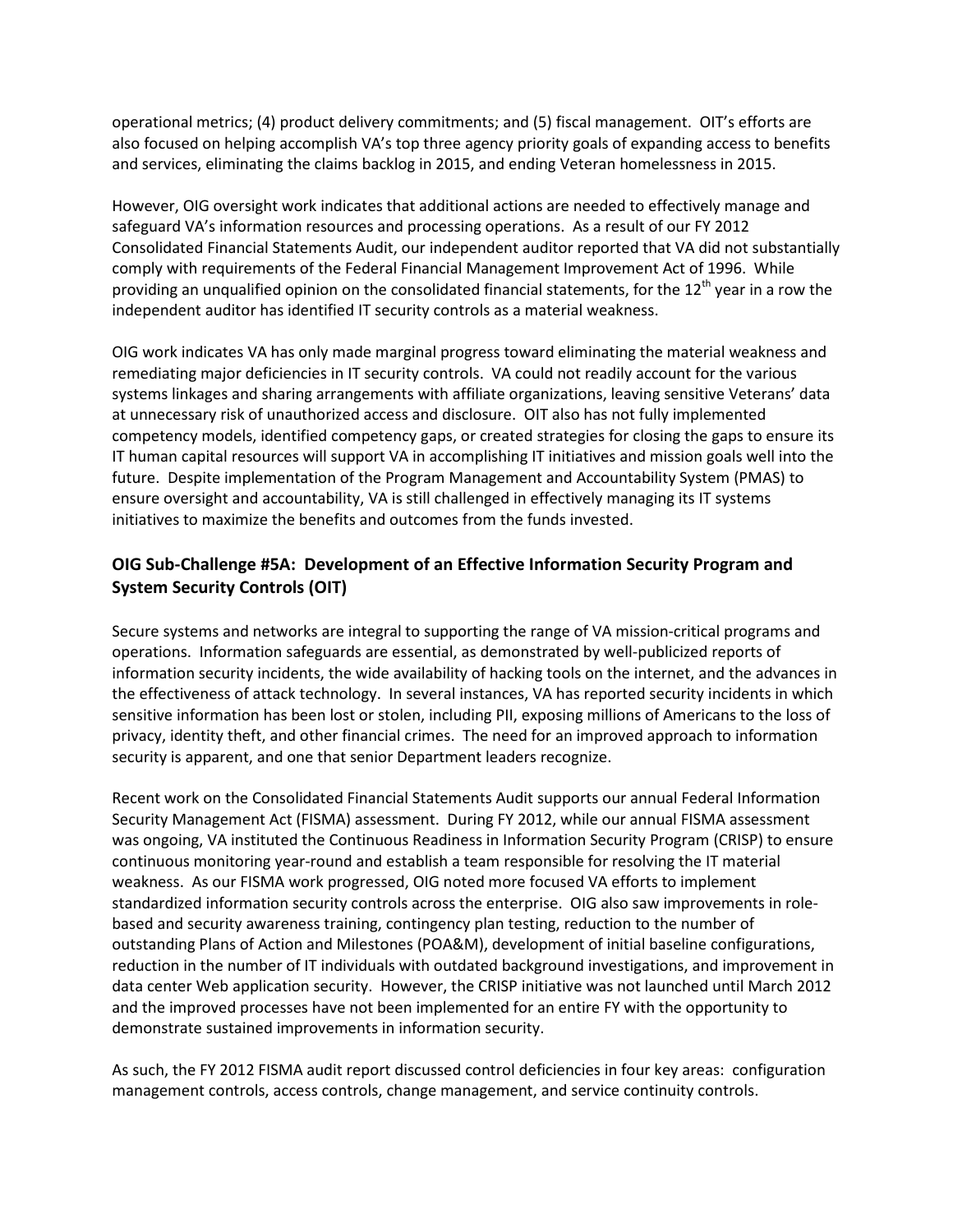Improvements are needed in these key controls to prevent unauthorized access, alteration, or destruction of major application and general support systems. VA had over 4,000 system security risks posture. More importantly, OIG continued to identify significant technical weaknesses in databases, servers, and network devices that support transmitting sensitive information among VA facilities. Many the individual field offices. and corresponding POA&Ms that still need to be remediated to improve its overall information security of these weaknesses may be attributed to inconsistent enforcement of an agency-wide information security program across the enterprise and ineffective communication between VA management and

 Information and Technology for improving VA's information security program. The report also highlighted 5 unresolved recommendations from prior years' assessments for a total of 32 outstanding OIG's FY 2012 FISMA report provided 27 current recommendations to the Assistant Secretary for recommendations. Overall, we recommended that VA focus its efforts in the following areas:

- • Addressing security-related issues that contributed to the IT material weakness reported in the FY 2012 Consolidated Financial Statements Audit of the Department.
- Successfully remediating high-risk system security issues in its POA&Ms.
- Establishing effective processes for evaluating information security controls via continuous monitoring and vulnerability assessments.

 OIG continues to evaluate VA's progress during the ongoing FY 2013 FISMA audit and acknowledges increased VA efforts to improve information security, but OIG is still identifying repeat deficiencies, albeit to a lesser extent. Upon completion of the FY 2013 FISMA testing and related work, OIG will make a determination as to whether VA's improvement efforts are successful in overcoming the IT material weakness.

 A range of additional OIG audits and reviews over the past 2 years have exemplified VA's information sensitive data, including PII and internal network routing information, over an unencrypted Federal information security requirements. Without controls to encrypt the sensitive VA data transmitted, Veterans' information may be vulnerable to interception and misuse by malicious users as it traverses unencrypted telecommunications carrier networks. Further, malicious users could obtain VA security controls deficiencies. For example, in March 2013, the OIG reported that VA was transmitting telecommunications carrier network. VA OIT personnel disclosed that VA typically transferred unencrypted sensitive data, such as electronic health records and internal Internet protocol addresses, among certain VAMCs and Community-Based Outpatient Clinics using an unencrypted telecommunications carrier network. OIT management acknowledged this practice and formally accepted the security risk of potentially losing or misusing the sensitive information exchanged. VA has not implemented technical configuration controls to ensure encryption of sensitive data despite VA and router information to identify and disrupt mission-critical systems essential to providing health care services to Veterans.

 its System-to-Drive-Performance (STDP) application. Specifically, OIG determined that more than 20 managers did not report unauthorized access as a security event as required by VA policy. STDP project contributed to weaknesses in user account management and failure to report excessive user privileges Further, in February 2012, OIG reported that VA did not adequately protect sensitive data hosted within system users had inappropriate access to sensitive STDP information. Further, OIG reported that project managers were not fully aware of VA's security requirements for system development and had not formalized user account management procedures. Inadequate Information Security Officer oversight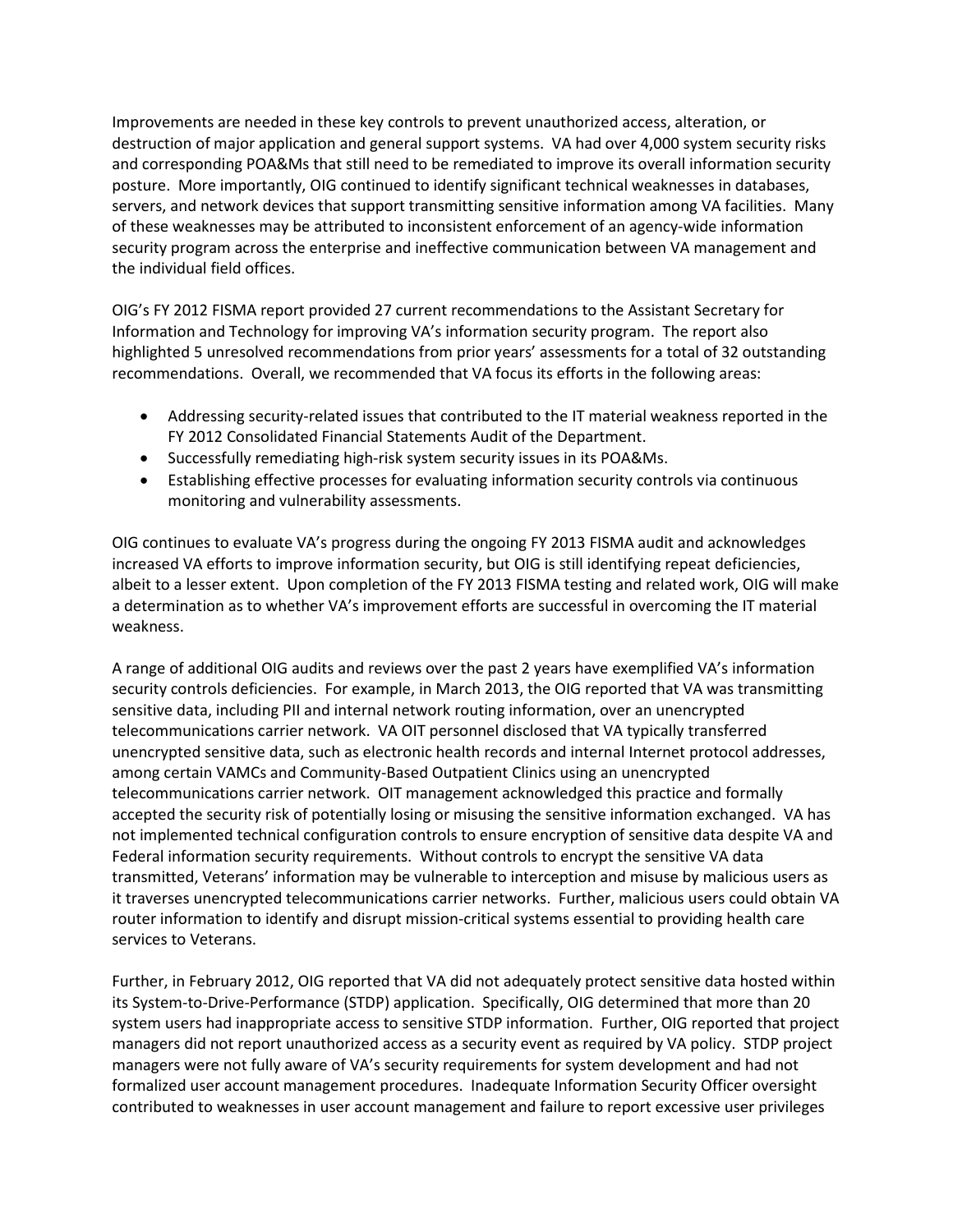as security violations. As a result, VA lacked assurance of adequate control and protection of sensitive STDP data. VA OIT concurred with OIG's recommendation and plans to implement a VA-wide encryption solution to mitigate these security risks.

 complete security training for access to VA systems and networks. OIG concluded that VA has not security requirements. As a result of these deficiencies, VA sensitive data is at risk of inappropriate In July 2011, OIG reported that certain contractors did not comply with VA information security policies for accessing mission critical systems and networks. For instance, contractor personnel improperly shared user accounts when accessing VA networks and systems; did not readily initiate actions to terminate accounts of separated employees; and did not obtain appropriate security clearances or implemented effective oversight to ensure that contractor practices comply with its information security policies and procedures. Contractor personnel also stated they were not well aware of VA's information disclosure or misuse.

# **Responsible Agency Official: Deputy Assistant Secretary for Information Security VA's Program Response Estimated Resolution Timeframe: 2014**

#### Completed 2013 Milestones

 throughout 2013 by addressing findings in the 2012 FISMA Report regarding configuration management, access controls, change management, and service continuity controls. We continue to improve our security posture through existing initiatives such as the agency-wide CRISP, and the closing out of POA&Ms. Since October 2012, the number of open POA&Ms has almost halved and the trend continues to decline. High-severity POA&Ms have also decreased by one-third. We have also implemented new initiatives, such as the Governance, Risk, and Compliance (GRC) tool, Agiliance RiskVision OpenGRC instituting continuous monitoring throughout VA's network. OIT continued efforts to improve its information security program and system security controls (RiskVision), which establishes effective processes for evaluating information security controls by further

instituting continuous monitoring throughout VA's network.<br>Regarding the March 2013 OIG report that VA has not implemented technical configuration controls to email is not available. Furthermore, when employees sign the VA Rules of Behavior, they agree to use sensitive information before sending the e-mail. Employees agree that they will not send any email that ensure encryption of sensitive data, OIT non-concurred with this finding. VA Directive 6609 provides policy that can be used for mailing personally identifiable and sensitive information when encrypted VA approved encryption to encrypt any e-mail, including attachments to the email that contains VA contains VA sensitive information in an unencrypted form.

 Regarding the February 2012 OIG report that VA did not adequately protect sensitive data hosted within its STDP application, OIT has taken the following actions: OIT ensures that its employees on the STDP development activities, ensure proper approval of requests for user access to the system at the project receive the necessary role-based security training to address the issues highlighted in the February 2012 report. In addition, Information Security Officers (ISO) are assigned to oversee STDP appropriate levels, perform checks locally before system access is granted, and report information security events in accordance with VA policy.

 contractor practices comply with our information security policies and procedures, OIT has taken the following actions: First, VA holds a mandatory annual training stand down where every VA facility must Regarding the July 2011 OIG conclusion that VA has not implemented effective oversight to ensure that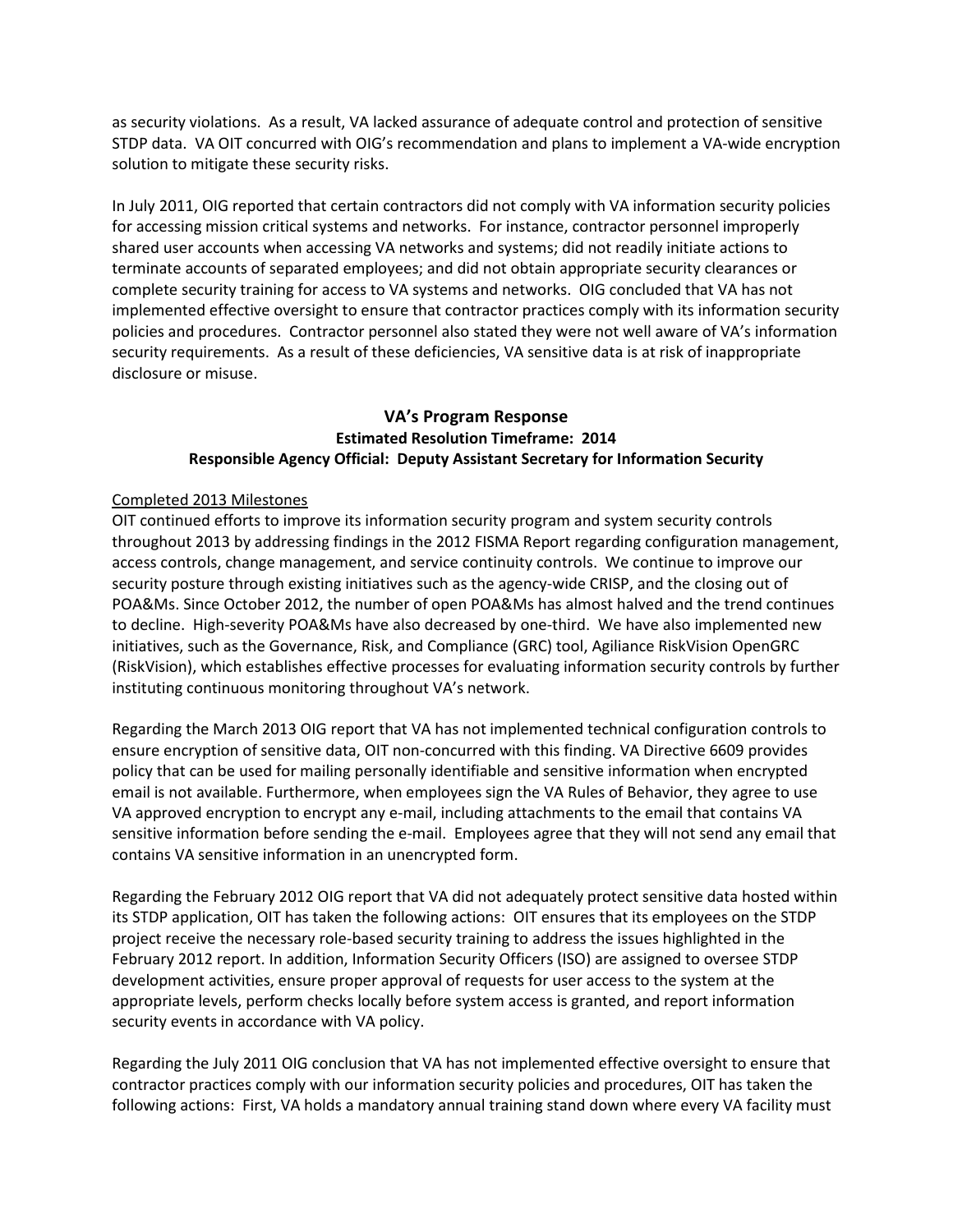certify 100 percent training compliance for *VA Privacy and Information Security Awareness Training and*  Organization representatives within their area of responsibility in the set timeframe. Contractors that requirement will have their VA network access removed. Also, new contractors may not be given access Action items are being issued approximately every 6 months for ISO and service delivery and *Rules of Behavior* for all VA employees, contractors, resident-trainees, and volunteers/Veterans Service are not compliant with VA's Privacy and Information Security Awareness Training and Rules of Behavior to any VA information or information systems until they have completed this training requirement. engineering IT operations personnel to conduct reviews of separated user accounts; this includes review of contractor accounts.

# **OIG Sub-Challenge #5B: Interconnections with University Affiliates (OIT-Lead, VHA)**

 data exchanges with its external research and university affiliates. Despite Federal requirements, VA could not readily account for the various systems linkages and sharing arrangements. VA also could not provide an accurate inventory of the research data exchanged, where data was hosted, or the sensitivity VAMCs and co-located research facilities. In October 2012, OIG reported that VA has not consistently managed its systems interconnections and levels. In numerous instances, OIG identified unsecured electronic and hardcopy research data at

 OIG determined that VA's decentralized data governance approach has been ineffective to ensure that research data exchanged is adequately controlled and protected throughout the data life cycle. VA and implement controls commensurate with VA standards for protecting the sensitive data. The responsible has not been effective to safeguard sensitive VA information. For several years, leading Federal and industry sources have proposed a more centralized model for improving governance of sensitive data throughout the data life cycle. Federal and industry sources also emphasize that effective data research partners was considered to be at risk of unauthorized access, loss, or disclosure. its research partners have not consistently instituted formal agreements requiring that hosting facilities VHA program office's decentralized approach to research data collection and oversight at a local level governance should provide centralized policies, procedures, and resources to effectively identify important data and securely manage them. Because of these issues, VA data exchanged with its

# **VA's Program Response Estimated Resolution Timeframe: 2014**

# **Responsible Agency Official: Under Secretary for Health and Assistant Secretary for Information and Technology**

#### Completed 2013 Milestones

 under review by the OIT and will be established or updated to reflect operational environments. The review of all MOU/ISAs is currently 79.5 percent complete. A total of 162 air gapped connections have been identified and documented as part of this process. All Memoranda of Understanding (MOU) and Interconnection Security Agreements (ISA) are currently

been identified and documented as part of this process.<br>OIT has established a review group to examine the current templates in use and the process for updating and reviewing MOU/ISAs. Target date for completion of this review, and the revisions to the current MOU/ISA templates and process, is August 30, 2013.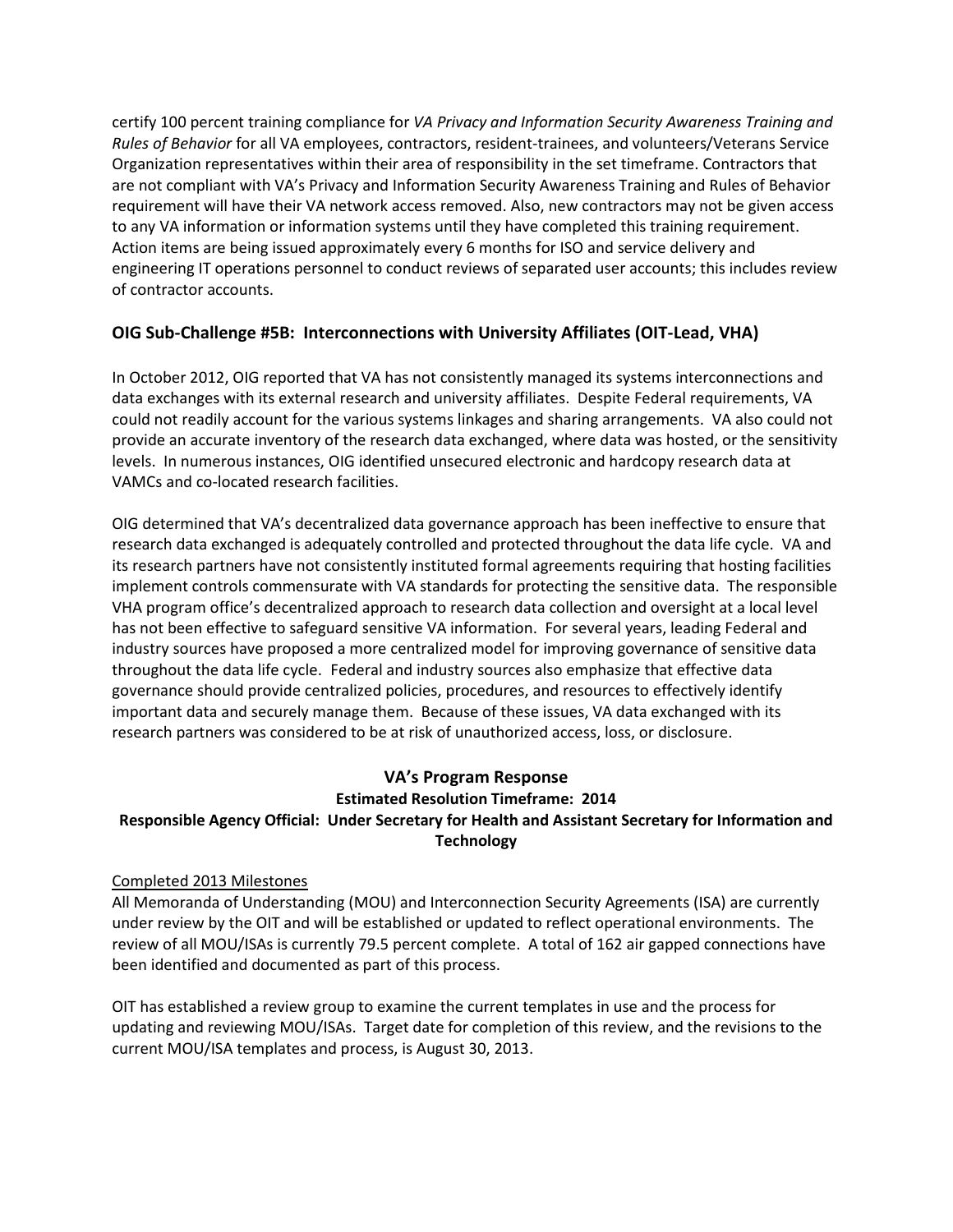OIT and VHA continue to develop a set of guidelines for conducting oversight of research labs. A workgroup consisting of OIT Field Security Service and VHA Office of Research and Development subject matter experts has been convened to draft guidelines and once matured, will be sent to OIT and VHA leadership for review. Target date for completion of these guidelines is  $1<sup>st</sup>$  quarter of 2014. An action plan for conducting oversight reviews of research labs will be completed after the guidelines are developed.

 VHA appreciates the importance of an accurate inventory of collected research data, compliance with research protocol requirements on data collection, and secure management of research information over the data life cycle. However, modalities for ensuring these elements of data management do not currently exist in government or private research settings. VHA continues to consider whether the simple solution of a centralized data governance and storage model would achieve the needs of complex research data management and whether such a model would be feasible or appropriate. Such a governance and management model would take considerable human and monetary resources. A cost‐ benefit analysis has yet to be performed to determine whether the benefit to be gained by such a system is appropriate to the level of resourcing required to develop, implement, and manage it over time. VHA has been working with OIT to develop questions that need to be answered with respect to a centralized repository. Issues associated with centralization are intimately related to issues associated with data sharing.

# **OIG Sub‐Challenge #5C: Strategic Management of Office of Information Technology Human Capital (OIT)**

 OIT provides IT systems support in the provision of benefits and health care services to our Nation's Veterans. However, within the next 5 years, OIT may face a loss of over 40 percent of its leadership and technical employees, which could threaten institutional knowledge and mission‐critical IT capabilities as VA moves forward in the 21<sup>st</sup> century. Given the potential loss of critical staff, OIT has not established a strategic approach to mitigate and manage its human capital. Instead, OIT has been managing its human resources in an ad hoc manner with no clear vision. Although OIT recognizes the importance of strategic human capital management, it has not made it a priority and does not have the leadership and staff in place to support implementation of an OIT human capital strategy.

 OIT has not fully implemented competency models, identified competency gaps, or created strategies for closing the gaps. OIT also has not captured the data needed to assess how well contractor support supplements OIT staffing and fills competency gaps. Moreover, OIT lacks assurance that it has made cost‐effective decisions regarding how it spent money on contractors. Finally, OIT has not established a mechanism to evaluate the success of its human capital initiatives. As a result, OIT has no assurance it has effectively managed its human capital resources to support VA in accomplishing its mission. Once the strategy and competencies are in place, OIG will revisit this issue to determine the overall effectiveness of OIT's human capital management.

> **VA's Program Response Estimated Resolution Timeframe: 2014 Responsible Agency Official: Director, Human Capital Management**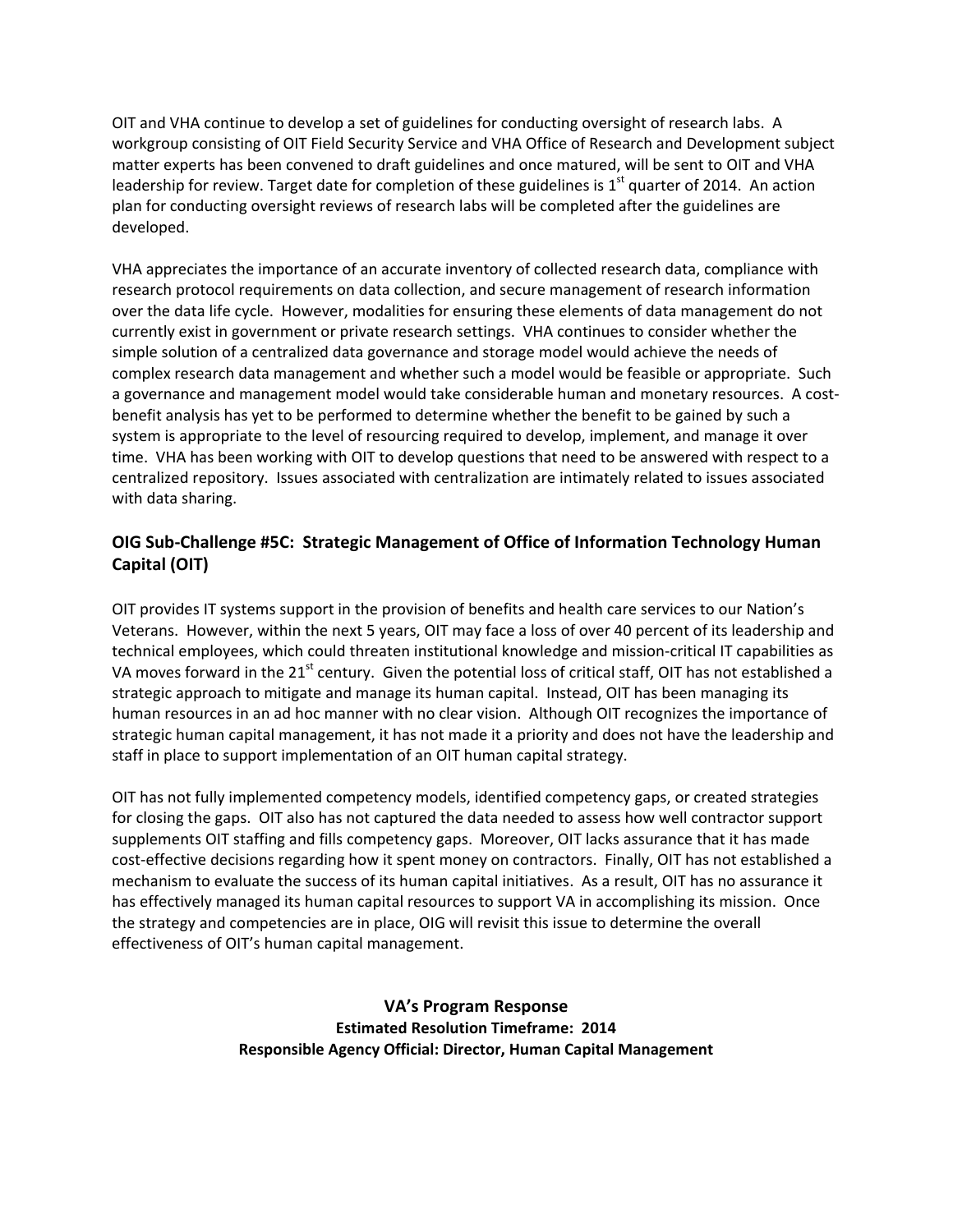#### Completed 2013 Milestones

 OIT developed and implemented the OIT Human Capital Strategic Plan (HCSP), FY 2014 ‐ 2020, and released it as scheduled on October 1, 2013. The plan was developed by OIT's Human Capital Strategic Working Group, with guidance from VA's Office of Human Resources Management Office of Workforce Planning. The HCSP is aligned with VA's missions, goals and objectives, and the performance measures and milestones outlined in the Human Capital Assessment and Accountability Framework. The HCSP is also linked to the following VA Plans:

- VA Strategic Plan Draft 2014‐2020
- VA Strategic Plan Refresh FY 2011‐2015
- VA Information Resource Management Strategic Plan Draft, May 15, 2013
- Office of Human Resources and Administration (HRA) Strategic Plan Draft 2014‐2020
- IT Strategic Plan Draft FY 2012‐2015
- Diversity and Inclusion Strategic Plan FY 2012-2016

 OIT's HCSP identifies goals to remove the "ad hoc" nature of managing human resources while establishing linkage with HRA and servicing human resource stations. While we are making progress in identifying competency gaps we still have progress to make in first identifying the competency level of each employee. As of October 31, 2013, OIT has completed individual competency assessments on 93% of the 7,579 OIT employees in the Talent Management System and will continue working towards 100% completion. The number will continually change as organizational gains and losses occur.

# **OIG Sub‐Challenge #5D: Effective Oversight of Active IT Investment Programs and Projects (OIT‐Lead, VBA, VHA)**

 VA is challenged to ensure appropriate investment decisions are made and that annual funding decisions for VA's IT capital investment portfolio will make the best use of VA's available resources. In 2011, OIT instituted PMAS, constituting a major shift from the way VA historically has planned and managed IT development projects. PMAS was designed as a performance‐based management discipline that provides incremental delivery of IT system functionality—tested and accepted by customers— within established schedule and cost criteria. As of May 2012, OIT was managing all 134 active development programs and projects using PMAS. An additional 46 projects were in the planning stage, while 30 projects were classified as new starts.

 However, our 2011 audit showed the current PMAS framework did not provide a sound basis for future success. OIG reported that a lot more work remained to be done before PMAS could be considered completely established and fully operational. OIT had instituted the PMAS concept without a roadmap identifying the tasks necessary to accomplish it or adequate leadership and staff to effectively implement and manage the new methodology. OIT did not establish key management controls to ensure PMAS data reliability, verify project compliance, and track project costs. OIT also did not put in place guidance on how such controls should be used within the framework of PMAS to manage and oversee IT projects. Lacking such foundational elements, OIT has not instilled the discipline and accountability needed for effective management and oversight of IT development projects. Until these deficiencies are addressed, VA's portfolio of IT development projects will remain susceptible to cost overruns, schedule slippages, and poor performance.

 VA has a longstanding history of challenges in effectively managing IT development projects. For example, the Veterans Service Network (VETSNET) program, VA's effort to consolidate Compensation and Pension (C&P) benefits processing into a single replacement system, has faced a number of cost,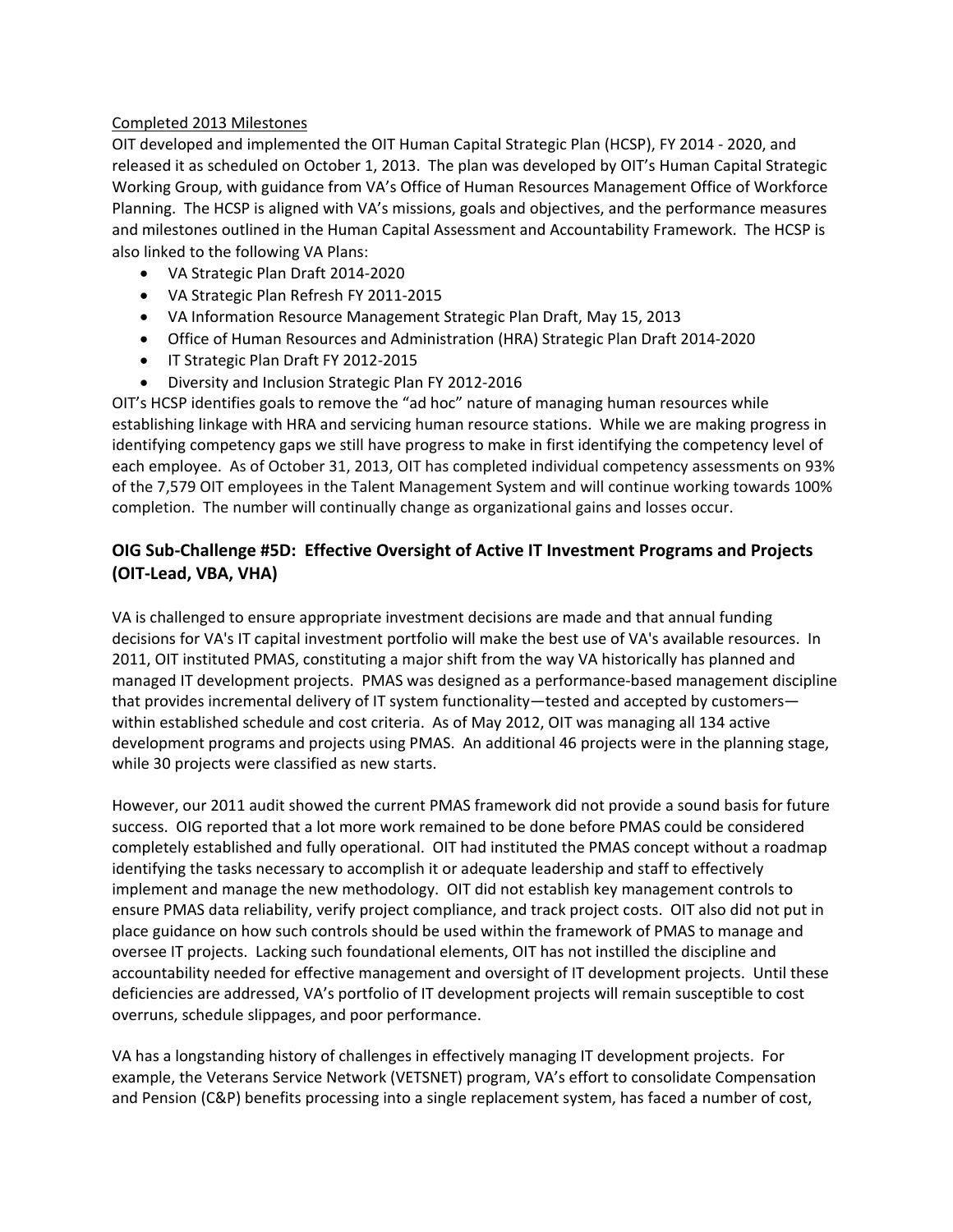schedule, and performance goal challenges. In May 2009, VBA estimated the total cost of VETSNET to be more than \$308 million—more than three times the initial cost estimate. After more than 15 years of VBA development, including management and process improvements, VETSNET has the core functionality needed to process and pay the majority of C&P claims. However, work remains to meet the original goals for VETSNET. Major releases of the system were also developed with unstable functional requirements, resulting in inadequate time to fully test software changes. Consequently, major releases of VETSNET contained functions that did not operate as intended and many system defects were deferred or corrected in subsequent software releases. Further complicating matters, VBA has recently launched several high profile IT initiatives that will leverage VETSNET to make benefit payments. These overlapping IT initiatives increase the risks that VBA will experience further delays in achieving the original VETSNET goals.

 As of September 2012, VA had not fully tested VBMS. Due to the incremental software development approach VA chose, the system had not been fully developed to the extent that its capability to process claims from initial application through review, rating, award, to benefits delivery could be sufficiently evaluated. As VA expected, the partial VBMS capability deployed to date had experienced system performance issues. Further, scanning and digitization of Veterans' claims lacked a detailed plan and an analysis of requirements. OIG identified issues hindering VBA's efforts to convert hard copy claims to electronic format for processing within VBMS, including disorganized electronic claims folders and improper management of hard copy claims.

 VA senior officials have taken recent actions to improve. However, given the incremental system development approach used and the complexity of the automation initiative, VA will continue to face challenges in meeting its goal of eliminating the backlog of disability claims processing by 2015. Because the system was in an early stage of development at the time of OIG's review, OIG could not examine whether VBMS was improving VBA's ability to process claims with 98 percent accuracy. However, OIG continues to examine VBMS implementation, functionality, and security as part of an ongoing audit in 2013.

### **VA's Program Response Estimated Resolution Timeframe: 2014 Responsible Agency Official: Deputy Chief Information Officer**

### Completed 2013 Milestones

 The characterization by OIG does not reflect that for the third year in a row OIT has delivered on greater than 80 percent of all increments for scheduled commitments and 98 percent of all increments in under 6 months. Examples of OIT effective oversight include the International Classification of Diseases,  $10^{\text{th}}$  edition (ICD‐10) Conversion of Class 1 Clinical Remaining Products, Revenue Improvement and Systems Enhancements (RISE) – National Insurance File, and VBMS Phase 4. The accountability at the core of the PMAS framework drives greater customer engagement and expectation for smaller, more incremental deliveries. As a result, rather than delivery of large code sets months after business requirements are known, project managers are incentivized to deliver early and often to ensure customer acceptance and satisfaction. Providing on-time delivery coupled with necessary solutions is indicative of how PMAS engages leadership at all levels and focuses project manager delivery efforts.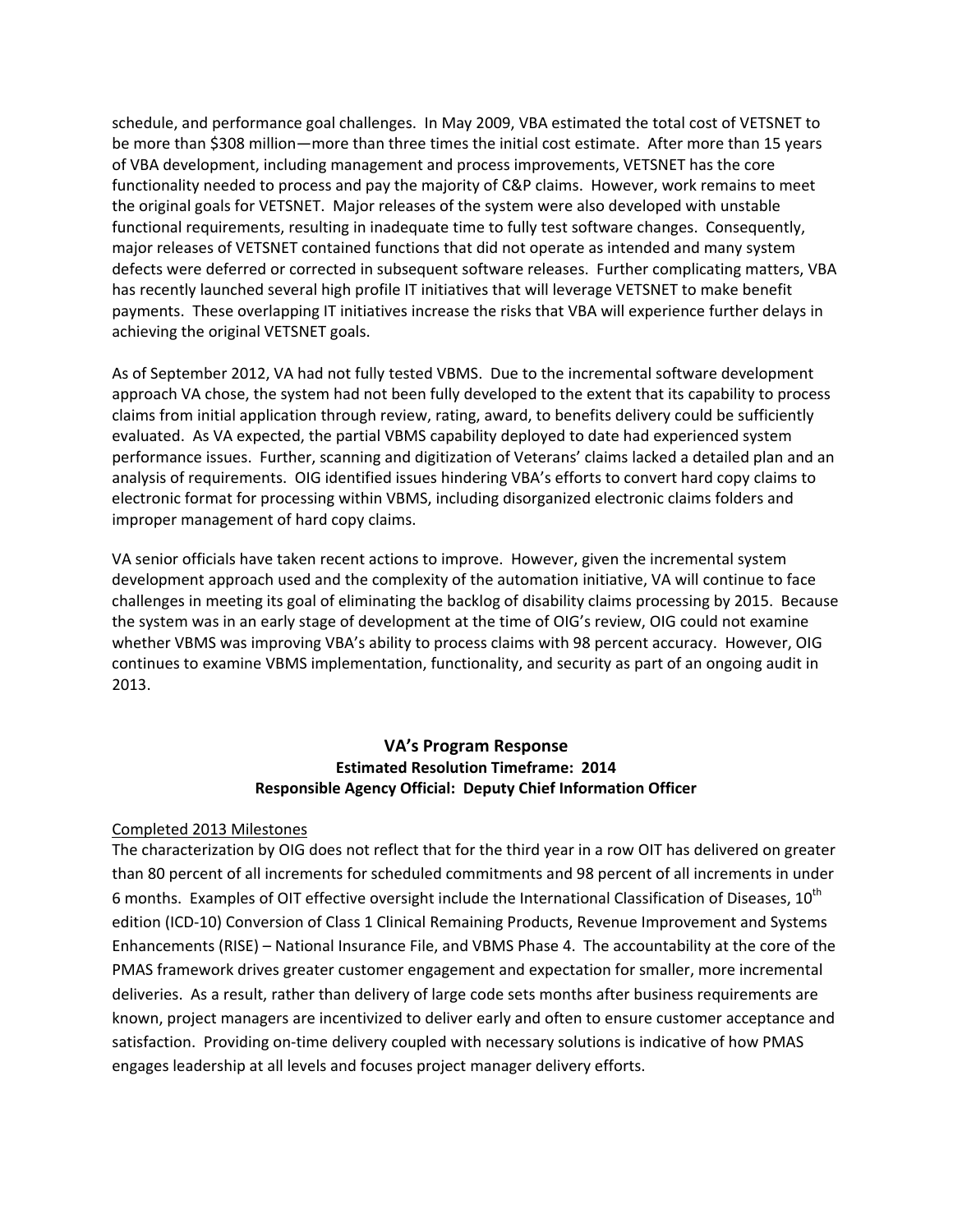As Pharmacy Rengineering (PRE) and PMAS have evolved, project teams have improved their ability to determine an achievable increment-sized scope. Reviews now include function-point counts as well as achievable. Milestone Reviews require senior management representation from each of the primary organizations under the CIO. Each of these Milestone Reviews also involves not less than three levels of review before full approval: Level 1 IPT Approval, Level 2 Pre-brief Approval, and Level 3 Formal an assessment of risks and dependencies. OIT requires Milestone Reviews and pre-briefs for each increment; a project will not be approved if the milestone dates, budget and technical approach are not Milestone Brief Approval.

 OIT established and implemented the recommended controls to ensure IT projects have sufficient report. OIT leaders are engaged in the Integrated Project Team(IPT), Milestone Review, and Techstat processes to gain senior management assistance when a project manager has resource requirements for an Active PMAS project that cannot be met through the RMC. Red Flags serve to escalate the priority level of a resource request that goes to the competency model for staffing. OIT now uses the competency model to prioritize and allocate staffing for each project increment. Under and RMC based on the resource requirements identified in their project plans. Once the PMC approves and prioritizes a resource request, the RMC will work within the competency organization to match leadership and staff assigned throughout the project life cycle prior to the release of the draft OIG competency Resource Management Council (RMC) processes. OIT has implemented the red flag and this model, the project manager requests resources through the Project Management Council (PMC) resources to the highest priority needs.

 OIT has already addressed funding, until a decision is made regarding transferring the PRE effort to the Budget, and Execution (IT PPBE), IT Leadership Board (ITLB), and the Budget Operating Plan (BOP) BOP. Current plans do not call for PRE to be absorbed into iEHR in FY 2014. Instead, under current submitted to the BOP. Depending on the priority of the PRE project among other OIT projects, it may or may not be funded in FY 2014. Finally, it is also likely that the FY 2014 continuing resolution, which provides significantly reduced funding than was requested in the President's FY 2014 budget, may cause Integrated Electronic Health Record (iEHR) project, prioritization through the IT Planning, Prioritization, process. These processes ensure adequate plans for resources and funding based on the transformation priorities of the department, and the prioritization input of the VA Staff Offices. OIT merely executes development funds in accordance with the prioritization guidance it receives from the IT PPBE, ITLB, and plans, PRE will move forward as an independent project. The FY 2014 funding request for PRE was funding constraints that undermine VA's planning efforts.

 PRE's record on deployment/implementation increments shows PRE has been very effective at completing them in less than 6 months. The schedule challenges are occurring in the period of Initial do not include reporting for the IOC period, this data is not tracked on the PMAS Dashboard. OIG has misunderstood the difference between the IOC period (IOC entry to IOC exit) and the PMAS Deployment/Implement increment period which starts after IOC exit. OIG is focusing on the increment segment, which is not the true problem. The IOC segment is the true problem. Operating Capabilities (IOC), before deployment increments. Because current policies and procedures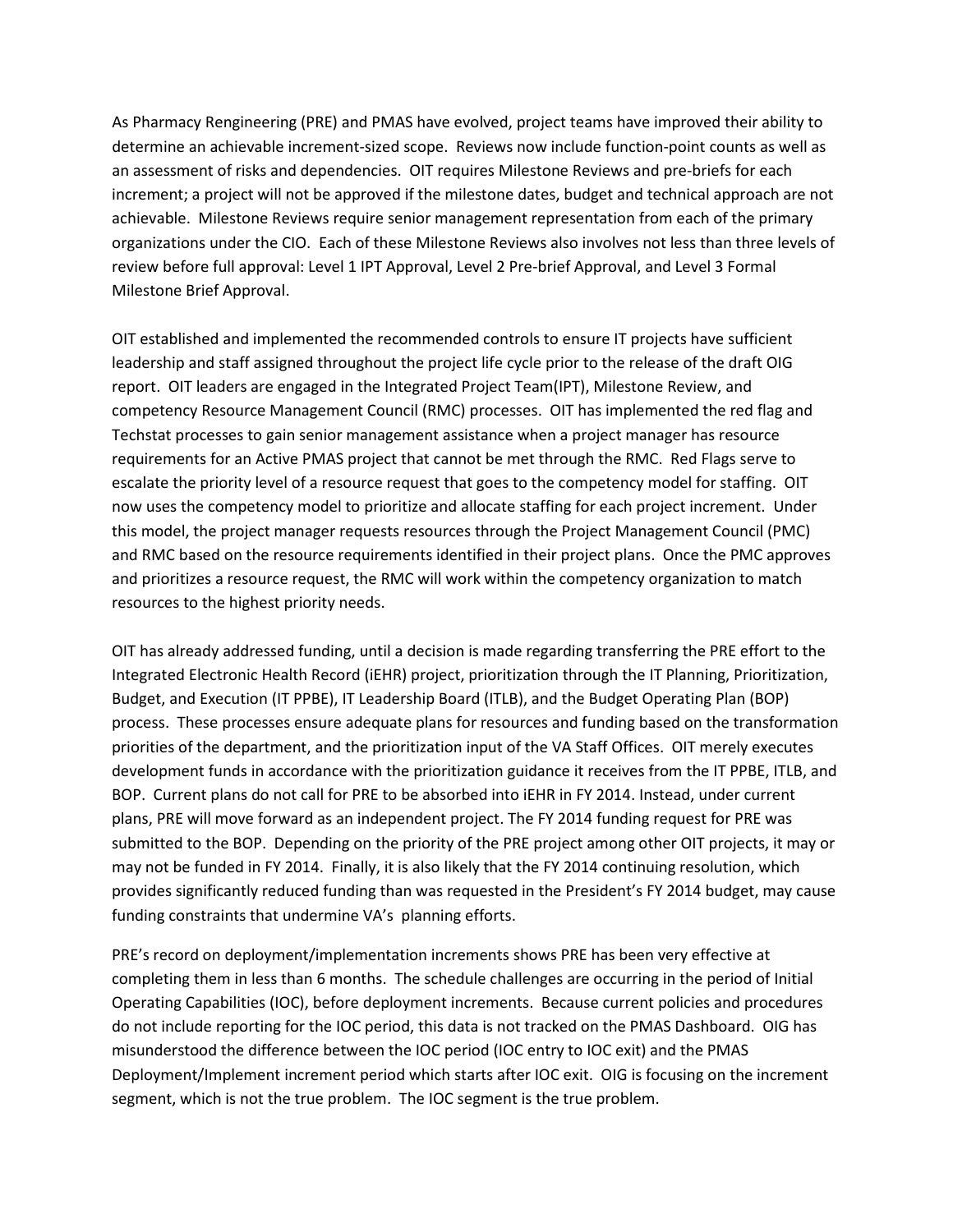engaged in a project focus on a single compelling mission – achieving on-time project delivery. From the very inception of PMAS, VA leadership planned to systematically expand the scope and function of PMAS is the disciplined approach VA employs to ensure on-time delivery of IT capabilities. PMAS establishes the framework that ensures the customer, IT project team, vendors and all stakeholders PMAS over time. PMAS continues to evolve and now includes a variety of accountability structures to ensure not only that IT development projects are effectively managed, but also to ensure that the IT products that are delivered meet strict, well-defined quality, functionality and customer requirements.

 which begin after IOC exit and after Milestone 2. All current and past versions of PMAS and the PMAS Dashboard also track "development" increments. These increments end either at IOC entry or when the customer signs off and does not want to proceed to IOC entry without first working on a subsequent development increment. For some PMAS projects, this period of time consists of recursive testing and current PMAS 4.0 practices. The PMAS Dashboard has been enhanced to track all periods of time within The current version of PMAS (4.0) already uses the PMAS Dashboard to track the total time needed to deploy an increment. This change was implemented under PMAS 4.0 as "implementation" increments defect repair cycles until production testing reveals that the functionality is ready for additional production sites. This IOC period is not tracked on the dashboard, except in rare exceptions to the a project, including testing, and this functionality will be available after the February 2014 implementation.

 PMAS is an evolving set of policies, practices, and methodologies which have progressed through and reporting, which were present in the previous iterations of PMAS, but PMAS has since matured to provide tailored workflows and guidance for the software development lifecycle. lessons learned and best practices over the past 4 years. Many findings reflect lapses in data collection

 ensure monitoring within the PMAS Dashboard of the time needed to develop and deploy IT software. OIT implemented all but the IOC period tracking in FY 2013. PMAS Dashboard has already developed requirements to track IOC, testing, and deployment, which will

 was established by OIT's Product Development (PD) organization in FY 2013, with 86 percent of eligible PD contracts executing at the increment level. PRE will adapt to this methodology and guidance in FY 2014. A reliable methodology and guidance for capturing and reporting project costs at the increment level

OIT established guidance on planning well thought-out and achievable software development project increments as part of the PMAS Milestone Review process. OIT published this guidance in PMAS Guide 4.0 in November of 2012.

 Controls to ensure IT projects have sufficient leadership and staff assigned throughout the lifecycle has rapid leadership awareness and engagement to resolve resource requirements. already been established through leadership engagement in the IPT, Milestone, and competency RMC process. In the event that insufficient resources are available, the Flag and Techstat processes allow for

Increment-based development: It is important to recognize the difference between the time period covered by a PMAS increment and the time period covered by a full software development cycle. A full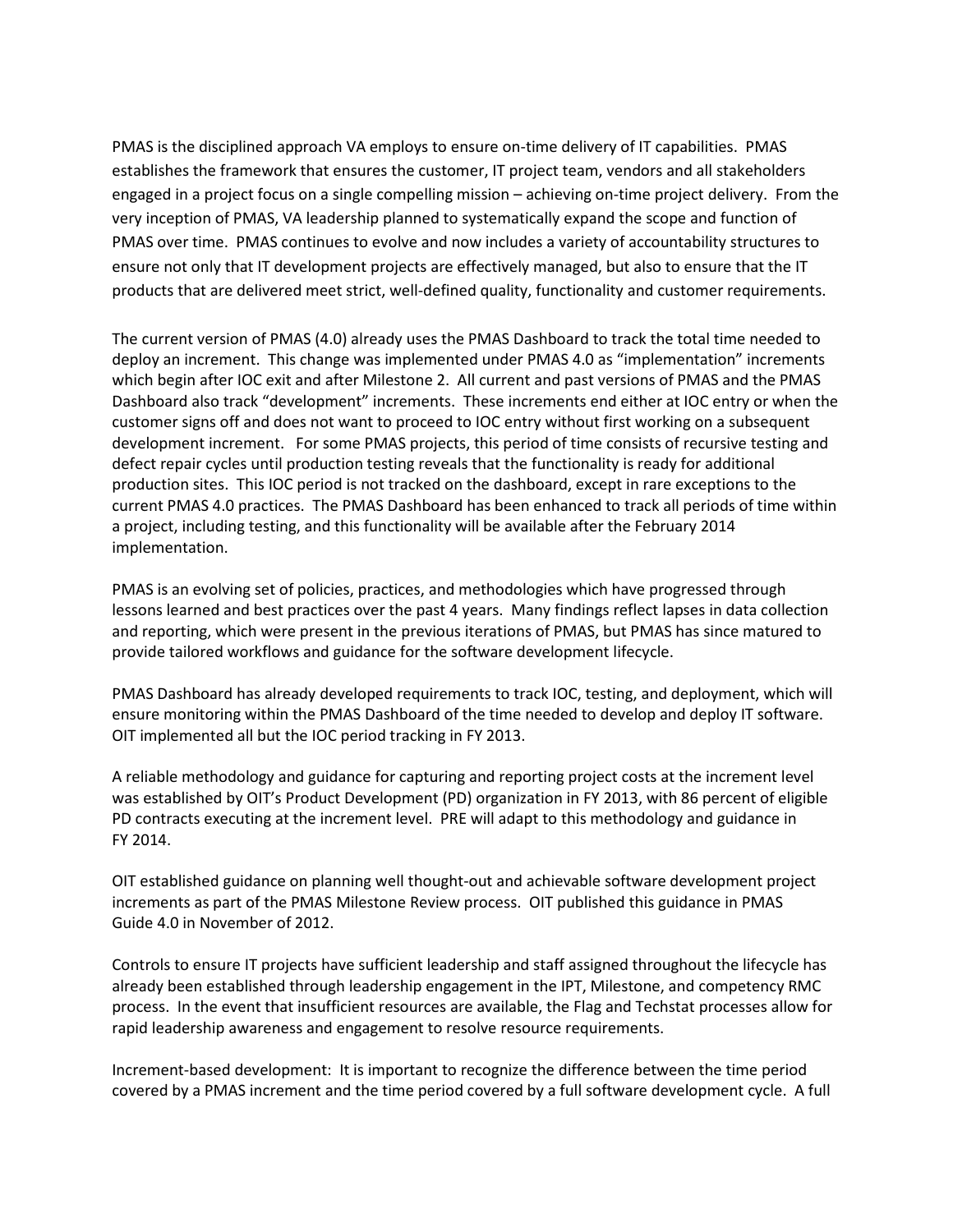software development cycle includes the entire period from planning to full deployment at all sites; a PMAS increment covers a shorter period.

 team declares IOC once it releases software into the production environment. The PMAS definition of PMAS failure when the PRE project national deployment was not achieved within 6 months or less. The significantly amongst increments, depending on the clinical environment. Health deployment variances: Due to the highly customized business processes within VHA, a project success is customer facing functionality delivered into the production environment. OIG documents 6 month software development increments intentionally do not account for the IOC time, as it varies

 framework which will execute development contracts at the increment level. In FY13, 86 percent of eligible PD contracts were executed at the increment level. However, it will take time before legacy contracts with only program level costs information expire and can be replaced with new contracts that require costs to be tracked at the increment level. PRE will have contracts that are all increment-based by FY 2014. PRE now meets monthly to reconcile and report actual costs to the PMAS Dashboard. Presently, costs are often only known reliably at a project or program level. OIT is transitioning to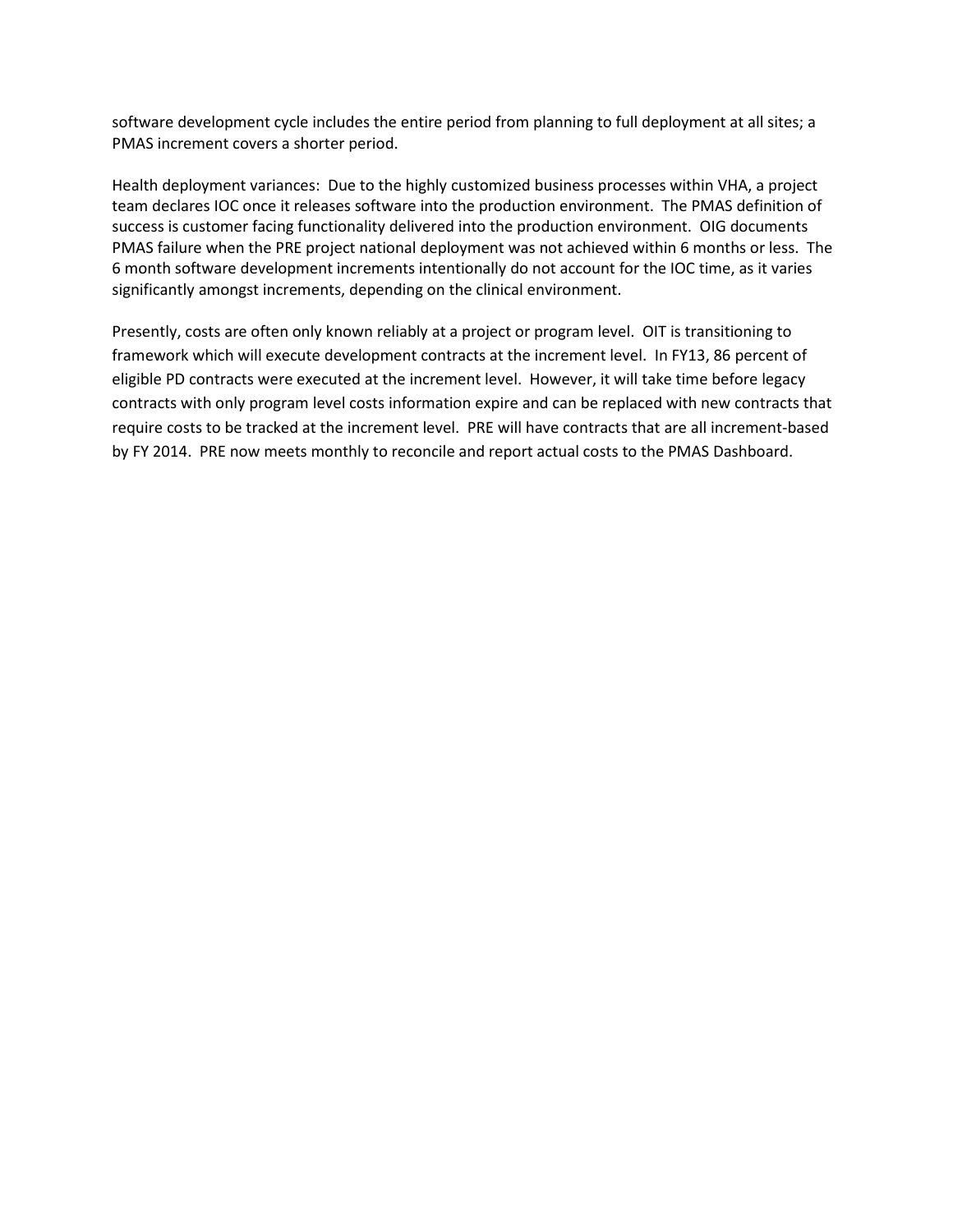# **APPENDIX**

 The Appendix lists selected reports pertinent to the five key challenges discussed. However, the Appendix is not intended to encompass all OIG work in an area.

# **OIG MAJOR MANAGEMENT CHALLENGE #1: HEALTH CARE DELIVERY**

 *9/25/2012 | 12-01731-284 | [Summary|](http://www.va.gov/oig/publications/report-summary.asp?id=2747) 10/12/2012 | 12-01487-08 | [Summary](http://www.va.gov/oig/publications/report-summary.asp?id=2761) | 10/23/2012 | 12-03594-10 | [Summary](http://www.va.gov/oig/publications/report-summary.asp?id=2767) | 11/19/2012 | 12-01758-40 | [Summary](http://www.va.gov/oig/publications/report-summary.asp?id=2779) | 12/5/2012 | 12-03399-54 | [Summary](http://www.va.gov/oig/publications/report-summary.asp?id=2785) | 12/27/2012 | 11-01827-36 | [Summary](http://www.va.gov/oig/publications/report-summary.asp?id=2806) | 1/28/2013 | 12-04108-96 | [Summary](http://www.va.gov/oig/publications/report-summary.asp?id=2819) | 4/17/2013 | 12-03869-179 | [Summary](http://www.va.gov/oig/publications/report-summary.asp?id=2874) | 4/17/2013 | 12-02955-178 | [Summary](http://www.va.gov/oig/publications/report-summary.asp?id=2873) | 5/9/2013 | 13-01320-200 | [Summary](http://www.va.gov/oig/publications/report-summary.asp?id=2891) | 6/27/2013 | 12-02186-227 | [Summary |](http://www.va.gov/oig/publications/report-summary.asp?id=2917) 7/18/2013 | 13-01241-250 | [Summary |](http://www.va.gov/oig/publications/report-summary.asp?id=2926) 7/16/2013 | 12-01344-243 | [Summary |](http://www.va.gov/oig/publications/report-summary.asp?id=2925)*  **[Healthcare Inspection–Consultation Mismanagement and Care Delays, Spokane](http://www.va.gov/oig/pubs/VAOIG-12-01731-284.pdf)  [VA Medical Center, Spokane, Wa](http://www.va.gov/oig/pubs/VAOIG-12-01731-284.pdf)shington [Healthcare Inspection–Delay in Treatment, Louis Stokes VA Medical Center,](http://www.va.gov/oig/pubs/VAOIG-12-01487-08.pdf)  [Cleveland, Ohio](http://www.va.gov/oig/pubs/VAOIG-12-01487-08.pdf)  [Healthcare Inspection–Delays for Outpatient Specialty Procedures, VA North](http://www.va.gov/oig/pubs/VAOIG-12-03594-10.pdf)  [Texas Health Care System, Dallas, Texas](http://www.va.gov/oig/pubs/VAOIG-12-03594-10.pdf)  [Healthcare Inspection–Alleged Clinical and Administrative Issues, VA Loma Linda](http://www.va.gov/oig/pubs/VAOIG-12-01758-40.pdf)  [Healthcare System, Loma Linda, Ca](http://www.va.gov/oig/pubs/VAOIG-12-01758-40.pdf)lifornia [Healthcare Inspection–Inpatient and Residential Programs for Female Veterans](http://www.va.gov/oig/pubs/VAOIG-12-03399-54.pdf)  [with Mental Health Conditions Related to Military Sexual Trauma](http://www.va.gov/oig/pubs/VAOIG-12-03399-54.pdf) [Audit of VHA's Physician Staffing Levels for Specialty Care Services](http://www.va.gov/oig/pubs/VAOIG-11-01827-36.pdf) [Healthcare Inspection–Appointment Scheduling and Access Patient Call Center,](http://www.va.gov/oig/pubs/VAOIG-12-04108-96.pdf)  [VA San Diego Healthcare System, San Diego, California](http://www.va.gov/oig/pubs/VAOIG-12-04108-96.pdf) [Healthcare Inspection–Mismanagement of Inpatient Mental Health Care, Atlanta](http://www.va.gov/oig/pubs/VAOIG-12-03869-179.pdf)  [VA Medical Center, Decatur, Georgia](http://www.va.gov/oig/pubs/VAOIG-12-03869-179.pdf) [Healthcare Inspection–Patient Care Issues and Contract Mental Health Program](http://www.va.gov/oig/pubs/VAOIG-12-02955-178.pdf)  [Mismanagement, Atlanta VA Medical Center, Decatur, Georgia](http://www.va.gov/oig/pubs/VAOIG-12-02955-178.pdf) [Healthcare Inspection–Inappropriate Use of Insulin Pens, VA Western New York](http://www.va.gov/oig/pubs/VAOIG-13-01320-200.pdf)  [Healthcare System, Buffalo, New York](http://www.va.gov/oig/pubs/VAOIG-13-01320-200.pdf) [Healthcare Inspection–Nursing Care in the Community Living Center for Spinal](http://www.va.gov/oig/pubs/VAOIG-12-02186-227.pdf)  [Cord Injury, Louis Stokes VA Medical Center, Cleveland, Oh](http://www.va.gov/oig/pubs/VAOIG-12-02186-227.pdf)io [Healthcare Inspection–Provider Availability, VA Roseburg Healthcare System,](http://www.va.gov/oig/pubs/VAOIG-13-01241-250.pdf)  [Roseburg, Oregon](http://www.va.gov/oig/pubs/VAOIG-13-01241-250.pdf)  [Healthcare Inspection–Alleged Inadequate Oversight at a Contracted Homeless](http://www.va.gov/oig/pubs/VAOIG-12-01344-243.pdf)  [Program, VA New Jersey Health Care System, East Orange, New Jersey](http://www.va.gov/oig/pubs/VAOIG-12-01344-243.pdf)  [Healthcare Inspection–Quality and Patient Safety Concerns in the CLC, W.G. \(Bill\)](http://www.va.gov/oig/pubs/VAOIG-13-01123-249.pdf)  [Hefner VA Medical Center, Salisbury, North Carolina](http://www.va.gov/oig/pubs/VAOIG-13-01123-249.pdf)**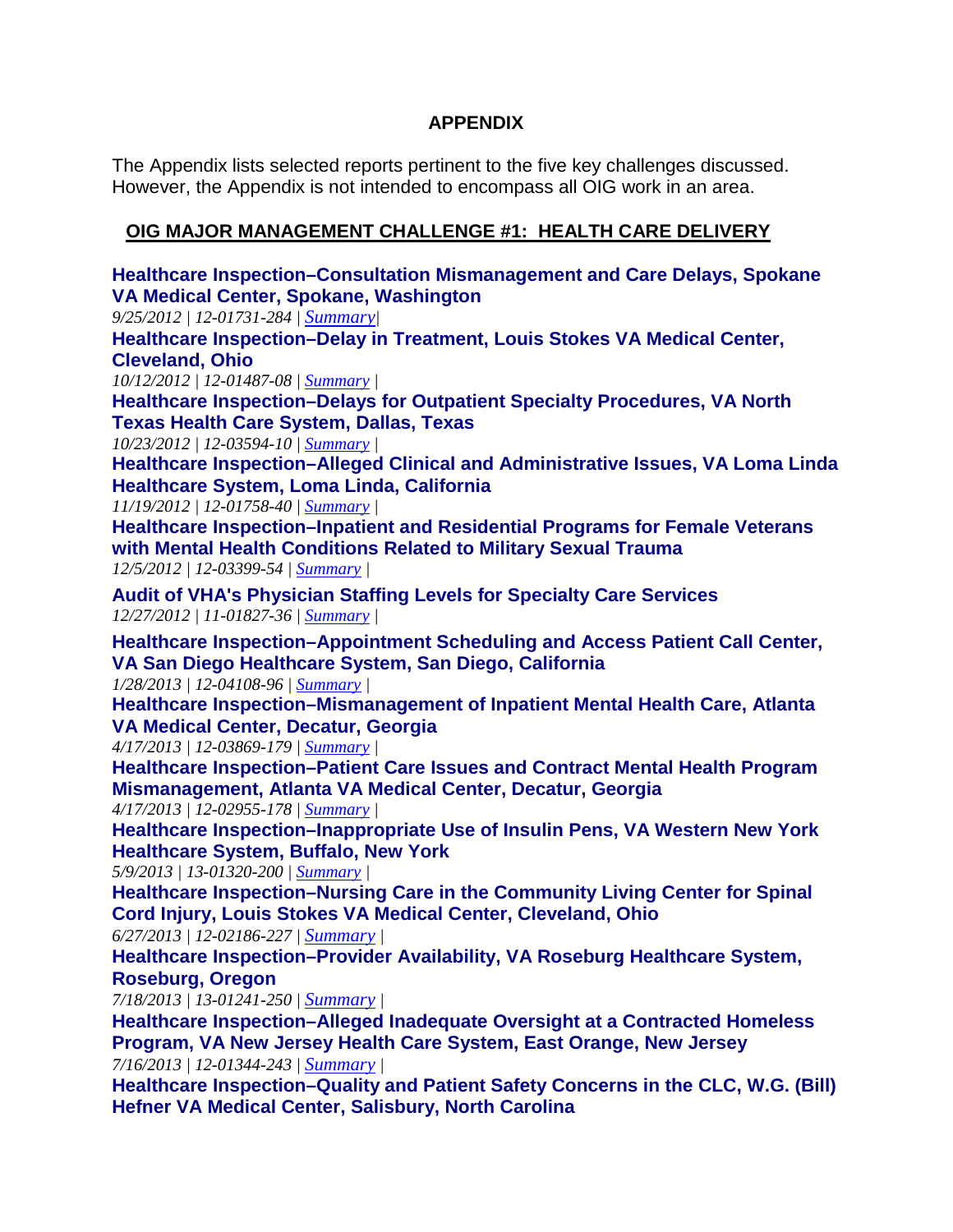**[Healthcare Inspection–Quality and Patient Safety Concerns in the CLC, W.G. \(Bill\)](http://www.va.gov/oig/pubs/VAOIG-13-01123-249.pdf)  Hefner VA Medical Center, Salisbury, North Carolina** 

*7/22/2013 | 13-01123-249 | [Summary](http://www.va.gov/oig/publications/report-summary.asp?id=2929) |* 

**[Healthcare Inspection–Review of a Patient with Medication-Induced Acute Renal](http://www.va.gov/oig/pubs/VAOIG-13-01988-253.pdf)  Failure, Amarillo VA Health Care System, Amarillo, Texas** 

*7/29/2013 | 13-01988-253 | [Summary](http://www.va.gov/oig/publications/report-summary.asp?id=2934) |* 

**[Healthcare Inspection–Follow-Up Assessment of Radiation Therapy, VA Long](http://www.va.gov/oig/pubs/VAOIG-13-00696-254.pdf) Beach Healthcare System, Long Beach, California** 

*7/31/2013 | 13-00696-254 | [Summary](http://www.va.gov/oig/publications/report-summary.asp?id=2940) |* 

**[Healthcare Inspection–Review of VHA Follow-Up on Inappropriate Use of Insulin](http://www.va.gov/oig/pubs/VAOIG-13-01987-263.pdf)  Pens at Medical Facilities** 

*8/1/2013 | 13-01987-263 | [Summary](http://www.va.gov/oig/publications/report-summary.asp?id=2941) |* 

**[Healthcare Inspection–Prevention of Legionnaires' Disease in VHA Facilities](http://www.va.gov/oig/pubs/SC-VAOIG-13-01189-267.pdf)**  *8/1/2013 | 13-01189-267 | [Summary](http://www.va.gov/oig/publications/report-summary.asp?id=2942) |* 

**[Healthcare Inspection–Review of Circumstances Leading to a Pause in Providing](http://www.va.gov/oig/pubs/VAOIG-13-00670-265.pdf)  Inpatient Care, VA Northern Indiana Healthcare System, Fort Wayne, Indiana**  *8/2/2013 | 13-00670-265 | [Summary](http://www.va.gov/oig/publications/report-summary.asp?id=2943) |* 

**[Healthcare Inspection–Alleged Patient Rights, Quality of Care, and Other Issues,](http://www.va.gov/oig/pubs/VAOIG-13-02235-277.pdf)  VA Puget Sound Health Care System, Seattle, Washington** 

*8/13/2013 | 13-02235-277 | [Summary](http://www.va.gov/oig/publications/report-summary.asp?id=2950) |* 

**[Vet Center Contracted Care Program Review](http://www.va.gov/oig/pubs/VAOIG-12-00040-268.pdf)**

*8/16/2013 | 12-00040-268 | [Summary](http://www.va.gov/oig/publications/report-summary.asp?id=2954) |* 

**[Healthcare Inspection–Alleged Sterile Processing Service Deficiencies, VA Puget](http://www.va.gov/oig/pubs/VAOIG-13-01351-296.pdf)  Sound Health Care System, Seattle, Washington** 

*9/3/2013 | 13-01351-296 | [Summary](http://www.va.gov/oig/publications/report-summary.asp?id=2968) |* 

**[Healthcare Inspection–Gastroenterology Consult Delays, William Jennings Bryan](http://www.va.gov/oig/pubs/VAOIG-12-04631-313.pdf)  Dorn VA Medical Center, Columbia, South Carolina** 

*9/6/2013 | 12-04631-313 | [Summary](http://www.va.gov/oig/publications/report-summary.asp?id=2973) |* 

**[Healthcare Inspection–Laboratory Delays and Alleged Staff Training Issues,](http://www.va.gov/oig/pubs/VAOIG-13-02599-311.pdf) Memphis VA Medical Center, Memphis, Tennessee** 

*9/16/2013 | 13-02599-311 | [Summary](http://www.va.gov/oig/publications/report-summary.asp?id=2979) |* 

 **Program, VA New Jersey Health Care System, Lyons, New Jersey [Healthcare Inspection–An Unexpected Death in a Mental Health Treatment](http://www.va.gov/oig/pubs/VAOIG-13-01498-318.pdf)**  *9/17/2013 | 13-01498-318 | [Summary](http://www.va.gov/oig/publications/report-summary.asp?id=2981) |* 

**Healthcare Inspection–Inadequate Staffing and Poor Patient Flow in the [Emergency Department, VA Maryland Health Care System, Baltimore, Maryland](http://www.va.gov/oig/pubs/VAOIG-12-03887-319.pdf)**  *9/18/2013 | 12-03887-319 | [Summary](http://www.va.gov/oig/publications/report-summary.asp?id=2980) |* 

 *9/25/2013 | 13-01855-336 | [Summary |](http://www.va.gov/oig/publications/report-summary.asp?id=2988)* **Healthcare Inspection–Quality of Care Issues, Erie VA Medical Center, Erie, [Pennsylvania, and VA Pittsburgh Healthcare System, Pittsburgh, Pennsylvania](http://www.va.gov/oig/pubs/VAOIG-13-01855-336.pdf)** 

**[Audit of Selected VHA Non-Institutional Purchased Home Care Services](http://www.va.gov/oig/pubs/VAOIG-11-00330-338.pdf)**  *9/30/2013 | 11-00330-338 | [Summary](http://www.va.gov/oig/publications/report-summary.asp?id=2995)* |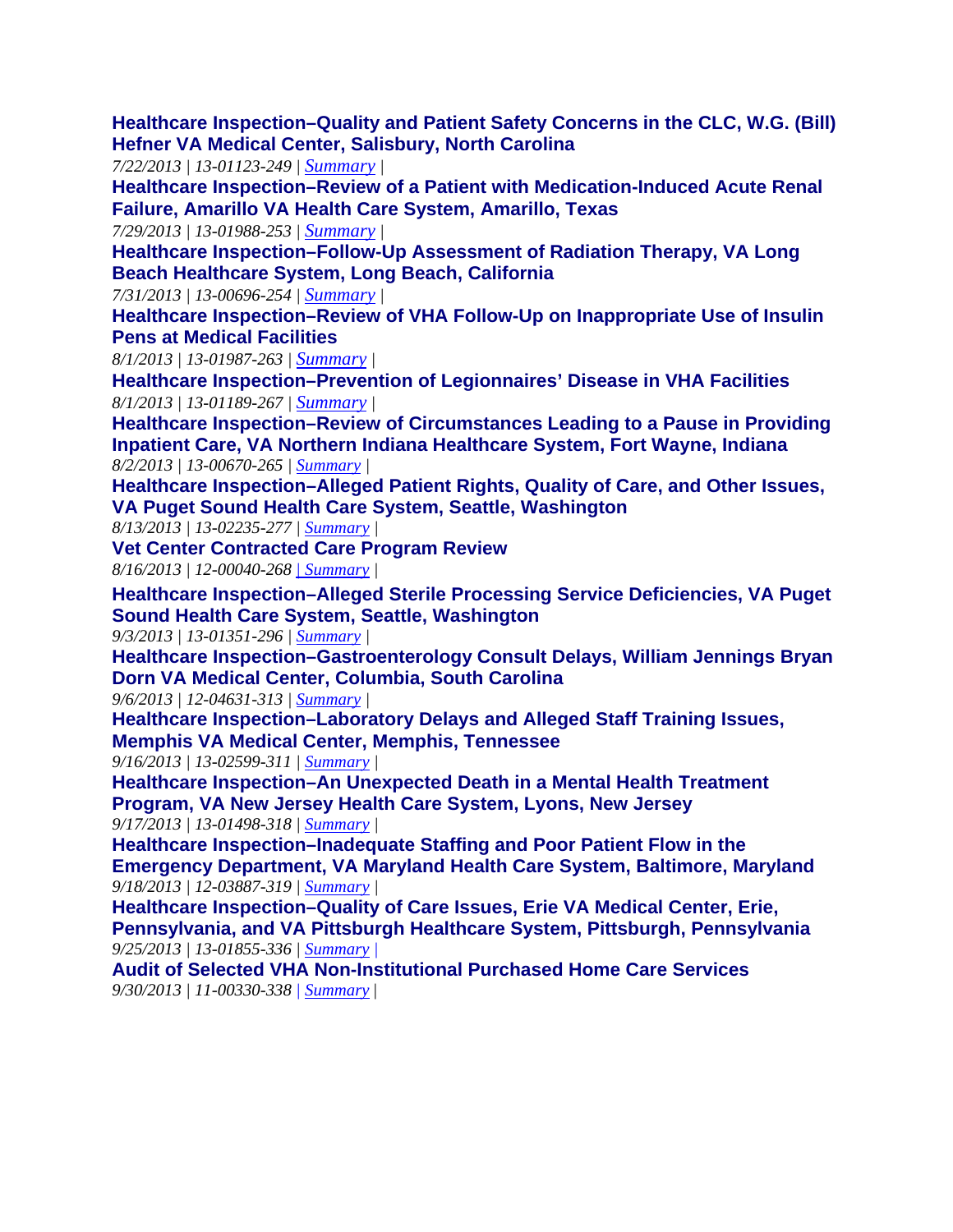### **[Congressional Testimony 2/13/13](http://www.va.gov/oig/pubs/statements/VAOIG-statement-20130213.pdf)**

Statement of Office of Inspector General Department of Veterans Affairs to the Committee on Veterans' Affairs U.S. House of Representatives Hearing: "Honoring The Commitment: Overcoming Barriers To Quality Mental Health Care For Veterans," February 13, 2013 [More](http://www.va.gov/oig/pubs/statements/VAOIG-statement-20130213.pdf)

### **[Congressional Testimony 3/13/2013](http://www.va.gov/oig/pubs/statements/VAOIG-statement-20130313-halliday.pdf)**

Statement of Linda A. Halliday Assistant Inspector General For Audits and Evaluations Office of Inspector General Department of Veterans Affairs Before The Subcommittee on Health Committee on Veterans' Affairs U.S. House of Representatives Hearing: "Meeting Patient Care Needs: Measuring the Value of VA Physician Staffing Standards," March 13, 2013 More

### **[Congressional Testimony 7/19/2013](http://www.va.gov/oig/pubs/statements/VAOIG-statement-20130719-shepherd.pdf)**

Statement of Michael L. Shepherd, M.D., Before the Subcommittee on Health, Committee on Veterans' Affairs, U.S. House of Representatives Hearing: "Care and Treatment Available To Survivors of Military Sexual Trauma," July 19, 2013 [More](http://www.va.gov/oig/pubs/statements/VAOIG-statement-20130719-shepherd.pdf) 

### **[Congressional Testimony 8/7/2013](http://www.va.gov/oig/pubs/statements/VAOIG-statement-20130807-shepherd.pdf)**

Statement of Michael L. Shepherd, M.D., Before the Committee on Veterans' Affairs, U.S. Senate Hearing: "Ensuring Veterans Receive the Care They Deserve: Addressing VA Mental Health Program Management," August 7, 2013 More

# **OIG CHALLENGE #2: BENEFITS PROCESSING**

# **[Audit of Vocational Rehabilitation and Employment Program's Self-Employment](http://www.va.gov/oig/pubs/VAOIG-11-00317-37.pdf) Services at Eastern and Central Area Offices**

*12/11/2012 | 11-00317-37 | [Summary](http://www.va.gov/oig/publications/report-summary.asp?id=2794) |* 

**[Audit of NCA's Internal Gravesite Review of Headstone and Marker Placement](http://www.va.gov/oig/pubs/VAOIG-12-02223-98.pdf)**  *2/7/2013 | 12-02223-98 | [Summary |](http://www.va.gov/oig/publications/report-summary.asp?id=2830)* 

**[Interim Report–Participation in VBA's Veterans Retraining Assistance Program](http://www.va.gov/oig/pubs/VAOIG-12-04524-171.pdf)**  *4/15/2013 | 12-04524-171 | [Summary](http://www.va.gov/oig/publications/report-summary.asp?id=2872) |* 

**[Audit of VBA's Foreclosed Property Management Contractor Oversight](http://www.va.gov/oig/pubs/VAOIG-12-01899-238.pdf)**  *8/27/2013 | 12-01899-238 | [Summary](http://www.va.gov/oig/publications/report-summary.asp?id=2965) |* 

#### **[Audit of VBA's Pension Payments](http://www.va.gov/oig/pubs/VAOIG-12-00181-299.pdf)**

*9/4/2013 | 12-00181-299 | [Summary](http://www.va.gov/oig/publications/report-summary.asp?id=2970) |* 

**[Audit of VBA's Veterans' Retraining Assistance Program Participation](http://www.va.gov/oig/pubs/VAOIG-12-04524-321.pdf)**  *9/17/2013 | 12-04524-321 | [Summary](http://www.va.gov/oig/publications/report-summary.asp?id=2983) |* 

### **[Congressional Testimony 2/5/2013](http://www.va.gov/oig/pubs/statements/VAOIG-statement-20130205-halliday.pdf)**

Statement of Linda A. Halliday Assistant Inspector General for Audits and Evaluations Office of Inspector General Department of Veterans Affairs Before the Subcommittee on Disability Assistance and Memorial Affairs Committee on Veterans' Affairs U.S. House of Representatives Hearing: "The 100 Percent Temporary Disability Rating: An Examination of its Effective Use," February 5, 2013 [More](http://www.va.gov/oig/pubs/statements/VAOIG-statement-20130205-halliday.pdf)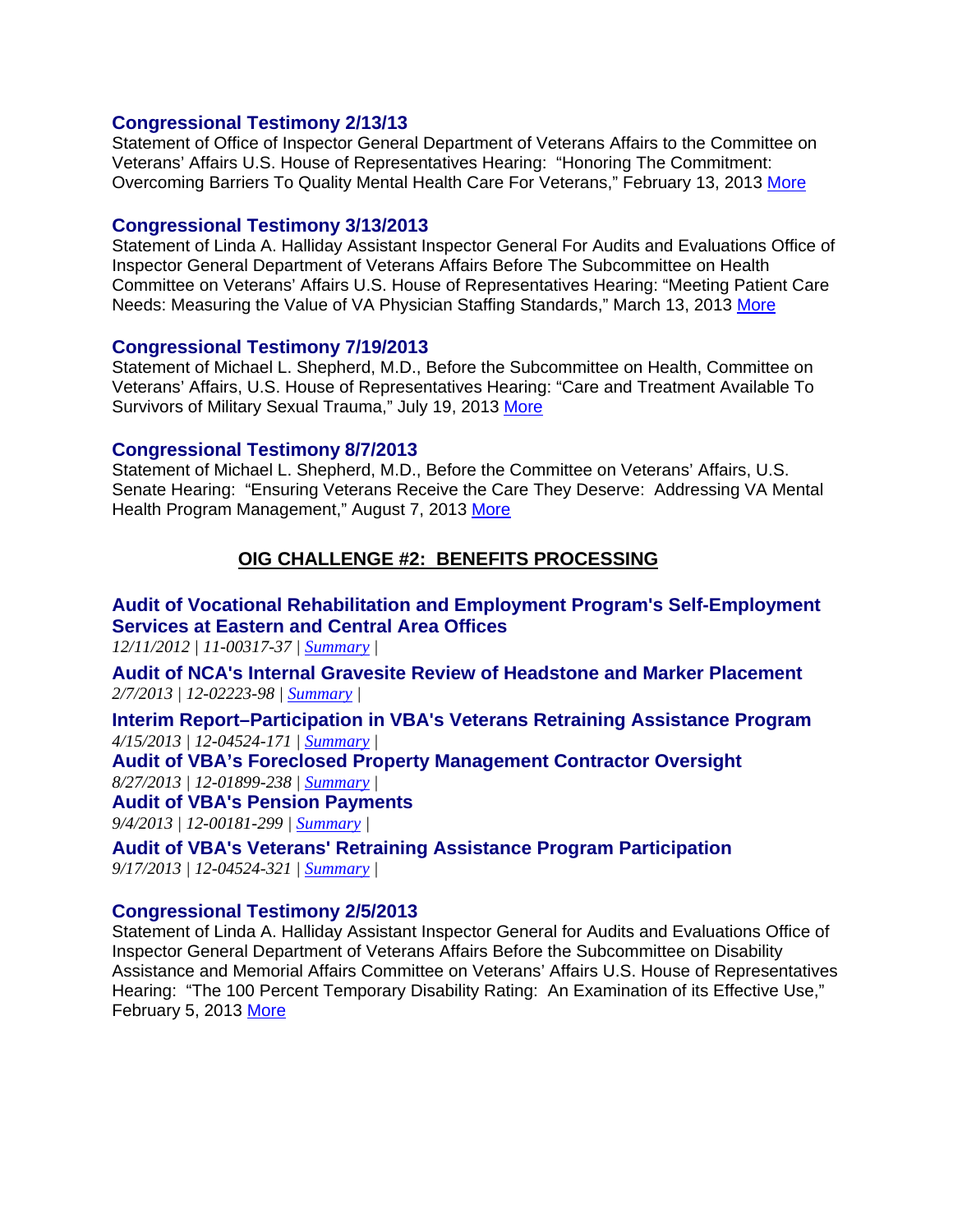### **[Congressional Testimony 4/10/2013](http://www.va.gov/oig/pubs/statements/VAOIG-statement-20130410-halliday.pdf)**

Statement of Linda A. Halliday Assistant Inspector General For Audits and Evaluations Office of Inspector General Department of Veterans Affairs Before the Subcommittee on Disability Assistance and Memorial Affairs Committee on Veterans' Affairs U.S. House of Representatives Hearing: "Sustaining the Sacred Trust: An Update on Our National Cemeteries," April 10, 2013 **More** 

### **[Congressional Testimony 4/18/2013](http://www.va.gov/oig/pubs/statements/VAOIG-statement-20130418-griffin.pdf)**

Statement of Richard J. Griffin Deputy Inspector General Office of Inspector General Department of Veterans Affairs Before the Subcommittee on Military Construction Veterans Affairs, and Related Agencies Committee on Appropriations U.S. Senate Hearing: "VA Challenges in Fiscal Year 2014," April 18, 2013 [More](http://www.va.gov/oig/pubs/statements/VAOIG-statement-20130418-griffin.pdf) 

# **OIG CHALLENGE #3: FINANCIAL MANAGEMENT**

**[Audit of VBA's Liquidation Appraisal Oversight in the Cleveland and Phoenix](http://www.va.gov/oig/pubs/VAOIG-10-04045-124.pdf)  Regional Loan Centers**

*10/4/2012 | 10-04045-124 | [Summary](http://www.va.gov/oig/publications/report-summary.asp?id=2758) |* 

**[Review of Allegations at VA Medical Center, Providence, Rhode Island](http://www.va.gov/oig/pubs/VAOIG-10-01937-63.pdf)**  *12/17/2012 | 10-01937-63 | [Summary](http://www.va.gov/oig/publications/report-summary.asp?id=2801) |* 

**[Review of VHA's South Texas Veterans Health Care System's Management of Fee](http://www.va.gov/oig/pubs/VAOIG-11-04359-80.pdf)  Care Funds** 

*1/10/2013 | 11-04359-80 | [Summary](http://www.va.gov/oig/publications/report-summary.asp?id=2813) |* 

**[Audit of VA's Consolidated Financial Statements for Fiscal Years 2012 and 2011](http://www.va.gov/oig/pubs/VAOIG-12-01284-13.pdf)**  *1/18/2013 | 12-01284-13 | [Summary](http://www.va.gov/oig/publications/report-summary.asp?id=2817) |* 

**[Audit of VHA's Beneficiary Travel Program](http://www.va.gov/oig/pubs/VAOIG-11-00336-292.pdf)**  *2/6/2013 | 11-00336-292 | [Summary](http://www.va.gov/oig/publications/report-summary.asp?id=2823) |* 

**[Review of VA's Compliance with the Improper Payments Elimination and](http://www.va.gov/oig/pubs/VAOIG-12-04241-138.pdf)  Recovery Act for FY 2012** 

*3/15/2013 | 12-04241-138 | [Summary](http://www.va.gov/oig/publications/report-summary.asp?id=2846) |* 

**[Audit of the Community Nursing Home Program](http://www.va.gov/oig/pubs/VAOIG-11-00331-160.pdf)** 

*3/29/2013 | 11-00331-160 | [Summary](http://www.va.gov/oig/publications/report-summary.asp?id=2862) |* 

**[Independent Review of VA's FY 2012 Performance Summary Report to the Office](http://www.va.gov/oig/pubs/VAOIG-13-00680-142.pdf)  of National Drug Control Policy**

*3/31/2013 | 13-00680-142 | [Summary](http://www.va.gov/oig/publications/report-summary.asp?id=2861) |* 

**[Independent Review of VA's FY 2012 Detailed Accounting Submission to the](http://www.va.gov/oig/pubs/VAOIG-13-00682-143.pdf)  Office of National Drug Control Policy**

*3/31/2013 | 13-00682-143 | [Summary](http://www.va.gov/oig/publications/report-summary.asp?id=2863) |* 

**[Review of VA's Programs for Addressing Climate Change](http://www.va.gov/oig/pubs/VAOIG-13-01846-235.pdf)** 

*6/28/2013 | 13-01846-235 | [Summary](http://www.va.gov/oig/publications/report-summary.asp?id=2919) |* 

**[Audit of Non-Purchase Card Micro-Purchases](http://www.va.gov/oig/pubs/VAOIG-12-01860-237.pdf)** 

*8/9/2013 | 12-01860-237 | [Summary](http://www.va.gov/oig/publications/report-summary.asp?id=2949) |* 

**[Review of VHA's Management of Travel, Duty Stations, Salaries and Funds in the](http://www.va.gov/oig/pubs/VAOIG-11-01653-300.pdf)  Procurement and Logistics Office** 

*9/30/2013 | 11-01653-300 | [Summary](http://www.va.gov/oig/publications/report-summary.asp?id=2996) |*